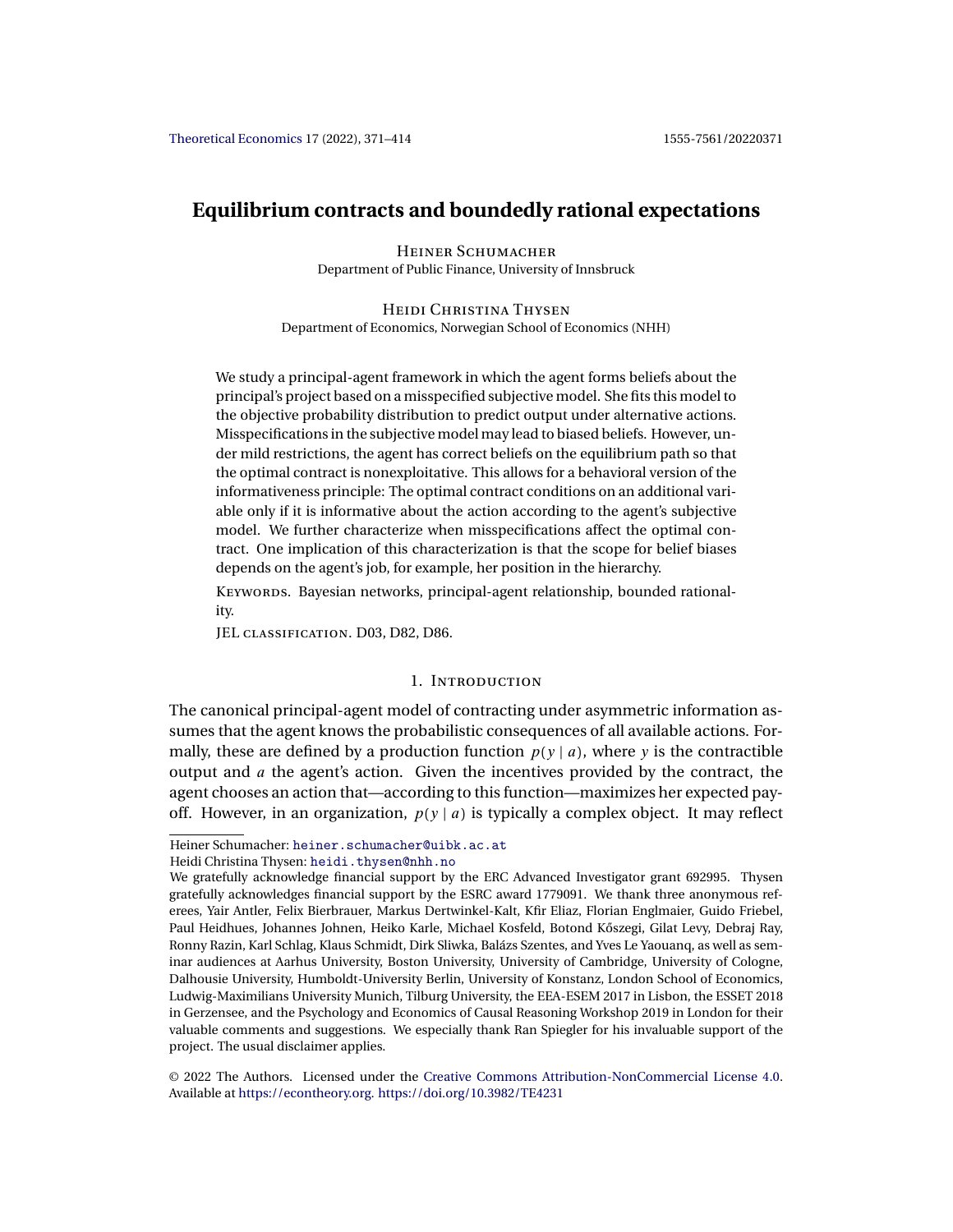<span id="page-1-0"></span>knowledge that is unavailable to the agent or that the agent cannot process due to cognitive limitations. Herbert Simon therefore proposed that administrative behavior may be "boundedly rational" (Simon [\(1947,](#page-42-0) [1955\)](#page-42-0)).

The common approach to contracting with boundedly rational agents is to assume directly that beliefs  $\hat{p}(y | a)$  about the production function are biased so that  $\hat{p}(y | a) \neq 0$  $p(y | a)$ . This captures, for example, an agent's overconfidence. An important implication of this approach is that the optimal contract may exploit the agent, in the sense that her (true) expected payoff falls below her reservation utility (e.g., Kőszegi ( $2014$ )). However, it is unclear how sustainable biased beliefs—and hence exploitation—would be when the agent gathers experience.

In this paper, we apply a new approach where the agent derives her beliefs about  $p(y | a)$  from the data generated by the true production process, the implemented strategy q, and a nonparametric subjective model  $\mathcal{R}$ . A strategy q is a probability distribution over the agent's actions and a model  $R$  is a collection of variables and causal relationships between these variables. It captures what the agent knows about the production process. This model may be misspecified. For example, it may be "too simple" relative to the complexity of the organization: Empirical regularities that matter for the principal's project may not appear in R. We derive the agent's subjective beliefs about  $p(y | a)$ using Spiegler's [\(2016\)](#page-42-0) Bayesian network framework; we denote them by  $p_{\mathcal{R}}(y \mid a; q)$ . An equilibrium contract implements a strategy  $q$  if it is optimal for the agent to follow q under this contract given her beliefs  $p_{\mathcal{R}}(y | a; q)$ . We study the properties of the optimal equilibrium contract, and obtain several new results on optimal contracting and organization.

Our framework captures a variety of misconceptions that even experienced decision makers may exhibit. Consider the basic management practice of inventory control. Its implementation reduces the working time spent on dealing with inputs that are not needed, which in turn increases productivity. However, if the manager does not have the causal chain "inventory control  $\rightarrow$  working time allocation  $\rightarrow$  productivity" on her mind, she may see no benefit from implementing inventory control, and choose a suboptimal organization of the workplace. Indeed, Bloom, Eifert, Mahajan, McKenzie, and Roberts [\(2013\)](#page-40-0) document that the managers in several large Indian textile factories did not acknowledge the positive impact of basic management practices (like inventory control) on productivity. They only changed their mind after substantial consulting and after these measures proved effective.<sup>1</sup>

Another example is the choice of management style. Individuals who are appointed to a management position often struggle to find the right approach. Suppose a midlevel manager has to choose whether she closely controls her subordinates' actions ("micromanagement"). This reduces misbehavior, but it also diminishes her subordinates' performance (DeCaro, Thomas, Albert, and Beilock [\(2011\)](#page-41-0)). Nevertheless, in the fog of business, the manager may only focus on reducing misbehavior and neglect employee

<sup>&</sup>lt;sup>1</sup>There are a number of further well-documented cases where experienced decision makers ignore important aspects of their operation; see, for example, Nuland [\(2004\)](#page-42-0) or Hanna, Mullainathan, and Schwartzstein [\(2014\)](#page-41-0).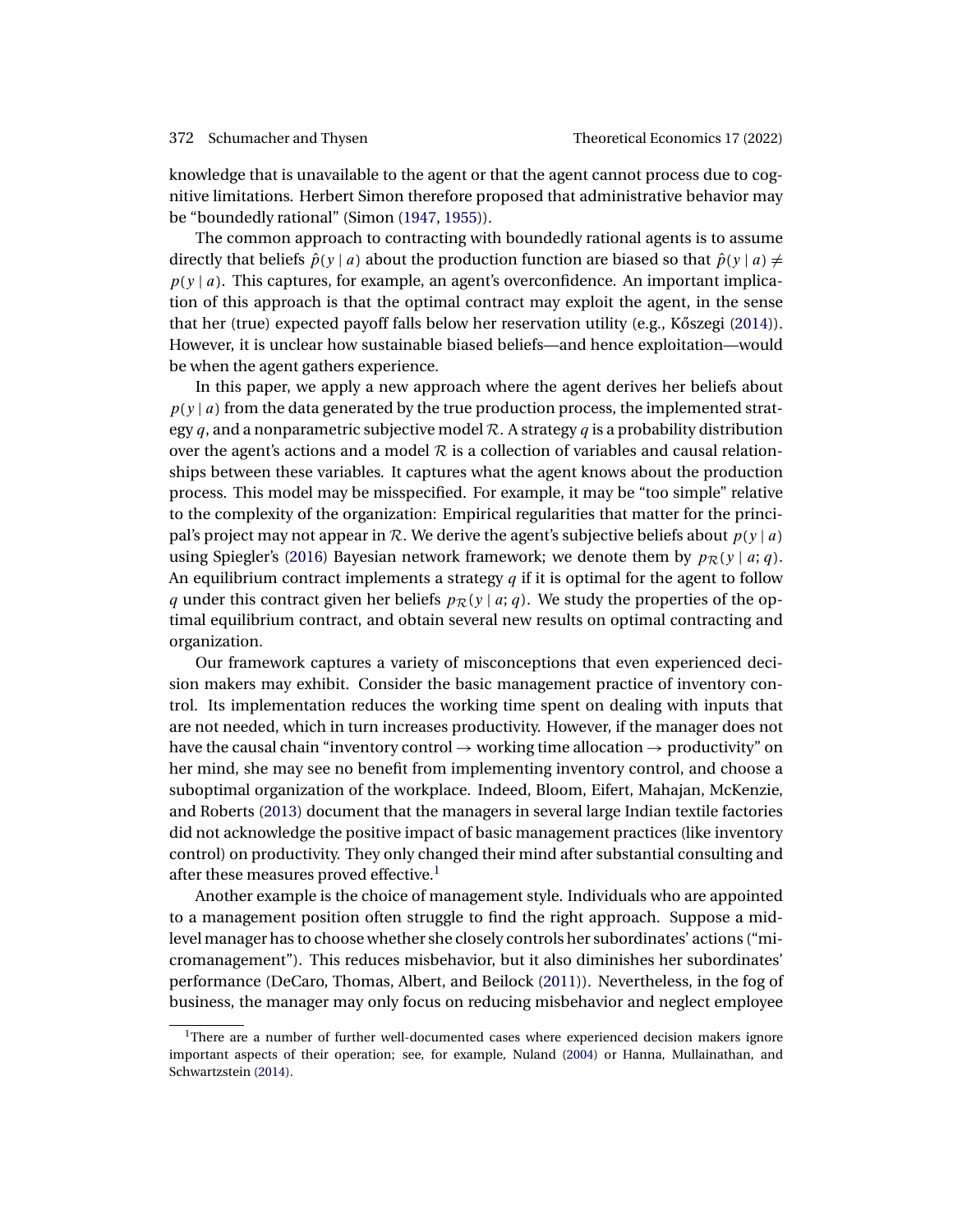<span id="page-2-0"></span>motivation. Micromanagement then appears to her as more appealing than it really is, and she therefore may adopt an inefficient management style.

Finally, decision makers may not fully understand their clients. Consider a marketer whose job is to increase sales. One strategy to increase sales is to make cold-calls, that is, calling potential customers without prior consent. Making cold-calls improves consumers' information about the firm's product, but also reduces the firm's reputation since some customers start doubting the quality of the product if such a marketing strategy is applied. $2$  Sales increase both in consumer information and reputation. However, when choosing her action, the marketer may not take the firm's reputation into account. Then the only mechanism on her mind is that making cold-calls improves consumer information, and that more information translates into more sales. In all of these examples, the decision makers arguably know the expected outcomes from their usual actions. They just may incorrectly infer the counterfactual consequences of a change in their behavior. This is what we can capture in our framework.

The Bayesian network approach roughly works as follows<sup>3</sup> in the marketer example (which we use as running example throughout the paper). The setting describes an "extended production function"  $p(x_1, x_2, y \mid a)$ , that is, a joint probability distribution over the realization of consumer information  $x_1$ , reputation  $x_2$ , and sales y for any given action a. This function reflects the objective model  $\mathcal{R}^*$  of the project:  $\mathcal{R}^*$  contains all relevant variables, {action, consumer information, reputation, sales}, and the causal relationships between these variables. The agent's subjective model  $R$  is a simplified version of  $\mathcal{R}^*$  as it only contains the variables {action, consumer information, sales}, and their causal relationships. Her beliefs are derived by fitting  $R$  to the objective probability distribution, which is generated by the implemented strategy  $q$  and the extended production function  $p(x_1, x_2, y \mid a)$ . Thus, the different elements in the agent's subjective model  $R$  are quantified using input from the true data-generating process. Combining these elements yields the agent's subjective beliefs  $p_{\mathcal{R}}(y | a; q)$ , which in general are not invariant to changes in q.

We show that the optimal equilibrium contract exhibits the following features. First, a weak restriction on the agent's subjective model guarantees that the participation constraint is not affected. This restriction is that  $R$  is "perfect," which means that the agent takes into account the link between any two variables in  $R$  that have a joint influence on a third variable in  $R$ . She then correctly predicts the marginal equilibrium distribution over output (Spiegler [\(2017\)](#page-42-0)), so that the optimal equilibrium contract does not exploit the agent. Importantly, a perfect  $R$  ensures in many cases that there are no informational cues in the data the agent gathers on the equilibrium path that could alert her about the misspecification in  $\mathcal{R}$ .

Second, the principal may strictly benefit from the misspecification in the agent's model even when exploitation is infeasible. In the marketer example, if the principal implements making cold-calls, then by not taking reputation into account, the agent overestimates the drop in sales after deviation to not making cold-calls, that is, she is

 $2$ This mechanism is called "demarketing" (Miklós-Thal and Zhang [\(2013\)](#page-42-0)): Extensive marketing can backfire since it may be interpreted as a signal for low quality.

<sup>&</sup>lt;sup>3</sup>Missing technical details will be explained thoroughly in the next section.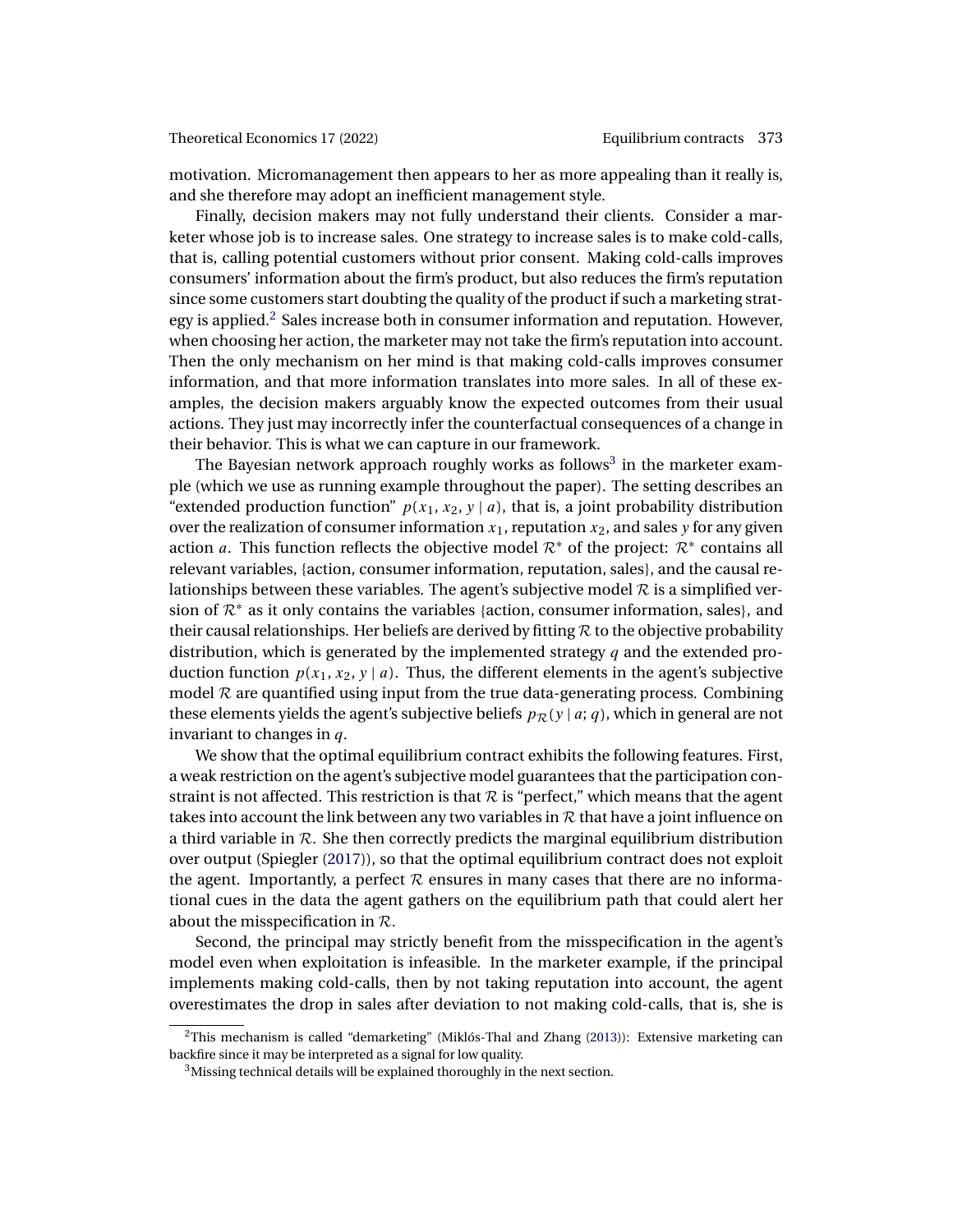<span id="page-3-0"></span>"control optimistic" as defined by Spinnewijn [\(2013\)](#page-43-0). This relaxes the incentive compatibility constraint, so that the principal can implement cold-calls with fewer incentives than if the agent had rational expectations.

Third, when  $R$  is perfect, the incentive scheme in the optimal equilibrium contract appears to the agent as optimal for the principal. The agent then cannot deduct from the shape of incentives that her beliefs are biased. This is again different from the optimal contract under exogenously given biased beliefs where the agent may notice that the principal is betting against her. We show that in some cases the optimal equilibrium contract is "justifiable," that is, it is optimal for the principal from the agent's point of view.

Taken together, these results show that an agent's misperceptions can be sustainable in an organizational context: Neither her experiences on the equilibrium path nor the shape of the incentive contract inform the agent about the mistake in her thinking, and the principal benefits from this mistake. Building on these insights, we further analyze three topics in organizational economics: First, we derive a behavioral version of the informativeness principle. Second, we characterize when misspecifications in the agent's model affect her beliefs. And third, we revisit the trade-off between risk and incentives. We briefly describe each topic in turn.

An important question in contract theory is on which variables the optimal contract should condition the agent's wage. According to the informativeness principle (e.g., Holmström [\(1979\)](#page-41-0), Chaigneau, Edmans, and Gottlieb [\(2019\)](#page-41-0)), the optimal contract conditions on an additional signal  $z$  only if  $z$  provides information about the agent's action that is not contained in y. We can derive an analogous statement when the agent has correct expectations on the equilibrium path about the joint distribution of  $y$  and  $z$  (with a further qualification this holds if  $R$  is perfect). In this case, the optimal equilibrium contract conditions on z only if the agent's action a and z are not independent conditional on y according to the agent's subjective beliefs. This result does not depend on other properties of the agent's subjective model  $R$ , and hence would hold in any setting where the agent's beliefs about the joint distribution of  $y$  and  $z$  are correct. Nevertheless, we can use results from the Bayesian network literature to state sufficient conditions on  $R$  so that the result's requirements are satisfied. We apply these findings to provide a new explanation for why executive compensation contracts often do not condition on peer-performance (e.g., Bertrand and Mullainathan [\(2001\)](#page-40-0), Bebchuk and Fried [\(2004\)](#page-40-0)).

Next, misspecifications in  $R$  do not always affect the agent's beliefs and optimal equilibrium contract. The agent is "behaviorally rational" if she correctly anticipates the production function, or, formally,  $p_{\mathcal{R}}(y | a; q) = p(y | a)$  for all possible a and q, regardless of the parametrization of the extended production function. We can find a correspondence  $H^*(\mathcal{R}^*)$  which indicates for a given objective model  $\mathcal{R}^*$  the set of variables the agent must take into account in her simplified subjective model  $R$  so that she is behaviorally rational. We show that  $H^*(\mathcal{R}^*)$  is often a strict subset of the variables in  $\mathcal{R}^*$ , and that the difference between a variable  $i \in H^*(\mathcal{R}^*)$  and a variable  $j \notin H^*(\mathcal{R}^*)$  can be quite nuanced.

The characterization of  $H^*(\mathcal{R}^*)$  shows which variables matter for the agent's beliefs. An important interpretation of the objective model  $\mathcal{R}^*$  is that it captures the agent's job,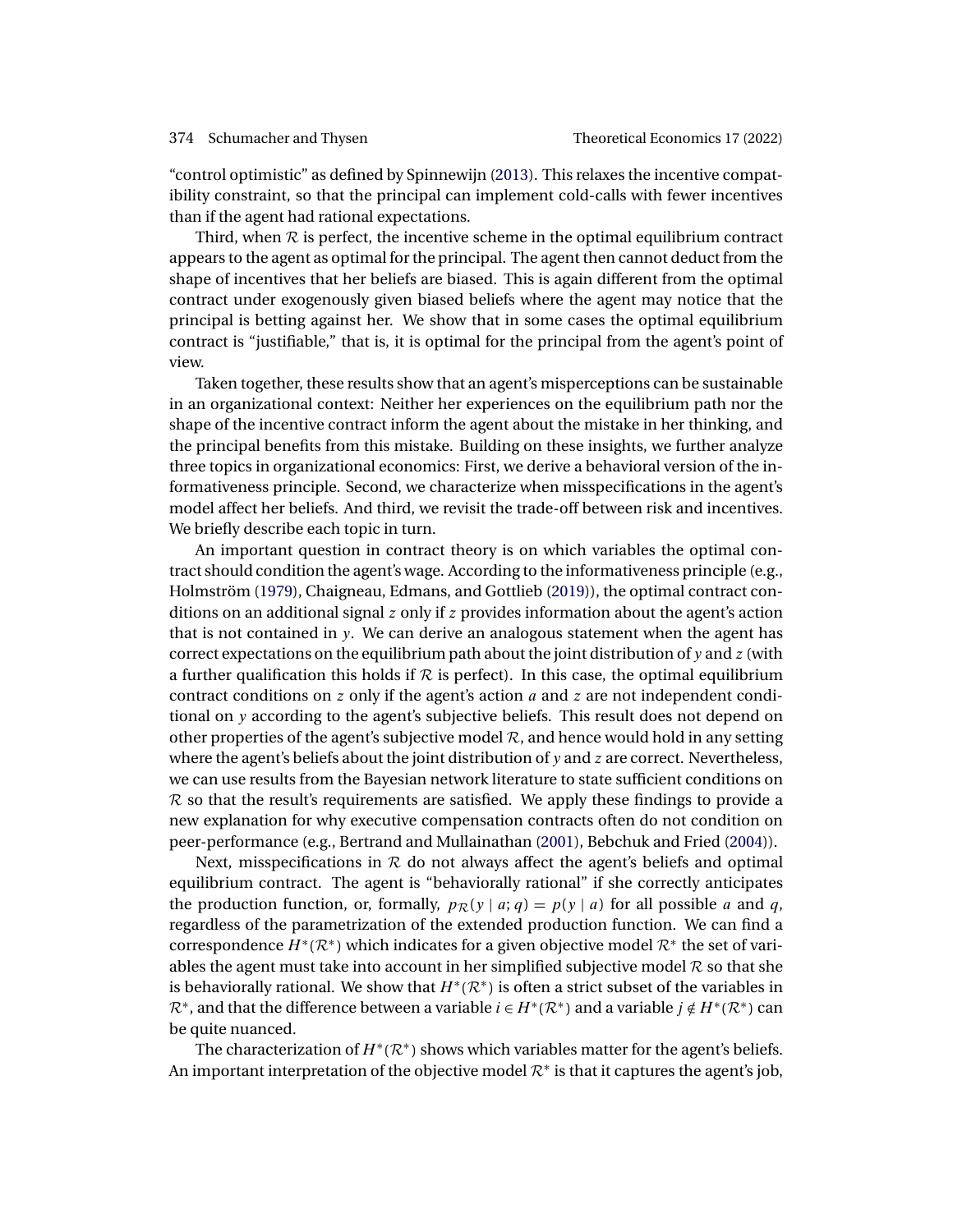<span id="page-4-0"></span>that is, through which tasks, interactions, and decision-making powers she influences the final output. We can have two extended production functions that give rise to the same "reduced-form" production function  $p(y | a)$ , but that differ in their causal model  $\mathcal{R}^*$ , and hence in the extent to which simplifications affect  $p_{\mathcal{R}}(y \mid a; q)$ . This allows us to examine which organizational features potentially cause the agent to overestimate the productivity of her effort. Consider an agent in a management position in which her effort influences the behavior of other workers (e.g., a group of marketers). If the agent does not understand the difficulties of their job (e.g., that cold-calls have a partial negative effect on sales through their effect on firm reputation), she overestimates her subordinates'—and hence her own—productivity. There are different instances where this could happen: The agent may be a technical expert who is promoted into a management position in which she oversees the actions of workers whose job she does not fully understand. Alternatively, it may be the case that subordinates do not communicate the problems they face to their managers (due to career concerns). These phenomena are usually discussed critically in the management literature (e.g., Porter, Lorsch, and Nohria [\(2004\)](#page-42-0)), but in our framework they advance the agent's effort motivation, and hence benefit the principal.

Finally, our framework allows for comparative statics since the agent's beliefs are derived from the parameters of the true production process. We briefly revisit the trade-off between risk and incentives, which has been extensively debated both in the theoretical and empirical contract theory literature (e.g., Prendergast [\(2002\)](#page-42-0)). We show that when the agents subjective model is misspecified, then there can be a positive association between risk and the level of incentives the optimal equilibrium contract provides.

*Related literature.* Our basic model is the principal-agent framework introduced by Holmström [\(1979\)](#page-41-0) and Grossman and Hart [\(1983\)](#page-41-0). Holmström [\(1979\)](#page-41-0) states a version of the informativeness principle. A generalization of it can be found in, for example, Chaigneau et al. [\(2019\)](#page-41-0). In the canonical framework, both principal and agent know the production function  $p(y | a)$ .

There are different approaches in behavioral contract theory that relax the assumption of unbiased beliefs about  $p(y | a)$ . First, several contracting models directly assume that the agent's beliefs about the production function are biased,  $\hat{p}(y | a) \neq p(y | a)$ ; see Fang and Moscarini [\(2005\)](#page-41-0), Van den Steen [\(2005\)](#page-43-0), Gervais and Goldstein [\(2007\)](#page-41-0), Santos-Pinto [\(2008\)](#page-42-0), De la Rosa [\(2011\)](#page-41-0), Sautmann [\(2007,](#page-42-0) [2013\)](#page-42-0), Spinnewijn [\(2013,](#page-43-0) [2015\)](#page-43-0). Specifically, this approach is used to model an overconfident agent who overestimates the probability of good states and underestimates the probability of bad states. This typically allows the principal to exploit the agent by paying more after high output and much less after low output, in which case the agent's expected payoff is below her reservation utility.

Second, a rich literature builds state-space models of "unawareness" (e.g., Dekel, Lipman, and Rustichini [\(1998\)](#page-41-0), Heifetz, Meier, and Schipper [\(2006,](#page-41-0) [2013\)](#page-41-0)) and applies them to contracting settings. Auster [\(2013\)](#page-40-0) examines a principal-agent model with an agent who is unaware of some output levels y, which again implies that the contract is exploitative. Von Thadden and Zhao [\(2012,](#page-43-0) [2014\)](#page-43-0) assume that the agent is unaware of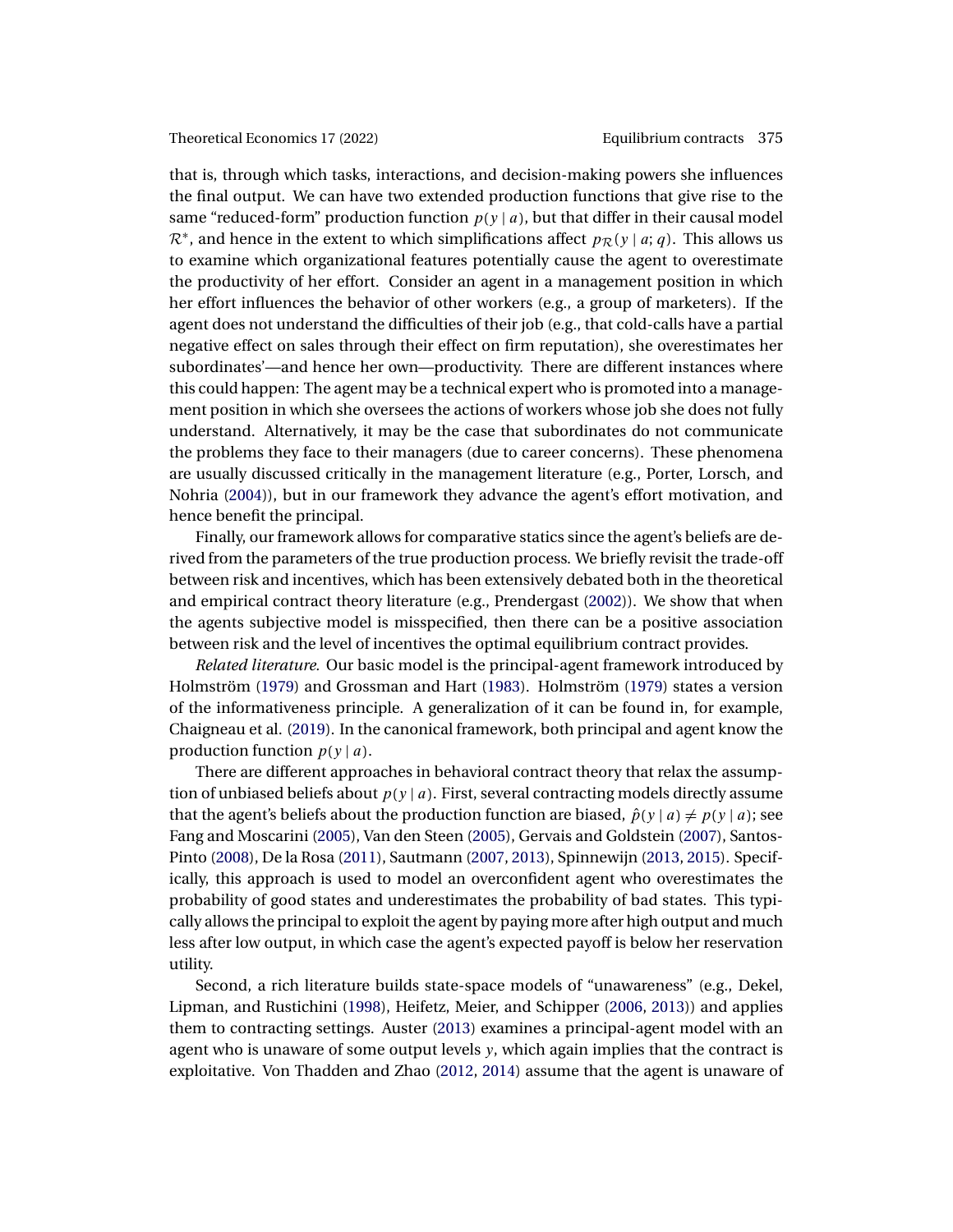<span id="page-5-0"></span>her available actions a and chooses a default action unless the principal educates her. Unawareness then relaxes incentive compatibility at the default action.

Third, in order to justify biased beliefs, several papers assume that the agent knows the link between action and outcomes  $p(y | a)$ , but potentially gains from holding biased beliefs. She then chooses beliefs  $\hat{p}(y | a)$  that solve the trade-off between the losses from biased decision-making and the gains from managing a self-control problem (Bénabou and Tirole [\(2002\)](#page-40-0)) or from enjoying anticipatory utility (Brunnermeier and Parker [\(2005\)](#page-40-0), Kőszegi ([2006\)](#page-42-0)). For an organizational context, Bénabou [\(2013\)](#page-40-0) shows how the interaction between group members can make the suppression of bad news a strategic complement, so that collective denial of adverse signals ("groupthink") occurs in equilibrium. Immordino, Menichini, and Romano [\(2015\)](#page-42-0) show that if anticipatory utility is not too important, the principal may provide incentives so that it is optimal for the agent to choose correct beliefs.

Our approach to boundedly rational expectations and contracting is more conservative. The agent derives her beliefs from the true data-generating process, as in the canonical model; she just may not take into account all empirical regularities that matter for the principal's project. The misspecification in the agent's subjective model may cause her to overestimate her productivity, but under a weak restriction, she still correctly anticipates the equilibrium distribution over output.

We also contribute to the literature on Bayesian networks/directed acyclic graphs (DAGs), which have been used extensively in the artificial intelligence literature. Pearl [\(2009\)](#page-42-0) promotes the view that DAGs represent causal relationships and provides a broad introduction to DAGs. In economics, Spiegler [\(2016,](#page-42-0) [2017\)](#page-42-0) uses Bayesian networks to model agents with boundedly rational expectations. DAGs provide a general method to capture a variety of different inference errors such as reverse causation and coarseness. We build on these insights and apply them to contracting. Other recent papers use causal models to capture boundedly rational decision makers in monetary policy (Spiegler [\(2020\)](#page-42-0)), political competition (Eliaz and Spiegler [\(2020\)](#page-41-0)), Bayesian persuasion (Eliaz, Spiegler, and Thysen [\(2021\)](#page-41-0)), and decision theory (Schenone [\(2020\)](#page-42-0)).

The remainder of the paper is organized as follows. Section 2 describes our framework. In Section [3,](#page-8-0) we examine how a misspecification in the agent's subjective model affects the optimal contract. In Section [4,](#page-16-0) we state a behavioral version of the informativeness principle. In Section [5,](#page-19-0) we characterize when a misspecification leads to biased beliefs about the production function, and illustrate the implications of this characterization. In Section [6,](#page-25-0) we revisit a classic comparative static result from the canonical contracting framework. Section [7](#page-26-0) concludes. Proofs and further results can be found in the [Appendix.](#page-27-0)

## 2. The model

We consider a standard principal-agent problem and combine it with the Bayesian network model of boundedly rational beliefs, as introduced in Spiegler [\(2016\)](#page-42-0).

*Basic framework.* Let  $A \subset \mathbb{R}$  be a finite set of actions,  $Y \subset \mathbb{R}$  a finite set of outputs, and  $W \subseteq \mathbb{R}^{|Y|}$  the set of possible incentive schemes. The principal proposes a contract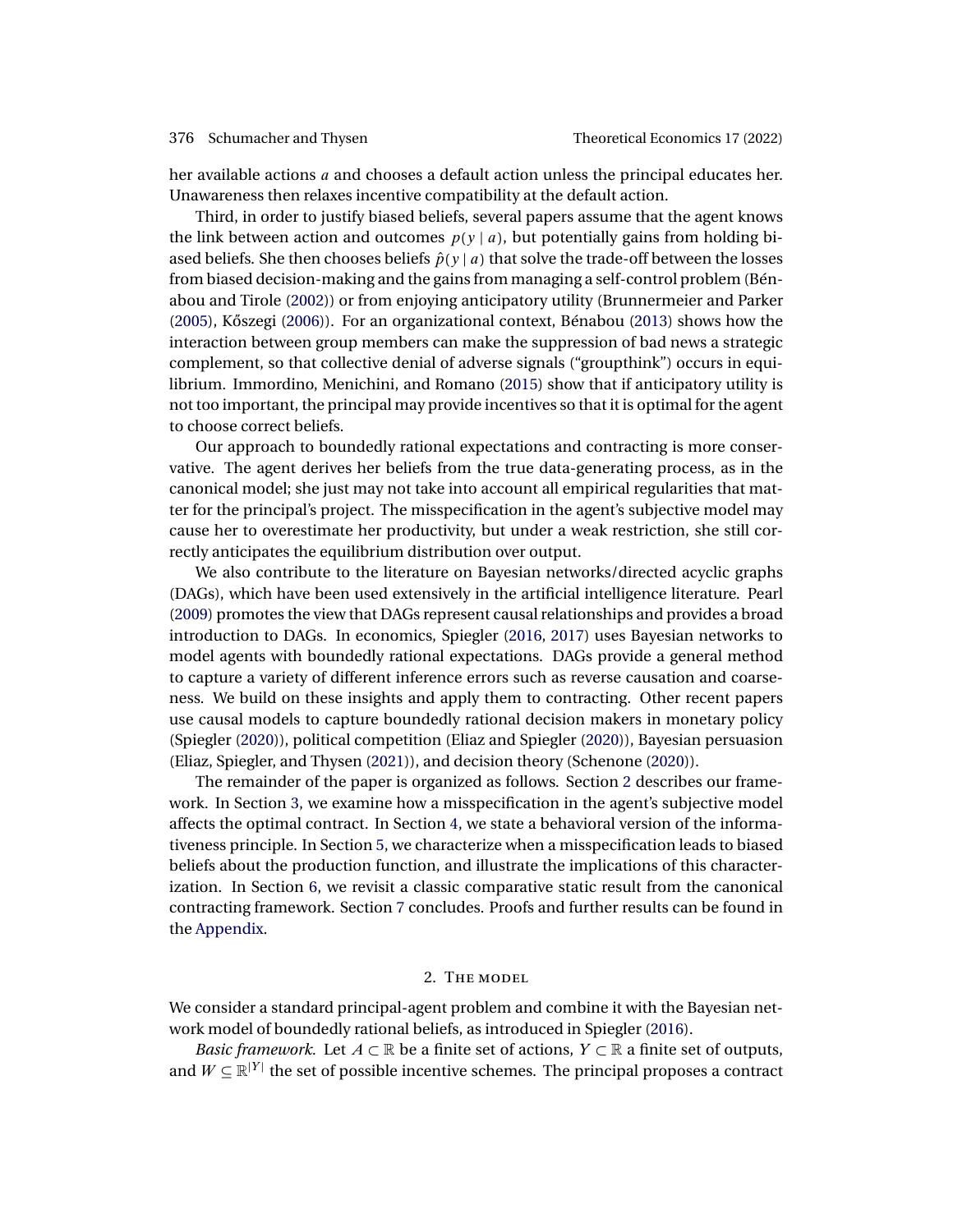<span id="page-6-0"></span> $(w, q)$ , where  $w \in W$  is the agent's wage conditional on the output  $y \in Y$  and  $q \in \Delta(A)$  is the probability distribution over actions that the principal wishes the agent to choose. The agent can reject or accept the contract. If she rejects it, she enjoys the outside option value  $\bar{U}$ , while the principal earns zero. If she accepts the contract, she chooses an action  $a \in A$ . The agent's personal cost of choosing a is given by a function  $c(a)$ . The action stochastically influences the project's output. The agent's utility from wage  $w$  is given by the utility function  $u : \mathbb{R} \to \mathbb{R}$ , with  $u' > 0$  and  $u'' \le 0$ . When the output is y and the agent's action is a, the principal's payoff is  $V = y - w(y)$  and the agent's payoff is  $U = u(w(y)) - c(a)$ .

*Causal structure.* We model the causal structure through which the agent's action affects the output. Let  $N^* = \{0, \ldots, n\}$  be the set of relevant variables (or nodes). This set contains the agent's action and output, but may also include other variables. A generic realization of variable *i* is given by  $x_i \in X_i$ , where  $X_i$  is a finite set that contains at least two elements. Node 0 is the agent's action  $(x_0 = a, X_0 = A)$  and node *n* is the output  $(x_n = y, X_n = Y)$ . The state is a vector  $x_{N^*} = (x_0, x_1, \ldots, x_n)$  and the set of all states is  $X_{N^*} = \times_{i \in N^*} X_i$ . For every subset  $M \subseteq N^*$  and  $x_{N^*} \in X_{N^*}$ , we write  $x_M = (x_k)_{k \in M}$ .

Denote by  $p(x_1, ..., x_n | a)$  the extended production function. For any action  $a \in A$ , it has full support over  $X_1 \times \cdots \times X_n$ . We represent its causal structure by an irreflexive, asymmetric, and acyclic binary relation  $R^*$  over  $N^*$ , and denote it by the DAG  $\mathcal{R}^* = (N^*, R^*)$ ; see the graph on the left of Figure 1 for an example. For two nodes  $i, j \in N^*$ , one may read  $iR^*j$  as "node i impacts on node j." The set of nodes that influence *i* is defined, with abuse of notation, as  $R^*(i) = \{j \in N^* \mid jR^*i\}$ . Nothing influences the agent's action,  $R^*(0) = \emptyset$ . The probability distribution over states,  $p(x_{N^*}) \in \Delta(X_{N^*})$ , then naturally factorizes according to  $\mathcal{R}^*$  via the formula

$$
p(x_{N^*}) = q(x_0) \prod_{i \in N^* \setminus \{0\}} p(x_i \mid x_{R^*(i)}).
$$
 (1)

The "objective model"  $\mathcal{R}^*$  is one of the sparsest DAGs so that  $p(x_N^*)$  factorizes according to  $\mathcal{R}^*$ . That is,  $\mathcal{R}^*$  faithfully represents the conditional independence conditions that are satisfied by  $p(x_{N^*})$ ; see Koski and Noble [\(2009,](#page-42-0) p. 39).<sup>4</sup>



FIGURE 1. An objective model  $\mathcal{R}^*$  (left) and the agent's subjective model  $\mathcal R$  (right).

<sup>&</sup>lt;sup>4</sup>This rules out trivial cases such as when the objective distribution is consistent with the agent's subjective model (as defined below), but the agent's subjective model excludes links that are in  $\mathcal{R}^*$ .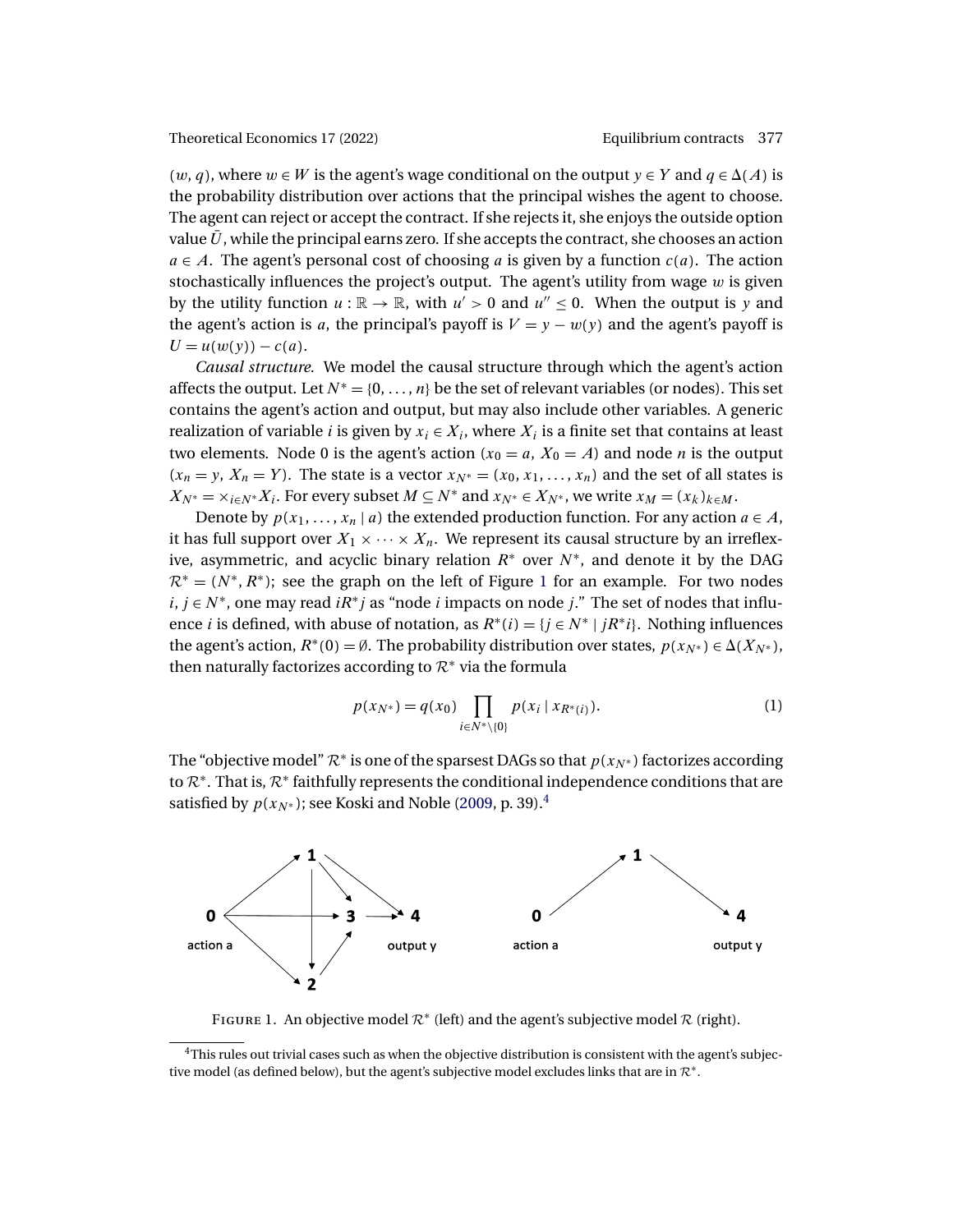<span id="page-7-0"></span>*Beliefs, personal equilibrium, and equilibrium contract.* The agent has her own subjective model  $\mathcal{R} = (N, R)$ ; see the graph on the right of Figure [1](#page-6-0) for an example. We assume that  $\{0, n\} \in N \subseteq N^*$  and  $R(0) = \emptyset$ . The assumption that the agent includes her own action and the output in her subjective model ensures that her utility is measurable with respect to her beliefs.  $N \subseteq N^*$  is assumed purely for simplicity.  $R(0) = \emptyset$  implies that the agent knows that she does not receive any information about other variables prior to choosing an action, and that she has correct beliefs about the marginal distribution over her own action.

DEFINITION 1. We say that  $R$  is misspecified if  $R \neq R^*$ , and that  $R$  is a simplification if  $N \subset N^*$  and  $R = N \times N \cap R^*$ .

A simplification is a misspecification where the agent's subjective model  $\mathcal R$  emerges from  $\mathcal{R}^*$  by dropping nodes from  $\mathcal{R}^*$  and the links adjacent to them. It will receive considerable attention in this paper. However, only the results in Section [5](#page-19-0) rely on the assumption that the misspecification is a simplification. Denote by  $x_N = (x_i)_{i \in N}$  the state vector for the agent's subjective model and  $X_N = \times_{i \in N} X_i$ . The agent fits her subjective model R to the data generated by  $p(x_{N*})$ , so her beliefs factorize according to the formula

$$
p_{\mathcal{R}}(x_N) = q(x_0) \prod_{i \in N \setminus \{0\}} p(x_i \mid x_{R(i)}).
$$
 (2)

Thus, all the conditional independence assumptions embedded in  $R$  also appear in the agent's beliefs. For example, when the agent's subjective model is  $\mathcal R$  from Fig-ure [1,](#page-6-0) her beliefs factorize according to  $p_{\mathcal{R}}(a, x_1, y) = q(a)p(x_1 | a)p(y | x_1)$ , where  $q(a)$ ,  $p(x_1 | a)$  and  $p(y | x_1)$  follow from the probability distribution  $p(x_{N^*})$ . Given the objective model in Figure [1,](#page-6-0)  $p(y | x_1)$  will depend on q through variable 2. Hence, in contrast to the objective probabilities, the agent's beliefs about how her action influences the output may depend on  $q$ . We therefore augment notation to indicate which strategy q is used when deriving beliefs and write  $p_{\mathcal{R}}(x; q)$  instead of  $p_{\mathcal{R}}(x)$ . For any subset  $M \subset N$ , the agent's belief about the marginal distribution over  $x_M$  is  $p_{\mathcal{R}}(x_M;q) = \sum_{x_{N\setminus M} \in X_{N\setminus M}} p_{\mathcal{R}}(x_M, x_{N\setminus M}; q).$ 

The agent follows the prescribed strategy from the contract only if it maximizes her expected utility given the wage scheme  $w$  and her subjective beliefs about the output conditional on her action, which we denote by  $p_{\mathcal{R}}(y | a; q)$ . These are computed as

$$
p_{\mathcal{R}}(y \mid a; q) = \frac{p_{\mathcal{R}}(a, y; q)}{\sum_{y \in Y} p_{\mathcal{R}}(a, y; q)}.
$$
 (3)

To close the model, we need to specify the agent's strategy  $q$  that is used to derive these beliefs. We adapt the personal equilibrium concept from Spiegler [\(2016\)](#page-42-0) to our setting.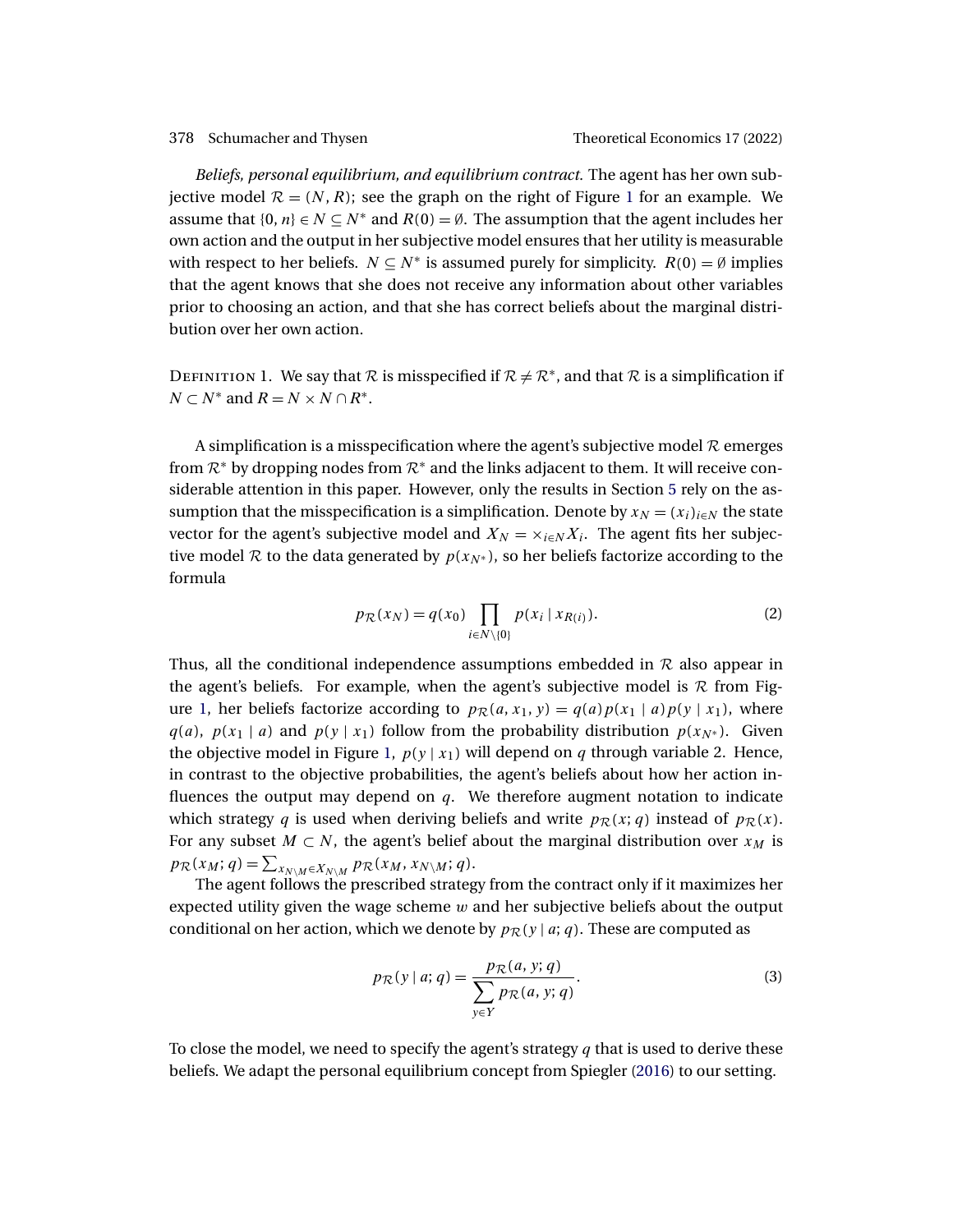<span id="page-8-0"></span>DEFINITION 2. The strategy q is a personal equilibrium at R and w if for all actions  $a \in A$ in the support of  $q$  we have

$$
a \in \arg\max_{a'} \sum_{y \in Y} p_{\mathcal{R}}(y \mid a'; q) u(w(y)) - c(a'),
$$

where  $p_{\mathcal{R}}(y | a'; q) = \lim_{k \to \infty} p_{\mathcal{R}}(y | a'; q^k)$  for all actions  $a' \in A$  and a sequence  $q^k \to q$ of fully mixed strategy profiles.

With the full support assumption, a fully mixed action profile ensures that all conditional probabilities are well-defined. The definition requires that equilibrium beliefs are the limit of a sequence of fully mixed profiles. The equilibrium beliefs are independent of the sequence of fully mixed strategies used to approximate them, and a personal equi-librium always exists in our framework; see Appendix [A.1.](#page-27-0) We call a contract  $(w, q)$  an "equilibrium contract" if q is a personal equilibrium at  $R$  and w. An optimal equilibrium contract is an equilibrium contract that maximizes the principal's expected payoff. For convenience, we denote beliefs by  $p_{\mathcal{R}}(y \mid a; a^*)$  when a pure action  $a^*$  is implemented, and  $p_{\mathcal{R}}(y \mid a; \alpha)$  with  $q(a = 1) = \alpha$  when we have a binary action set  $A = \{0, 1\}.$ 

Instead of considering a personal equilibrium, we could in principle assume that the agent derives beliefs from some arbitrary joint probability distribution  $\hat{p}(x_N)$ . In this case, we would have a model with exogenously fixed biased beliefs  $\hat{p}(y | a)$ . The personal equilibrium definition imposes restrictions on the agent's beliefs: Through the factorization in equation [\(2\)](#page-7-0), they must respect the agent's strategy q and the extended production function. One interpretation is that the agent is experienced, and thus has data on how her action impacts on the variables in her subjective model. An alternative interpretation is that there are (or have been) many other agents in the organization who exchange data with their new colleague to which she can fit her subjective model. One might suppose that the agent estimates the distribution over the output separately for each available action. This is however not what happens in this model. Instead, the agent "pools" the data from different actions when she estimates the conditional probabilities for variables that (according to her subjective model) are not directly influenced by her action. We return to this discussion at the end of Section [3.2.](#page-10-0)

# 3. The optimal equilibrium contract

In this section, we study the properties of the optimal equilibrium contract for a given extended production function  $p(x_1, \ldots, x_n | a)$  and subjective model R. If  $(w^*, q^*)$  is an optimal equilibrium contract, then  $w^*$ ,  $q^*$  solve the maximization problem

$$
\max_{w \in W, q \in \Delta(A)} \sum_{a \in A} \sum_{y \in Y} q(a) p(y \mid a) (y - w(y)) \tag{4}
$$

subject to the constraints

$$
q \in \Delta(A)
$$
 is a personal equilibrium at R and w, (IC)

$$
\sum_{a' \in A} \sum_{y \in Y} q(a') [p_{\mathcal{R}}(y \mid a'; q) u(w(y)) - c(a')] \ge \bar{U}.
$$
 (PC)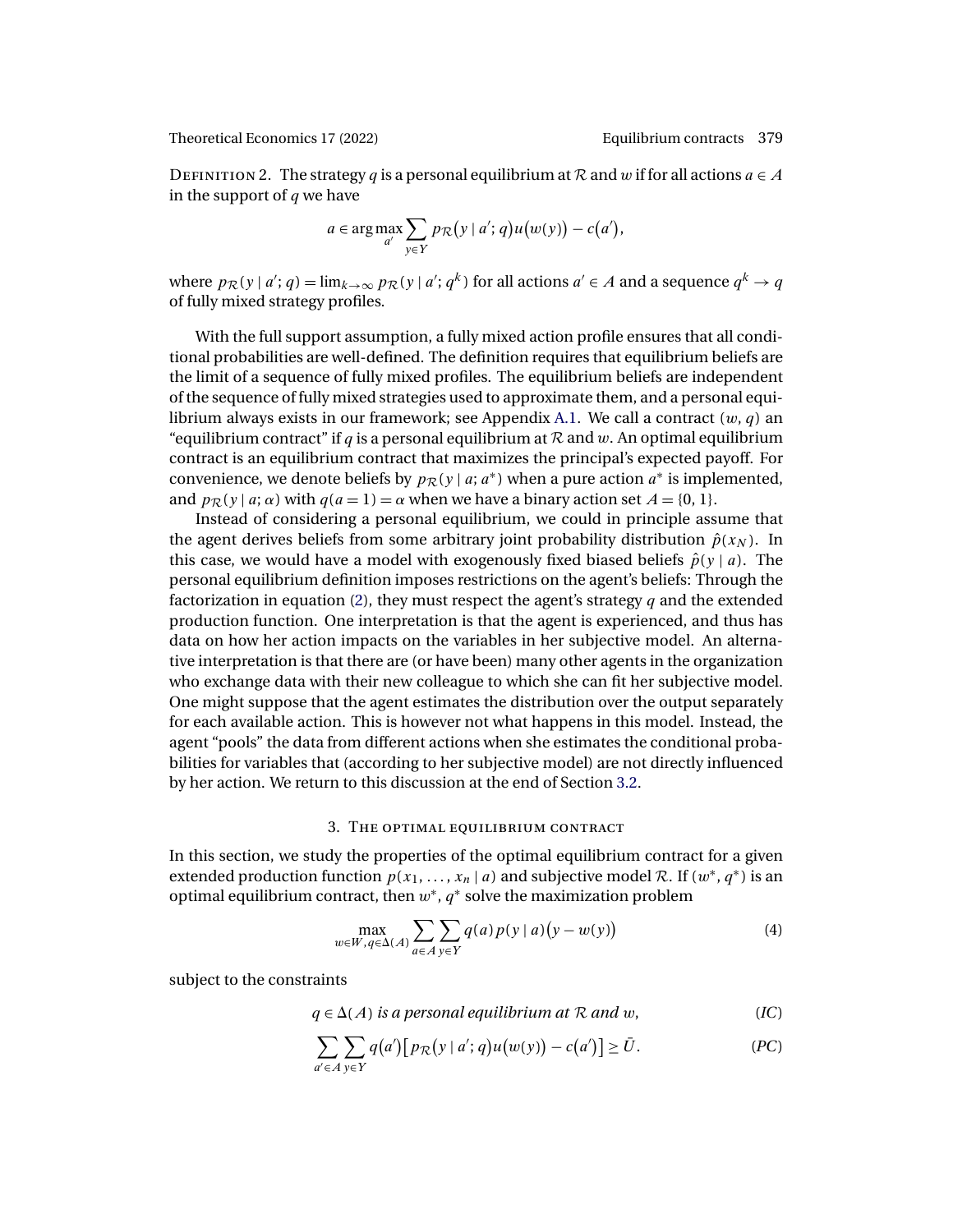<span id="page-9-0"></span>When the agent's subjective model  $\mathcal R$  equals the objective model  $\mathcal R^*$ , the problem collapses to the canonical principal-agent problem, and can be solved as suggested by Grossman and Hart [\(1983\)](#page-41-0). We first find for each pure action  $a \in A$  the wage scheme  $w$  that implements this action at lowest possible cost. Then we choose the actionincentive scheme combination that maximizes the principal's profit. If the agent's subjective model R differs from the objective model  $\mathcal{R}^*$ , we find the optimal equilibrium contract by applying the same procedure. However, since the agent's beliefs  $p_{\mathcal{R}}(y | a; q)$ may depend on the implemented strategy  $q$ , the first step has to be done for all pure and mixed strategies  $q \in \Delta(A)$ .

Suppose the agent is risk-averse with unlimited liability, and the principal implements a (possibly mixed) strategy  $q$ . The Kuhn–Tucker conditions for the principal's problem are then necessary and sufficient for an optimum. Choose any action  $a$  in the support of  $q$ . The optimal incentive scheme is then characterized by the first-order condition

$$
\frac{1}{u'(w(y))} = \frac{p_{\mathcal{R}}(y;q)}{p(y)} \bigg[ \mu + \sum_{a' \in A} \lambda_{a'} \frac{p_{\mathcal{R}}(y|a;q) - p_{\mathcal{R}}(y|a';q)}{p_{\mathcal{R}}(y;q)} \bigg] \tag{5}
$$

for all  $y \in Y$ , where  $\mu$  and  $\lambda_{a'}$  are the usual Lagrange multipliers for the participation and incentive compatibility constraint, respectively. Equation (5) allows us to disentangle how a misspecification in  $R$  may change the contracting problem. First, the  $PC$ is affected when the agent holds biased beliefs about the equilibrium distribution over output; see the first term on the right of equation (5). In Section 3.1, we state a sufficient condition on  $R$  so that this belief is unbiased. Second, the *IC* may be affected. Suppose the principal implements a pure action a and  $p_{\mathcal{R}}(y; a) = p(y)$ . The ratio in the squared brackets then becomes  $1 - p_{\mathcal{R}}(y | a'; a) / p_{\mathcal{R}}(y | a; a)$ , in which case the optimal incentive scheme depends on a likelihood ratio as in the canonical framework. Any difference between the contracts under the objective and subjective model is then driven by differences between the corresponding likelihood ratios. In Section [3.2,](#page-10-0) we examine in an example how these differences may affect the optimal equilibrium contract.

# 3.1 *Correct expectations on the equilibrium path*

We use a Bayesian network result from Spiegler [\(2017\)](#page-42-0) that characterizes under what circumstances the agent's beliefs about the equilibrium output distribution are correct, so that  $p_{\mathcal{R}}(y; q) = p(y)$  for all  $q \in \Delta(A)$ . To this end, we introduce a few definitions. A vcollider is a triple of nodes  $(i, j, k)$  such that  $iRj$ ,  $kRj$  and there is no link between i and k (neither *iRk* nor  $kRi$  is in R). The set of v-colliders of a DAG is called its v-structure. A DAG is called perfect if it has an empty v-structure. A subset of nodes  $M \subset N$  is a clique in  $\mathcal{R} = (N, R)$  if  $iRj$  or  $jRi$  for any two nodes  $i, j \in M$ . For example, in the DAG  $\mathcal{R}^*$  from Figure [1,](#page-6-0) the set  $M = \{1, 3, 4\}$  is a clique, while the set  $M' = \{2, 3, 4\}$  is not. Each node is a clique in itself, so the output node  $n$  is a clique. The following result essentially restates Proposition 2 from Spiegler [\(2017\)](#page-42-0).

PROPOSITION 1 (Equilibrium beliefs). *If the agent's model*  $\mathcal{R} = (R, N)$  *is perfect, her equilibrium beliefs satisfy*  $p_{\mathcal{R}}(x_M; q) = p(x_M)$  *for all*  $q \in \Delta(A)$  *and any clique*  $M \subset N$ *.*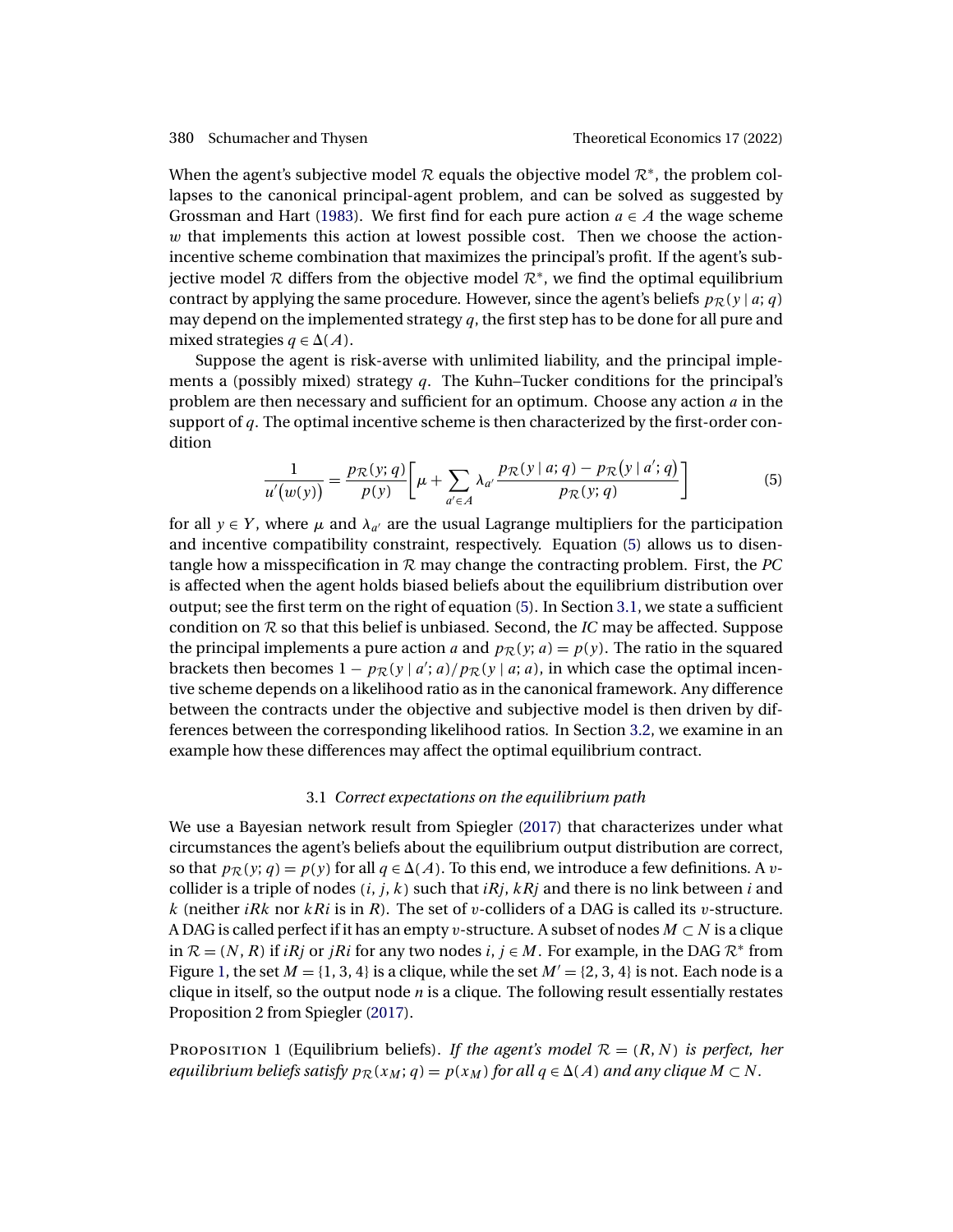<span id="page-10-0"></span>If the agent's subjective model  $R$  is perfect, then in a personal equilibrium, the agent correctly anticipates the marginal distribution over each variable in her model, and also the joint distribution over variables in cliques. The intuition behind this result is that perfectness excludes biased estimates due to neglect of correlation. Imagine two variables i, j that influence a third variable k. Suppose that i and j are correlated, and that the agent treats them as uncorrelated. Through the application of the factorization formula [\(2\)](#page-7-0), the agent may then obtain a biased estimate of the marginal distribution over  $k$ . Perfectness implies that the agent always checks for correlations between two variables  $i$ , j when, according to her subjective model, they influence a third variable  $k$ . We obtain two useful corollaries from Proposition [1.](#page-9-0)

COROLLARY 1. *If the agent's model*  $\mathcal{R} = (R, N)$  *is perfect and her equilibrium strategy is a pure action*  $a^*$ *, her equilibrium beliefs satisfy*  $p_R(x_M | a^*; a^*) = p(x_M | a^*)$  *for every clique*  $M \subset N$ .

If the equilibrium contract implements a pure strategy  $a^*$ , the agent's belief about the joint distribution of any clique  $M$  conditional on her equilibrium strategy is correct. Corollary 1 is in general not true if the equilibrium contract implements a mixed strategy  $q^*$ . While the agent still gets the marginal equilibrium distribution over each variable right, her beliefs may also exhibit  $p_{\mathcal{R}}(x_i | a'; q^*) \neq p(x_i | a')$  for an action  $a'$  in the support of  $q^*$ . Thus, the agent's expected utility conditional on  $a'$  may be biased,  $\mathbb{E}_{\mathcal{R}}[u(w(y)) | a'; q^*] \neq \mathbb{E}[u(w(y)) | a'].$ 

The second direct implication of Proposition [1](#page-9-0) is the following result.

# COROLLARY 2. *Suppose*  $(w, q)$  *is an equilibrium contract.* If  $\mathcal{R} = (R, N)$  *is perfect, the PC is satisfied at this contract if and only if this is also the case under the objective model* R∗*.*

To see why Corollary 2 is true recall that every single node is a clique. Hence, Propo-sition [1](#page-9-0) implies  $p(y) = p_{\mathcal{R}}(y; q) = \sum_{a \in A} q(a) p_{\mathcal{R}}(y | a; q)$ . If  $\mathcal{R}$  is perfect, the incentive scheme therefore has to satisfy the same participation constraint as under the objective model. Thus, an agent with a misspecified—but perfect—model cannot be exploited. Throughout the paper, we will assume that  $R$  is perfect. As we see next, a perfect  $R$  does not imply that the principal cannot benefit from the agent's misperception.

# 3.2 *Incentive effects*

We examine how a misspecification in the agent's subjective model  $R$  can change the equilibrium contract. We do this in the context of the marketer example from the Intro-duction. Figure [2](#page-11-0) shows the objective model  $\mathcal{R}^*$  and the agent's subjective model  $\mathcal{R}$ .

Since the marketer believes that her action only affects output through the information channel (node 1), her subjective model  $R$  is perfect. By Corollary 2, only the incentive compatibility constraint can then be affected by the misspecification. We analyze a simple setting with two effort levels  $a \in \{0, 1\}$ , two output levels  $y \in \{y_L, y_H\}$  with  $y_H > y_L$ , and cost  $c(1) = c > c(0) = 0$ . The probability of output  $y_H$  increases in the agent's effort. Node 1 is the level of consumer information. It can be low  $(x_1 = 0)$  or high  $(x_1 = 1)$ .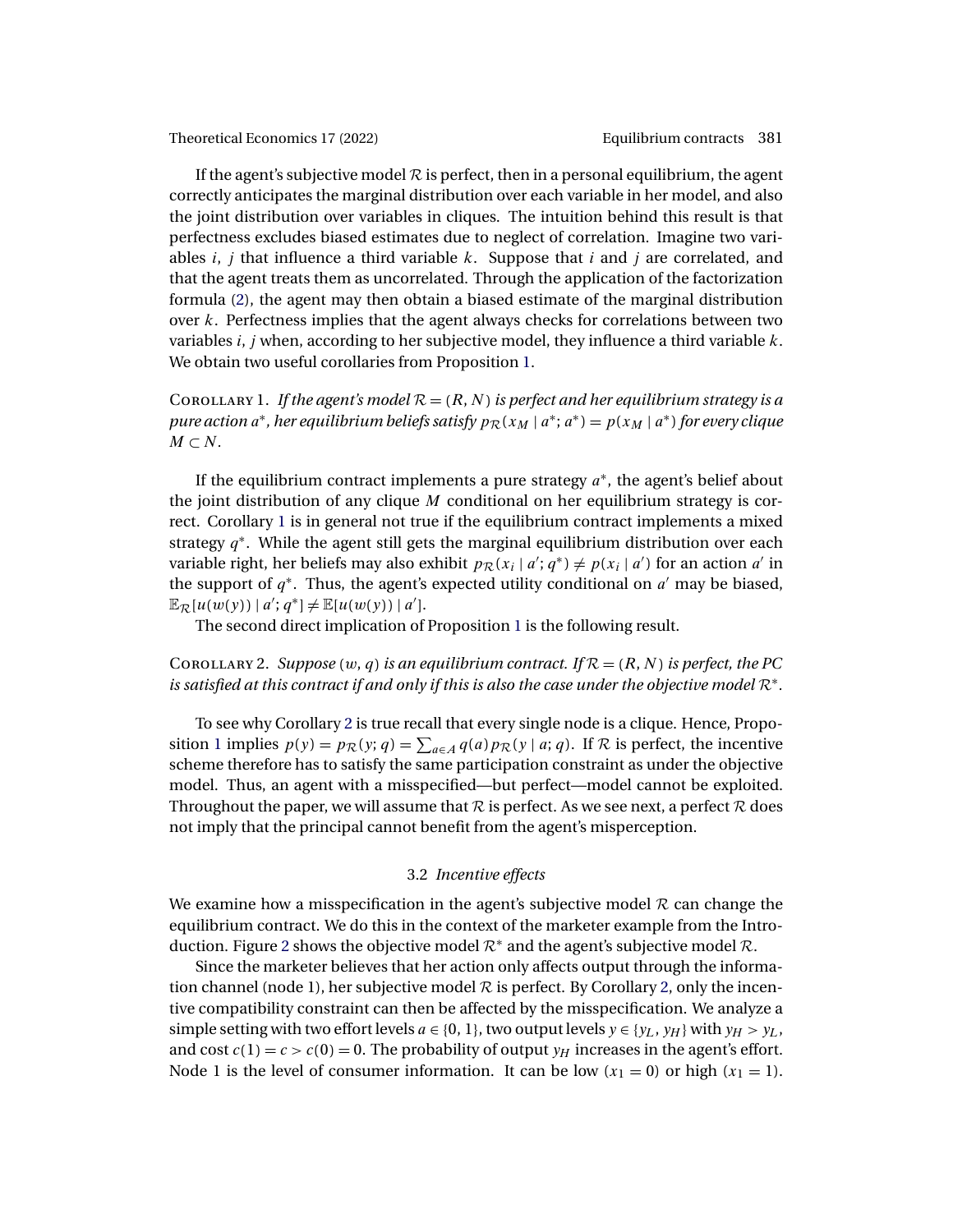<span id="page-11-0"></span>

FIGURE 2. Objective model  $\mathcal{R}^*$  (left) and subjective model  $\mathcal{R}$  (right) in the marketer example.

Node 2 is the firm's reputation, which can be bad  $(x_2 = 0)$  or good  $(x_2 = 1)$ . The subjective model  $R$  captures that the agent does not take reputation into account. For the objective probability distribution, we use the parametrization  $p(x_i = 1 | x_0) = \beta_i + \beta_{0i}x_0$ for  $i \in \{1, 2\}$  and  $p(y_H | x_1, x_2) = \beta_3 + \beta_{13}x_1 + \beta_{23}x_2$ . Making cold-calls increases consumer information,  $\beta_{01} > 0$ , and decreases reputation,  $\beta_{02} < 0$ ; consumer information  $x_1$  and reputation  $x_2$  both have a positive influence on sales,  $\beta_{13} > 0$  and  $\beta_{23} > 0$ . We obtain the following result.

Proposition 2 (Marketer example). *Consider the marketer example of this subsection.*

- *(a)* The simplification in the agent's subjective model R relaxes the IC for  $\alpha = 1$ .
- *(b)* The optimal equilibrium contract implements  $\alpha \in \{0, 1\}$ . If and only if effort costs *c* are small enough, the optimal equilibrium contract implements  $\alpha = 1$  and the *principal strictly benefits from the simplification in the agent's subjective model* R*.*

Before we prove this result, we explain the intuition behind it and its implications. First, consider statement (a). When the principal implements  $\alpha = 1$ , the agent overestimates the drop in expected output when she exerts low instead of high effort. According to her subjective model  $\mathcal{R}$ , the only effect of her action on the output occurs through consumer information  $x_1$ . She does not take into account that a deviation to low effort would also have a positive effect on expected reputation, which translates into a positive effect on expected output. Formally, the *IC* under the objective model  $\mathcal{R}^*$  is

$$
[\beta_{01}\beta_{13} + \beta_{02}\beta_{23}](u(w(y_H)) - u(w(y_L))) - c \ge 0.
$$
 (6)

The term in squared brackets is the effect of effort on output and contains the consumer information channel  $β_{01}β_{13}$  and the reputation channel  $β_{02}β_{23}$ . Under the subjective model  $R$ , this second channel is missing. When the agent calibrates her model, she correctly estimates the impact of her action on the distribution of consumer information. However, when she estimates the impact of consumer information on sales, it is as if she suffers from omitted variable bias, and her estimate will depend on the implemented strategy α. Hence, the perceived effect of action on sales and, therefore, also the *IC* depends on *α*. In the proof of Proposition 2, we derive the *IC* for all  $\alpha \in [0, 1]$ . For  $\alpha = 1$ , the *IC* becomes

$$
\beta_{01}\beta_{13}(u(w(y_H)) - u(w(y_L))) \geq c. \tag{7}
$$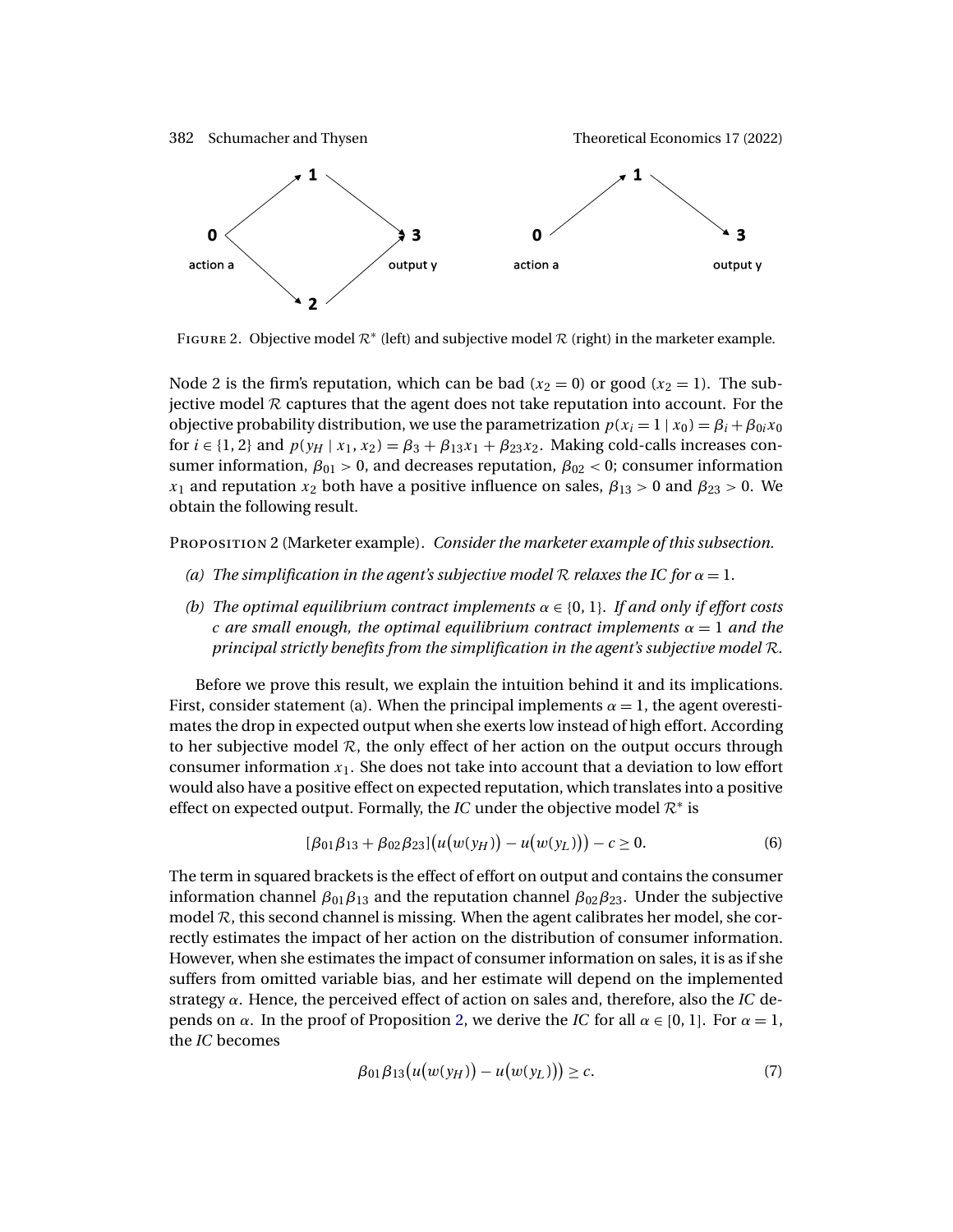Since the effect of effort on reputation  $\beta_{02}$  is negative, the simplification in  $\mathcal R$  relaxes the *IC*. As long as  $\alpha \in (0, 1)$ , the reputation effect is partly reflected in  $p(y_H | x_1)$ . The extent of this depends on  $\alpha$  since  $\alpha$  affects the correlation between consumer information and reputation. A higher correlation between consumer information and reputation would mitigate some of the effect of the agent's misperception.

Next, consider statement (b). The observation that the principal implements a pure strategy would be trivial in the canonical framework with rational expectations. This is not the case here as the agent's perceived effect of effort on output  $p_{\mathcal{R}}(y_H | a = 1; \alpha)$  –  $p_{\mathcal{R}}(y_H | a = 0; \alpha)$  may vary nonmonotonically in  $\alpha$ . In the present setting, the perceived effect of effort on output is maximal at  $\alpha = 1$ , so that there is no reason for the principal to implement a mixed strategy. At the end of this subsection, we present an example where the unique optimal equilibrium contract implements a mixed strategy  $\alpha \in (0, 1)$ .

Importantly, if the agent chooses a pure strategy, then by Corollary [1](#page-10-0) and the fact that R is perfect, she correctly anticipates the joint distribution over all variables in R conditional on her equilibrium action. Thus, in the data that the agent gets under the optimal equilibrium contract, there are no informational cues, which could alarm her about a misspecification in her subjective model. This is a crucial difference between the present framework and models where beliefs about outcomes are biased for equilibrium actions.

Finally, the last part of statement (b) spells out that the principal strictly benefits from the simplification in  $R$  when effort costs are small enough so that it is profitable to implement high effort. For a range of effort costs  $c$ , the principal implements low effort when the agent has rational expectations, but high effort if her subjective model is  $\mathcal{R}$ . This is of course not true in general. For example, if the agent's action has a positive effect on reputation,  $\beta_{02} > 0$ , the simplification in  $R$  tightens the *IC* for  $\alpha = 1$  as the agent does not take all positive effects of her action on output into account.

To illustrate our approach, we present the proof of Proposition [2.](#page-11-0)

Proof of Proposition [2.](#page-11-0) We first derive  $p_{\mathcal{R}}(y_H | a; \alpha)$  for a given mixed equilibrium strategy  $\alpha \in (0, 1)$ . The agent's equilibrium belief about the joint probability distribution of the variables in R is given by  $p_{\mathcal{R}}(a, x_1, y) = q(a)p(x_1 | a)p(y | x_1)$ . Since node 0 and node 1 form a clique and  $R$  is perfect, the agent's belief about the joint probability distribution of a and  $x_1$  is correct. Hence,  $p(x_1 | a)$  is independent of  $\alpha$  and we have  $p(x_1 = 1 | a) = \beta_1 + \beta_{01}a$ . However,  $p(y | x_1)$  depends on  $\alpha$  since the distribution over y also depends on  $x_2$ . To get  $p(y | x_1)$ , we first derive  $p(x_2 = 1 | x_1)$ , that is, the probability that  $x_2 = 1$  given that value  $x_1$  is observed at node 1 when the agent's equilibrium action is  $α$ . We calculate

$$
p(x_2 = 1 | x_1 = 1) = \frac{\alpha(\beta_1 + \beta_{01})(\beta_2 + \beta_{02}) + (1 - \alpha)\beta_1\beta_2}{\beta_1 + \alpha\beta_{01}},
$$
\n(8)

$$
p(x_2 = 1 | x_1 = 0) = \frac{\alpha (1 - \beta_1 - \beta_{01})(\beta_2 + \beta_{02}) + (1 - \alpha)(1 - \beta_1)\beta_2}{1 - \beta_1 - \alpha\beta_{01}}.
$$
 (9)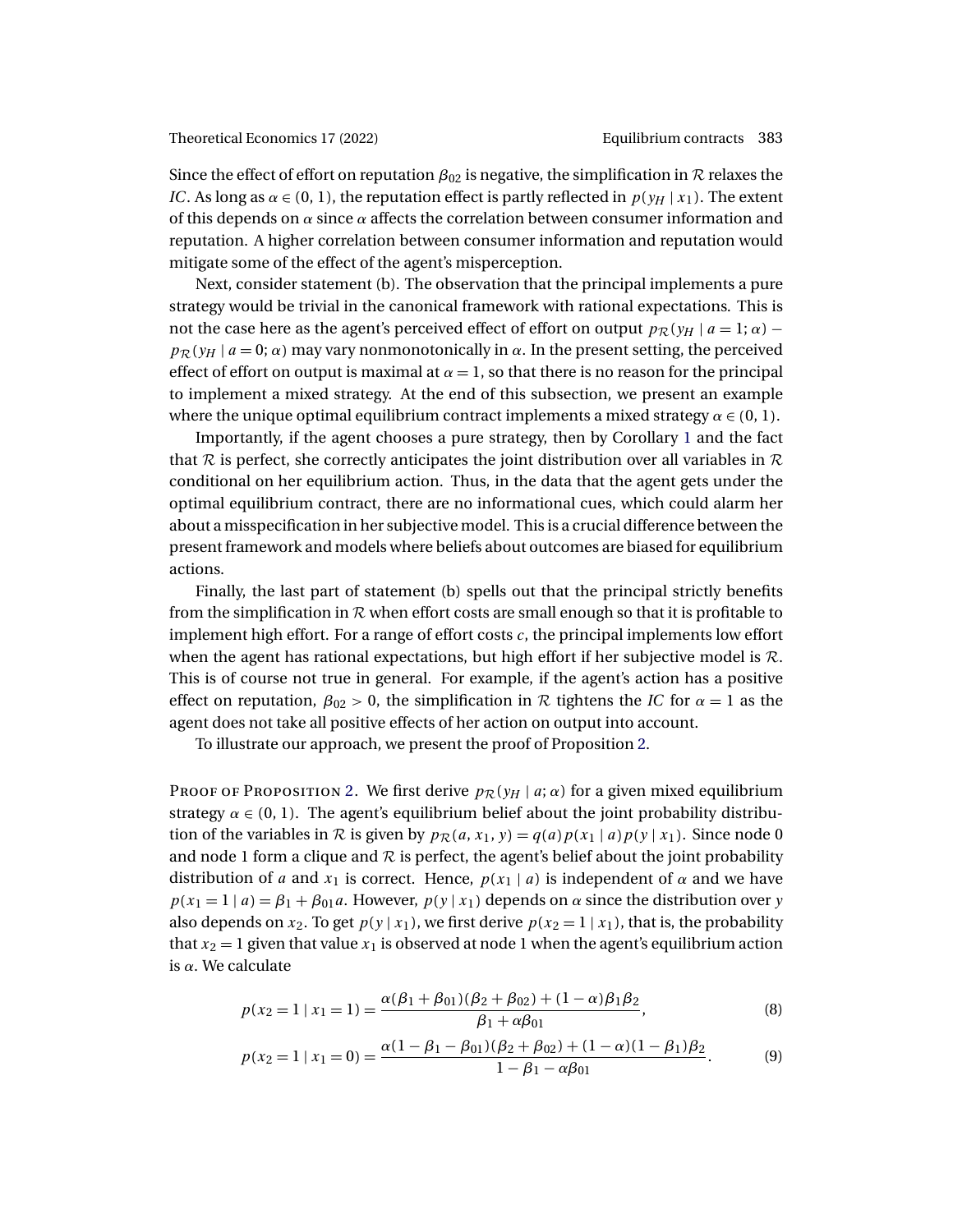<span id="page-13-0"></span>With this we can calculate the equilibrium probability that output  $y_H$  realizes after observing  $x_1 = 1$  and  $x_1 = 0$ , respectively:

$$
p(y_H \mid x_1 = 1) = \beta_3 + \beta_{13} + \frac{\alpha(\beta_1 + \beta_{01})(\beta_2 + \beta_{02}) + (1 - \alpha)\beta_1\beta_2}{\beta_1 + \alpha\beta_{01}} \beta_{23},
$$
(10)

$$
p(y_H \mid x_1 = 0) = \beta_3 + \frac{\alpha (1 - \beta_1 - \beta_{01})(\beta_2 + \beta_{02}) + (1 - \alpha)(1 - \beta_1)\beta_2}{1 - \beta_1 - \alpha\beta_{01}} \beta_{23}.
$$
 (11)

From  $p_{\mathcal{R}}(a, x_1, y)$ , we can now calculate the agent's subjective probability of a high output after high and low effort, respectively:

$$
p_{\mathcal{R}}(y_H \mid a=1; \alpha) = (\beta_1 + \beta_{01}) p(y_H \mid x_1 = 1) + (1 - \beta_1 - \beta_{01}) p(y_H \mid x_1 = 0), \qquad (12)
$$

$$
p_{\mathcal{R}}(y_H \mid a = 0; \alpha) = \beta_1 p(y_H \mid x_1 = 1) + (1 - \beta_1) p(y_H \mid x_1 = 0). \tag{13}
$$

We then use these terms to compute the *IC* for  $\alpha \in (0, 1)$ ,

$$
[p_{\mathcal{R}}(y_H \mid a=1; \alpha) - p_{\mathcal{R}}(y_H \mid a=0; \alpha)](u(w(y_H)) - u(w(y_L))) = 0.
$$
 (14)

By taking the limit for  $\alpha \rightarrow 1$ , we obtain the *IC* for  $\alpha = 1$ , which is the inequality in [\(7\)](#page-11-0). Since  $\beta_{02}$  < 0, this completes the proof of statement (a). To prove statement (b), note first that both *IC* and *PC* must be binding at the optimal equilibrium contract. Simple calculations show that  $\beta_{01}$ ,  $\beta_{13}$ ,  $\beta_{23} > 0$ , and  $\beta_{02} < 0$  imply

$$
p_{\mathcal{R}}(y_H \mid a=1; \alpha) - p_{\mathcal{R}}(y_H \mid a=0; \alpha) \leq \beta_{01} \beta_{13} \tag{15}
$$

for all  $\alpha \in (0, 1]$ ; that is, when the agent exerts high effort with positive probability, her perceived effect of effort on output is largest at  $\alpha = 1$ . The principal then cannot gain from implementing a mixed strategy. Finally, given that the optimal equilibrium contract implements either  $\alpha = 0$  or  $\alpha = 1$ , the last part of statement (b) follows from a simple comparison of expected profits under the equilibrium contracts that implement these two actions.  $\Box$ 

*Mixed strategy example.* We show by example that it is not always optimal for the principal to implement a pure strategy. Consider again the marketer example. Assume that the agent is risk-neutral, protected by limited liability so that  $w \ge 0$ , her outside option value is zero, and  $y_L = 0$ . Suppose payoff parameters are such that the principal optimally implements some  $\alpha > 0$ . Standard arguments show that  $w(y_L) = 0$ , and that  $w(y_H)$  is chosen so that the *IC* in (14) is satisfied. The principal's expected payoff from this contract is then

$$
\mathbb{E}[V] = \left[ \alpha p(y_H \mid a = 1) + (1 - \alpha) p(y_H \mid a = 0) \right] \left( y_H - \frac{c}{\Delta_{\mathcal{R}}(\alpha)} \right),\tag{16}
$$

where  $\Delta_{\mathcal{R}}(\alpha) = p_{\mathcal{R}}(y_H \mid a = 1; \alpha) - p_{\mathcal{R}}(y_H \mid a = 0; \alpha)$  is the agent's perceived effect of effort on output. The slope of  $\Delta_{\mathcal{R}}(\alpha)$  at  $\alpha = 1$  is

$$
\frac{d\Delta_{\mathcal{R}}(\alpha)}{d\alpha}|_{\alpha=1} = \beta_{01}\beta_{02}\beta_{23}\bigg(\frac{\beta_1}{\beta_1 + \beta_{01}} - \frac{1-\beta_1}{1-\beta_1 - \beta_{01}}\bigg). \tag{17}
$$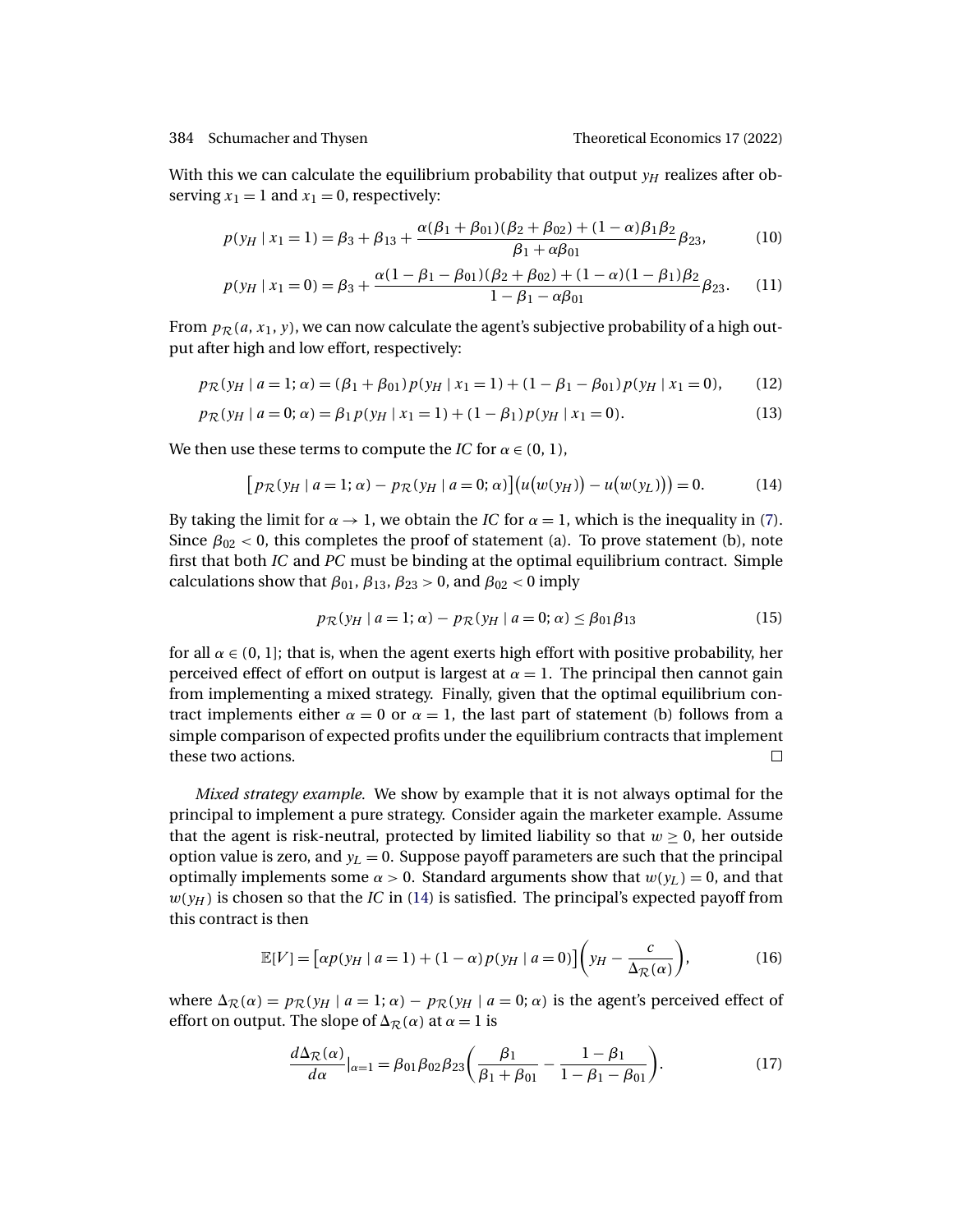<span id="page-14-0"></span>Let the agent's action have a positive impact on both consumer information and reputation,  $\beta_{01} > 0$  and  $\beta_{02} > 0$ . Then for  $\beta_{01} \rightarrow 1 - \beta_1$  the slope in [\(17\)](#page-13-0) converges to minus infinity. Hence, if all else equal  $\beta_{01}$  is sufficiently close to  $1 - \beta_{1}$ , then starting from  $\alpha = 1$ , a small reduction in  $\alpha$  reduces  $w(y_H)$ , and in terms of profits, this reduction overcompensates the smaller probability of high output. The optimal equilibrium contract then implements a mixed strategy. Thus, when the agent is induced to switch between periods of working hard and periods of shirking, her effort appears to her as particularly important for the final output.

Of course, when the agent chooses a mixed strategy, then the data generated in equilibrium would suffice to identify the real effect of effort on output. For this, the agent would have to analyze the data like an experimentalist and compare the average output under high and low effort, respectively. However, according to her subjective model, this "test" is unnecessary, and she therefore saves herself the trouble of performing it. Thus, one interpretation for the mixed strategy equilibrium is that the agent does not use her data effectively to correctly derive the effect of her effort on output.

# 3.3 *Justifiability*

In our framework, the agent has a fully specified model that makes predictions about outcomes for all actions  $a \in A$ . A natural question is then whether the optimal equilibrium contract is also optimal for the principal when evaluated from the agent's (potentially biased) perspective. If according to her subjective beliefs the principal should have offered another contract, the agent may suspect that her subjective model  $R$  is not correct.<sup>5</sup> We call this refinement "justifiability." It has first been defined in the unawareness literature by Filiz-Ozbay [\(2012\)](#page-41-0). We can conveniently adapt it to our framework. In the following definition, we distinguish between "justifiability" and "partial justifiability."

DEFINITION 3. An equilibrium contract  $(w^*, q^*)$  is justifiable at R if  $w^*, q^*$  solve the maximization problem

$$
\max_{w \in W, q \in \Delta(A)} \sum_{a \in A} \sum_{y \in Y} q(a) p_{\mathcal{R}}(y \mid a; q^*)(y - w(y))
$$

subject to the constraints that, for all  $a$  in the support of  $q$ , we have

$$
a \in \arg_{a' \in A} \max \sum_{y \in Y} p_{\mathcal{R}}(y \mid a'; q^*) u(w(y)) - c(a'), \text{ and}
$$

$$
\sum_{a \in A} \sum_{y \in Y} q(a) [p_{\mathcal{R}}(y \mid a; q^*) u(w(y)) - c(a)] \ge \overline{U}.
$$

An equilibrium contract  $(w^*, q^*)$  is partially justifiable at  $\mathcal R$  if  $w^*$  is a solution to this maximization problem when  $q = q^*$  is given.

<sup>5</sup>We do not model how in this case the agent adjusts her subjective model. One alternative is that, after becoming suspicious, she looks at the production process more closely and discovers the objective model  $\mathcal{R}^*$ .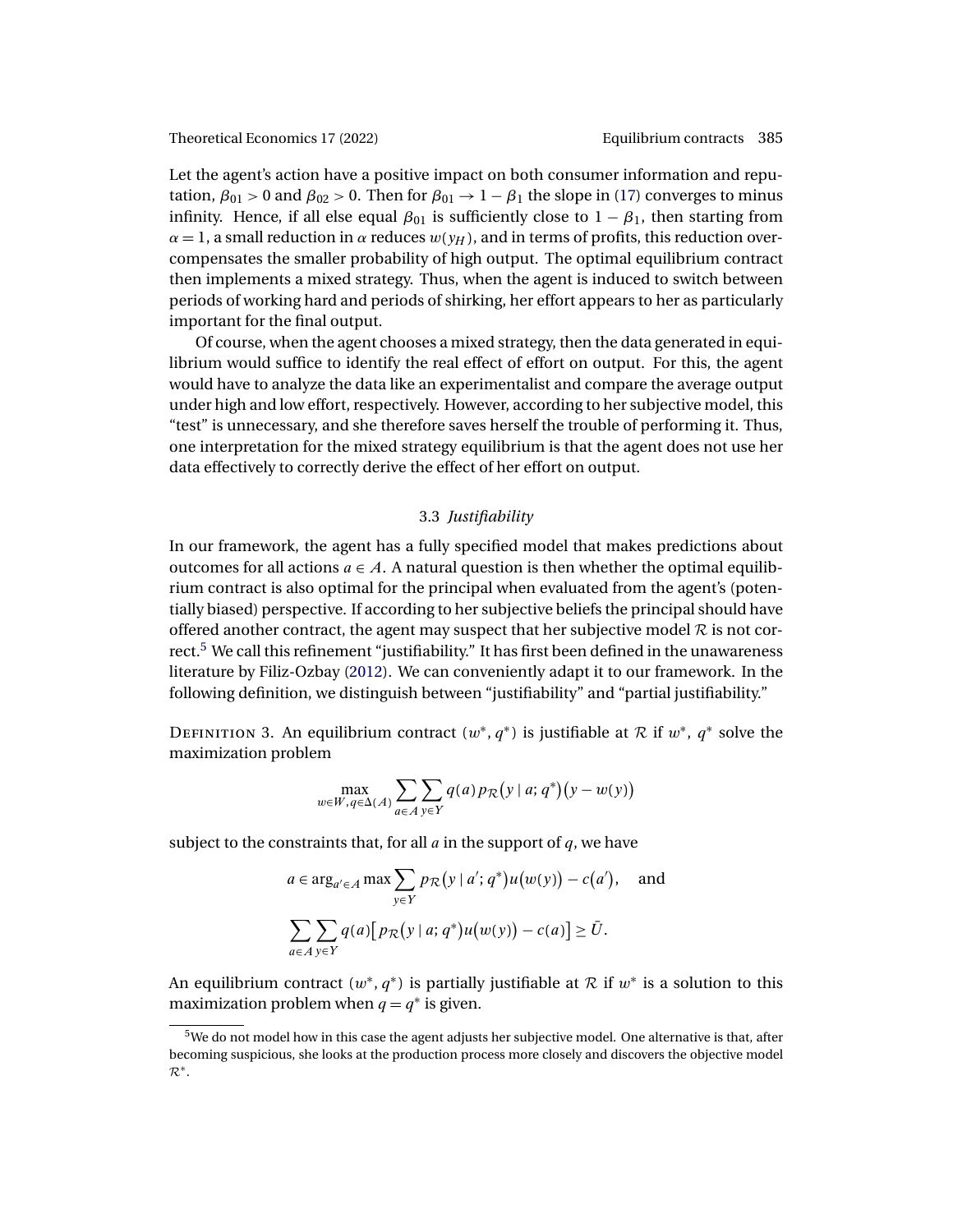<span id="page-15-0"></span>An equilibrium contract  $(w^*, q^*)$  is justifiable if the choice of the incentive scheme  $w^*$  and the implemented strategy  $q^*$  maximizes the principal's expected payoff when evaluated according to the agent's beliefs  $p_{\mathcal{R}}(y | a; q^*)$ . It is partially justifiable if the incentive scheme w\* maximizes the principal's expected payoff, when evaluated according to the agent's beliefs, given that the principal wants to implement strategy  $q^*$ . Partial justifiability is a weaker refinement where the agent does not doubt her subjective model if at least the incentive scheme appears to be optimal for the principal. We examine under what circumstances an optimal equilibrium contract is (partially) justifiable, and obtain this result.

Proposition 3 (Justifiability). *Let* (w∗, q<sup>∗</sup> ) *be an optimal equilibrium contract. If we have*  $p_{\mathcal{R}}(y; q) = p(y)$  for all  $q \in \Delta(A)$ , the following statements hold:

- *(a) This contract is partially justifiable at* R*.*
- *(b) If* A*,* Y *are binary sets,* q∗ *is a pure strategy, and the principal strictly prefers this contract to the optimal contract under the objective model* R∗*, it is justifiable at* R*.*

The proof of this result is in Appendix [A.2.](#page-27-0) The first part of Proposition 3 states that an optimal equilibrium contract is partially justifiable if the agent has correct expectations on the equilibrium path. In this case, the maximization problem in [\(4\)](#page-8-0) and that in Definition [3](#page-14-0) are identical for a given strategy  $q^*$ . The optimal incentive scheme that implements  $q^*$  then also appears to the agent as optimal for the principal. Thus, by Propo-sition [1,](#page-9-0) if the agent's subjective model  $\mathcal R$  is perfect, the optimal equilibrium contract is partially justifiable at R.

This is a significant difference to a framework where the agent's beliefs  $\hat{p}(y | a)$ are exogenously fixed. The optimal contract in such a framework may not be partially justifiable since it may contain a bet that, from the agent's perspective, is not optimal for the principal. To illustrate, consider the two-actions-two-outcomes example from the previous subsection. Suppose that the principal implements high effort  $\alpha = 1$ , and that the agent's beliefs are biased so that  $\hat{p}(y_H | a = 1) > p(y_H | a = 1)$  and  $\hat{p}(y_H | a = 0) = p(y_H | a = 0)$ . Now let effort costs c converge to zero. Under rational expectations, this would imply that the optimal contract converges to a fixed-wage contract. In contrast, under biased beliefs, the optimal contract remains bounded away from fixed wages: To exploit the agent's bias, it pays more to her after output  $y_H$  and less after output  $y_L$ . However, from the agent's perspective, an incentive scheme that is close to fixed wages would be optimal. Thus, from her perspective, the offered incentive scheme cannot be optimal for the principal.

To prove justifiability, we additionally have to show that, according to the agent's beliefs, the principal cannot benefit from implementing a different action. Unfortunately, it is then no longer possible to derive a general statement. If an equilibrium contract is optimal for the principal, this does not imply that it is justifiable, even if the agent has correct expectations on the equilibrium path. Justifiability then has to be proven for each case individually.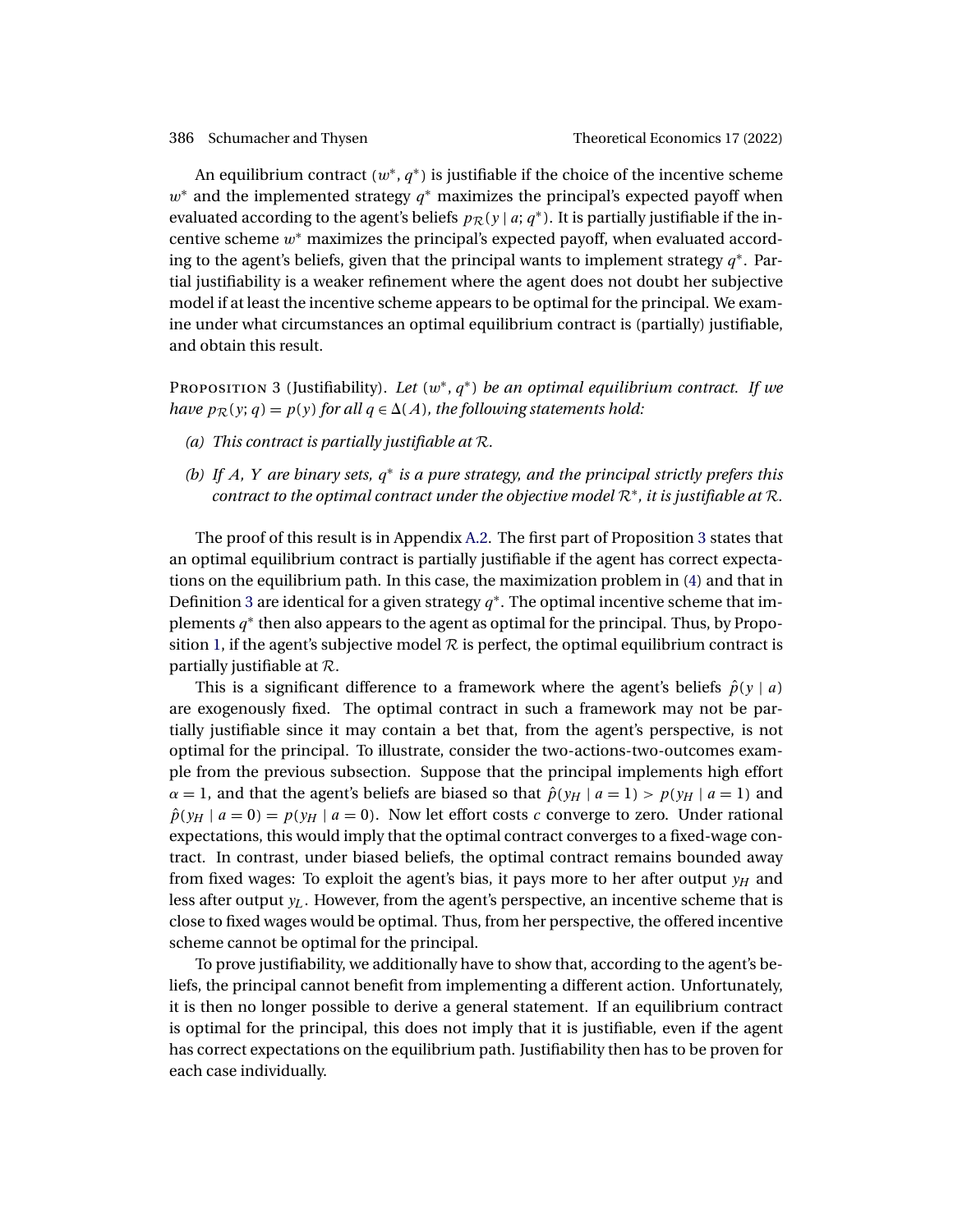<span id="page-16-0"></span>The second part of Proposition [3](#page-15-0) states sufficient (but not necessary) conditions for justifiability for a relevant special case. In a two-actions-two-outcomes setting, an optimal equilibrium contract is justifiable if it implements a pure strategy and the principal strictly benefits from the agent's misperception (as in the marketer example of the previous subsection). The requirement of a pure strategy is crucial here. Consider the mixed strategy example from the previous subsection where the principal implements  $\alpha \in (0, 1)$  to alter the agent's sense for the importance of her effort. From the agent's perspective, this does not make sense. According to her, it would be optimal for the principal to implement high effort with certainty. Note that she is indifferent between high and low effort, so (in her mind) the incentive scheme can remain the same. Thus, the optimal equilibrium contract in the mixed strategy example is not justifiable.

# 4. The informativeness principle

An important question in contract theory is on which information the principal should condition the agent's wage. For a setting with a risk-averse agent who has unlimited liability, the informativeness principle states that the optimal contract conditions on an additional variable  $z$  if and only if it is informative about the agent's effort, that is, if and only if the likelihood ratio  $\frac{p(y, z|a')}{p(y, z|a)}$  varies in z for some y.<sup>6</sup> In this section, we derive a version of the informativeness principle that allows for boundedly rational agents. To this end, we exploit the fact that an agent with biased subjective beliefs may still have correct expectations about the joint distribution of the contractible variables in equilibrium. We then apply our version of the informativeness principle to provide a rationale for why in executive compensation contracts peer-performance is mostly not used so that CEOs are rewarded for windfall gains.

The original version of the informativeness principle may no longer hold when the agent's subjective model  $R$  is misspecified. Consider the marketer example from Section [3.2](#page-10-0) and assume that the principal can also condition the agent's wage on consumer information  $x_1$ . If the agent had rational expectations, the optimal wage scheme would condition both on consumer information  $x_1$  and sales  $x_3$  since neither variable is a sufficient statistic of the other (to avoid confusion below, we here use  $x_3$  instead of y). However, according to the agent's subjective model  $\mathcal{R}$ , sales  $x_3$  are just a noisy signal of consumer information  $x_1$ . Therefore, the optimal equilibrium contract only conditions on  $x_1$  and appears as "incomplete."?

We can generalize this finding and obtain a version of the informativeness principle that allows for misspecified subjective models  $R$ . To get this statement, we assume that

 $6$ Whether this result holds or not depends on the formal details of the contracting problem; see Chaigneau et al. [\(2019\)](#page-41-0) for a recent discussion and a further extension of the informativeness principle.

 ${}^{7}$ A further interesting trade-off can be observed here. Recall from the marketer example that when the contract only conditions on sales  $x_3$ , the agent with subjective model  $R$  is control optimistic, which relaxes the *IC*. In contrast, when the contract only conditions on consumer information  $x_1$ , the agent has correct expectations about her expected payoff under alternative actions, so the *IC* is unaffected by the misspecification in  $\mathcal R$ . Nevertheless, it is optimal for the principal to condition the agent's wage only on  $x_1$  as it is a more precise signal about her effort than sales  $x_3$ , that is, the informativeness effect dominates the incentive effect from the misspecification since we have  $p(x_1 = 1 | a = 1) - p(x_1 = 1 | a = 0) = \beta_{01} > \beta_{01}\beta_{13} =$  $p_{\mathcal{R}}(y_H \mid a = 1; \alpha = 1) - p_{\mathcal{R}}(y_H \mid a = 0; \alpha = 1).$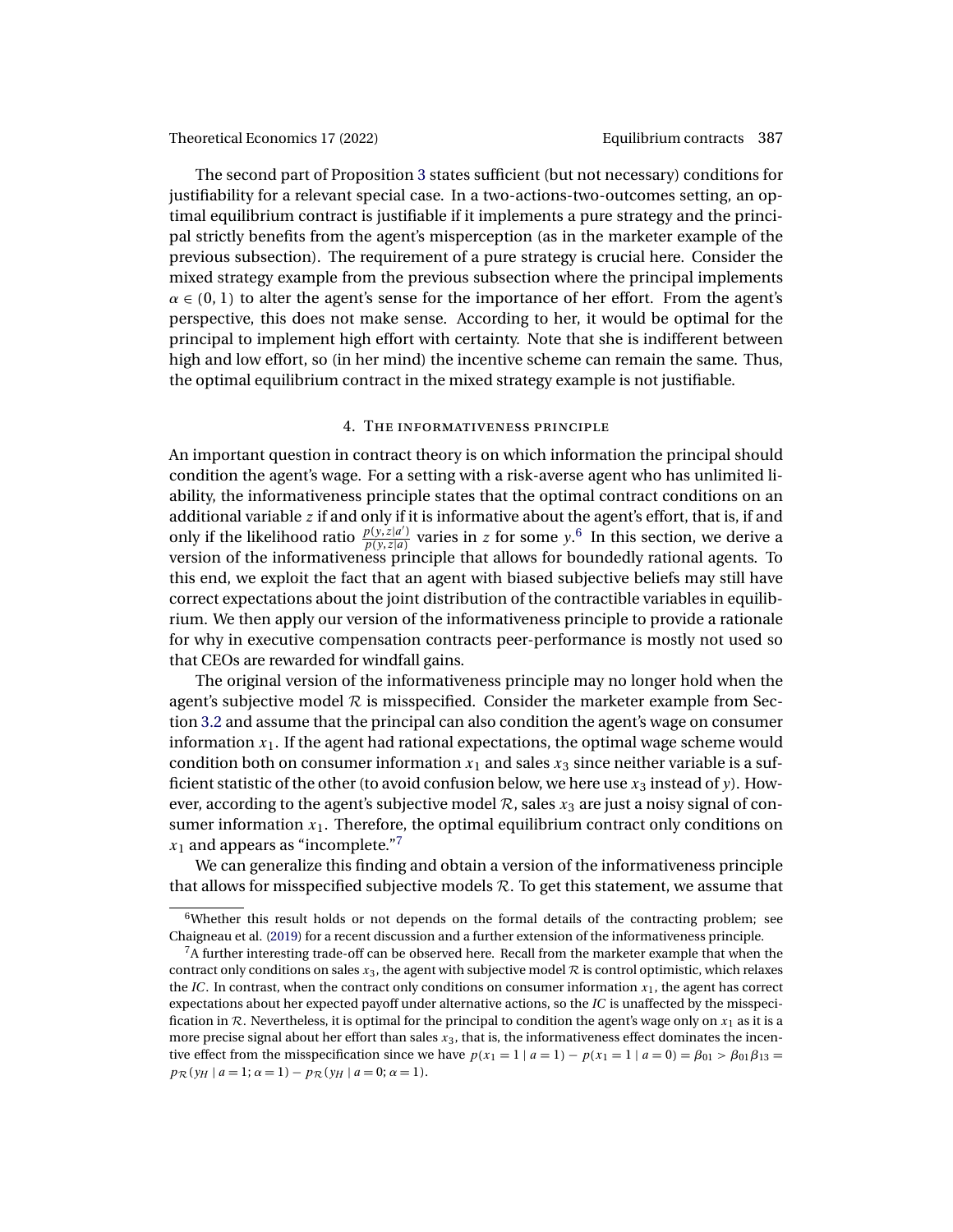<span id="page-17-0"></span>the agent's subjective model is such that she correctly anticipates the joint distribution over the two contractible variables  $y$  and  $z$ . Recall from Proposition [1](#page-9-0) that this is the case if R is perfect and there is a link between y and z in R (so that they form a clique).

Proposition 4 (Informativeness principle). *Suppose the agent is risk-averse and has unlimited liability. Let* y *and* z *be two contractible variables that are both part of the*  $a$ gent's subjective model  $R$ . If  $p_{\mathcal{R}}(z, y; q) = p(z, y)$  for all  $q \in \Delta(A)$ , the following state*ments hold:*

- (a) Suppose that  $a \in \{0, 1\}$  and  $c(1) > c(0)$ . The equilibrium contract that implements α = 1 *at lowest cost to the principal does not condition on* z *if and only if for all triples* a, y, z we have  $p_{\mathcal{R}}(z | y, a; \alpha = 1) = p_{\mathcal{R}}(z | y; \alpha = 1)$ .
- *(b)* If for all  $q \in \Delta(A)$  and all triples a, y, z we have  $p_{\mathcal{R}}(z \mid y, a; q) = p_{\mathcal{R}}(z \mid y; q)$ , the *optimal equilibrium contract does not condition on* z*.*

The proof of Proposition 4 is in Appendix [A.3.](#page-28-0) We provide an interpretation of this result and explain its implications. First, the condition  $p_{\mathcal{R}}(z | y, a; q) = p_{\mathcal{R}}(z | y; q)$  for all  $q \in \Delta(A)$  and all triples a, y, z indicates that, in the agent's mind, variable z is independent of her action conditional on variable y (regardless of the implemented action). If this condition is satisfied, the agent believes that  $z$  does not contain any information about her action that is not already in y. However, this condition alone does not imply that the optimal equilibrium contract does not condition the agent's wage on z. In addition, the agent's subjective belief about the joint equilibrium distribution of  $y$  and z needs to be correct. Otherwise, the principal may want to exploit the agent's biased perception of this distribution, and condition on z even if the agent thinks that z is uninformative about her action given y. This is equivalent to betting when two individuals have different prior beliefs about future events (as pointed out in the previous subsection, such a contract would also not be justifiable).

An interesting special case emerges when the agent believes that  $z$  is independent of all other variables. If  $y$  and  $z$  are independent in the objective model, the optimal equilibrium contract would not condition on z (even if  $y$  and z are not independent conditional on a). From the agent's perspective that would only introduce noise to the wage scheme. However, if  $z$  and  $y$  are correlated, the requirements of Proposition 4 are no longer satisfied, and the optimal equilibrium contract may imply a bet on the joint realization of y and z.

Second, Proposition 4 consists of two statements. Statement (a) is the informativeness principle for the case of binary action spaces. It is very similar to the original version: The statement implies that the optimal equilibrium contract that implements  $\alpha = 1$  conditions on z if and only if the likelihood ratio  $p_{\mathcal{R}}(y, z \mid a = 0; \alpha = 1) / p_{\mathcal{R}}(y, z \mid a = 0)$  $a = 1$ ;  $\alpha = 1$ ) varies in z for some y. Statement (b) for general finite action spaces is weaker since the additional information embedded in  $z$  may, according to the agent's subjective beliefs, only affect non-binding *IC*s.<sup>8</sup>

 $8$ This is a general issue of the informativeness principle and not specific to our framework.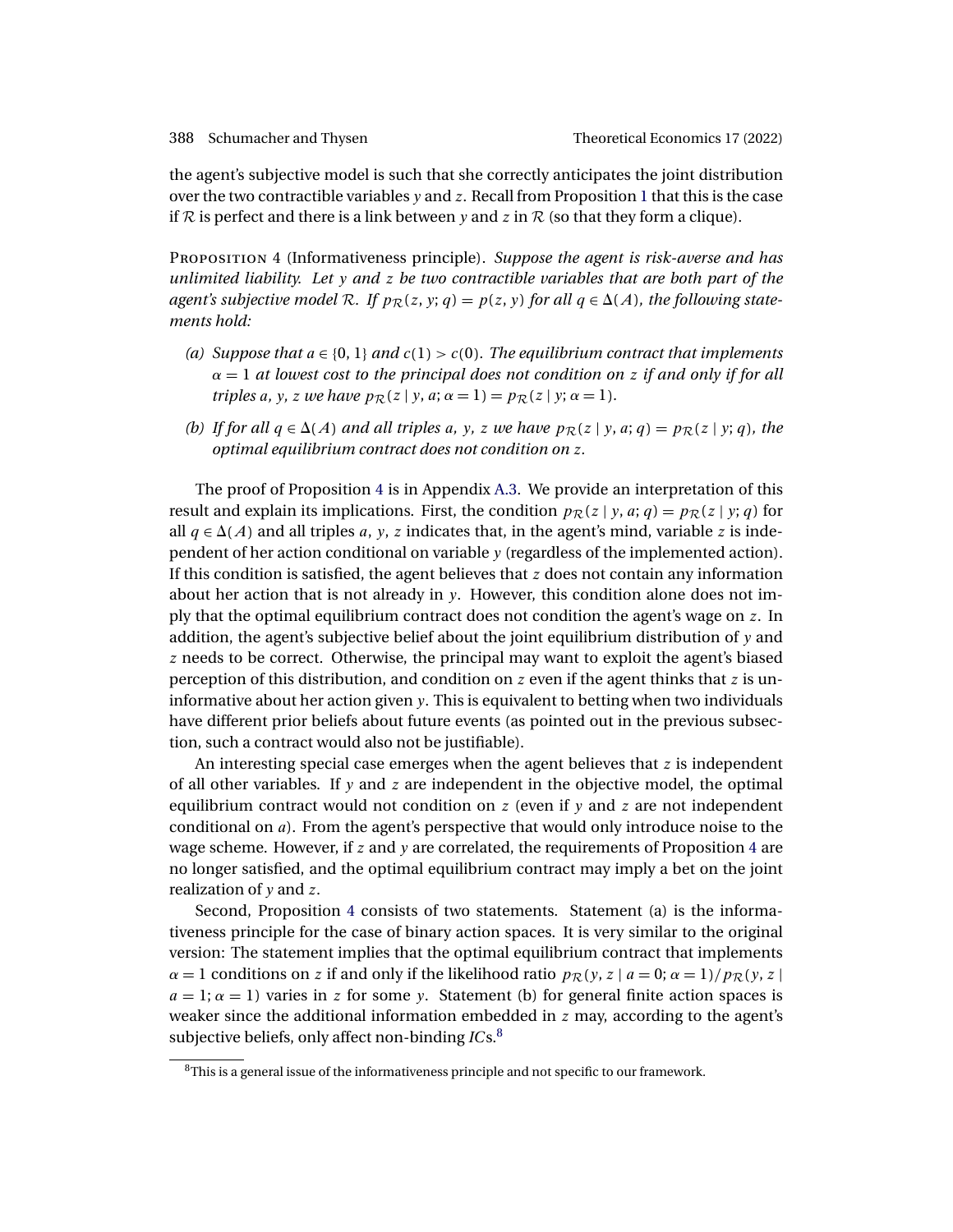<span id="page-18-0"></span>Third, observe that Proposition [4](#page-17-0) does not impose any further assumptions on the agent's subjective model  $R$ . It therefore applies to all settings in which the agent's beliefs satisfy the conditions outlined in the proposition. Importantly, we can state sufficient conditions on  $R$  so that the agent's beliefs satisfy the conditional independence assumption. The Bayesian network literature establishes "d-separation" as a convenient tool to check conditional independence of two sets of variables in a model  $\mathcal{R}$ ; we describe it in Appendix [A.4.](#page-29-0)

Fourth, our Bayesian network framework allows for a causal interpretation of the informativeness principle. The optimal equilibrium contract conditions on both  $y$  and z if the agent's action has partially independent effects on these two variables according to R. It does not condition on z if, according to R, variable z is a consequence of y. In this case, the optimal contract conditions on the variable that is "causally closer" to the agent's action.

As an application, we consider a setting in which the principal can condition the agent's wage both on her output  $y \in \{y_L, y_H\}$  and on her relative performance  $z \in$ {−1, 0, 1}. The latter variable captures, for example, how the stock price of the company compares to that of the company's rivals. There is a common shock  $x_1 \in \{0, 1\}$ , for example, the state of the economy, that positively affects both own output  $y$  and the rivals' output  $x_3 \in \{y_L, y_H\}$ . Through competition, output y has a negative effect on the rivals' output  $x_3$  (e.g., if y is high, the rivals' output tends to be smaller since consumers prefer the product of the agent's firm). The objective model  $\mathcal{R}^*$  on the left in Figure 3 illustrates this setting.

Under the objective model  $\mathcal{R}^*$ , the optimal equilibrium contract that implements high effort would, at any generic parametrization, condition the agent's wage both on output and relative performance. This can be established by visually inspecting  $\mathcal{R}^*$ using  $d$ -separation.<sup>9</sup> The intuition is as follows: Suppose we know the agent's output y. Then information about the agent's action  $a$  provides additional information



FIGURE 3. Objective model  $\mathcal{R}^*$  (left) and subjective model  $\mathcal{R}$  (right) in the peer-comparison example.

 $9$ The "usual" way to see this is to consider a particular parametrization. Consider our linear specification with binary outcomes at all variables except z. For z, we assume  $p(z = 1 | y > x_3) \approx 1$ ,  $p(z = 0 | y = x_3) \approx 1$ , and  $p(z = -1 | y < x_3) \approx 1$ . If the influence of y on  $x_3$  is small enough, the optimal contract that implements high effort conditions on both variables, and the agent's wage increases in both y and z.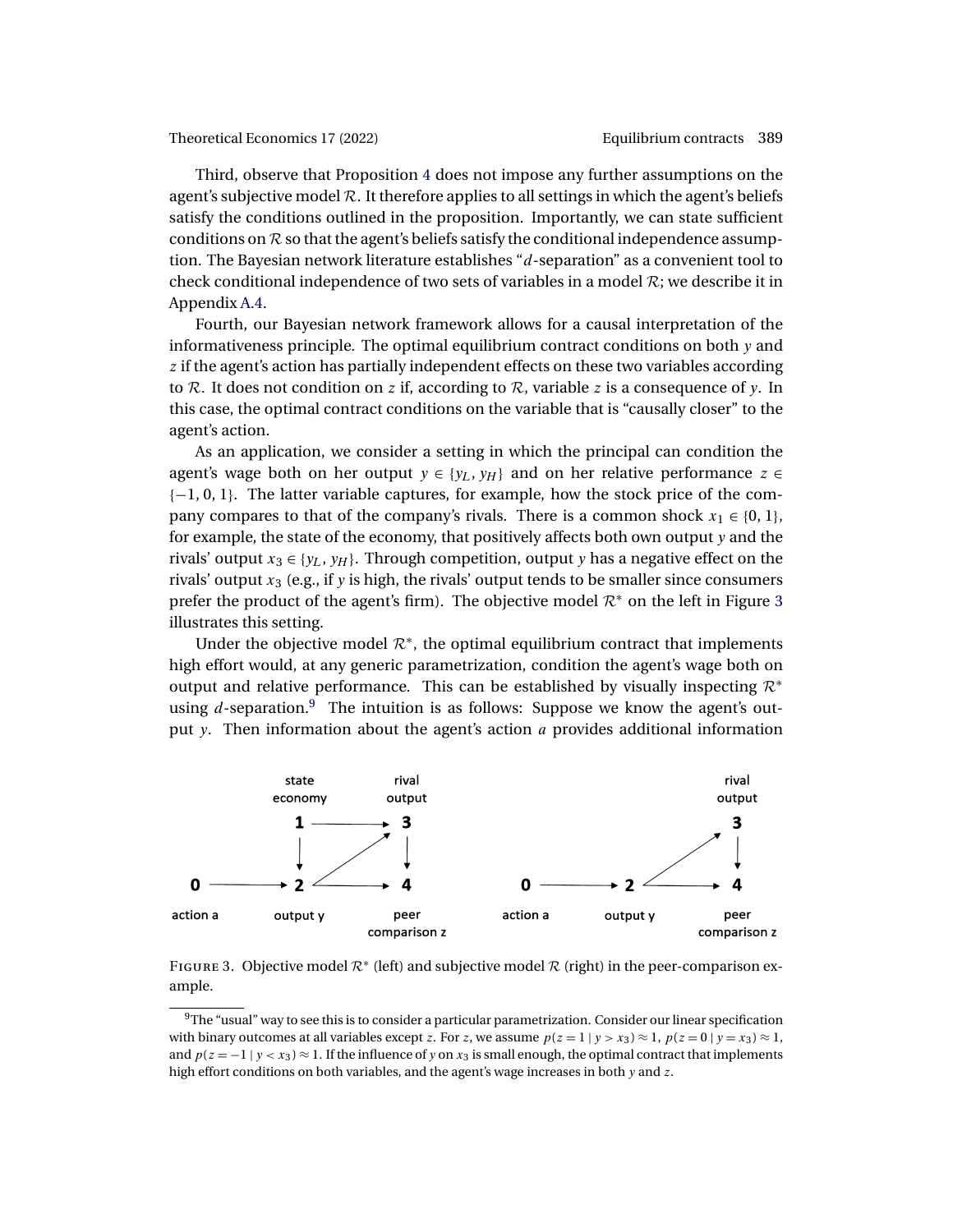<span id="page-19-0"></span>about the state of the economy  $x_1$ , and hence also additional information about peer performance z. Hence, a and z are not independent conditional on y in  $\mathcal{R}^*$ .

Now suppose that the agent does not take the common shock  $x_1$  into account so that her subjective model is given by  $R$  on the right of Figure [3.](#page-18-0) Since  $R$  is perfect and the variables y and z are linked in  $R$ , the agent correctly anticipates the equilibrium distribution over the two variables. Moreover, if we know the output  $y$ , then, according to  $\mathcal{R}$ , the agent's action contains no further information about z (one can formally show this using d-separation). Proposition [4](#page-17-0) then implies that the optimal equilibrium contract that implements  $\alpha = 1$  only conditions on the agent's own output y. It is therefore incomplete and rewards the agent for windfall gains that come from good states of the economy. In the agent's mind, her relative performance is only a noisy signal of her own output. Hence, conditioning her wage on relative performance would only increase the agent's exposure to risk, and hence implementation costs.

Many actual compensation contracts indeed do not make use of peer-performance and reward executives for windfall gains. Bertrand and Mullainathan [\(2001\)](#page-40-0) and Bebchuk and Fried [\(2004\)](#page-40-0) discuss this phenomenon and possible explanations. A popular explanation is that executives use their influence over the board of directors to alter their compensation, which then happens to increase in windfall gains. However, this theory cannot explain the inefficient risk allocation. In contrast, model misspecification can account for inefficient risk allocation. For example, the manager's model is misspecified as in the application if she attributes the output to her action alone, or if she ignores the statistical implications of common shocks and, therefore, evaluates peer-performance as uninformative about her own action.

# 5. Behavioral rationality

We learned in Section [3](#page-8-0) that a simplification in the agent's subjective model may affect the incentive compatibility constraint. However, does a simplification in  $R$  automatically imply that the agent's beliefs are biased? In this section, we show that the answer is negative. The agent may correctly anticipate the true production function even when her subjective model R omits variables from  $\mathcal{R}^*$ . When this statement holds for any parametrization of the extended production function that factorizes<sup>10</sup> according to  $\mathcal{R}^*$ , we say that the agent is "behaviorally rational." We state the formal definition.

DEFINITION 4. An agent with subjective model  $\mathcal R$  is behaviorally rational if, at any probability distribution  $p \in \Delta(X_{N^*})$  that factorizes according to  $\mathcal{R}^*$ , we have  $p_{\mathcal{R}}(y \mid a; q) =$  $p(y | a)$  for all  $a \in A$  and  $q \in \Delta(A)$ .

For a given objective model  $\mathcal{R}^*$ , we can characterize when the agent is behaviorally rational, provided that the misspecification is a simplification. This restriction is useful

<sup>&</sup>lt;sup>10</sup>In this section, we deviate from our earlier assumption that  $p(x_N^*)$  does not contain any additional conditional independence assumptions compared to  $\mathcal{R}^*$ . This allows us to use results and techniques from the Bayesian network literature. Importantly, if the agent is behaviorally rational in the current setting, she is also behaviorally rational under the earlier assumption.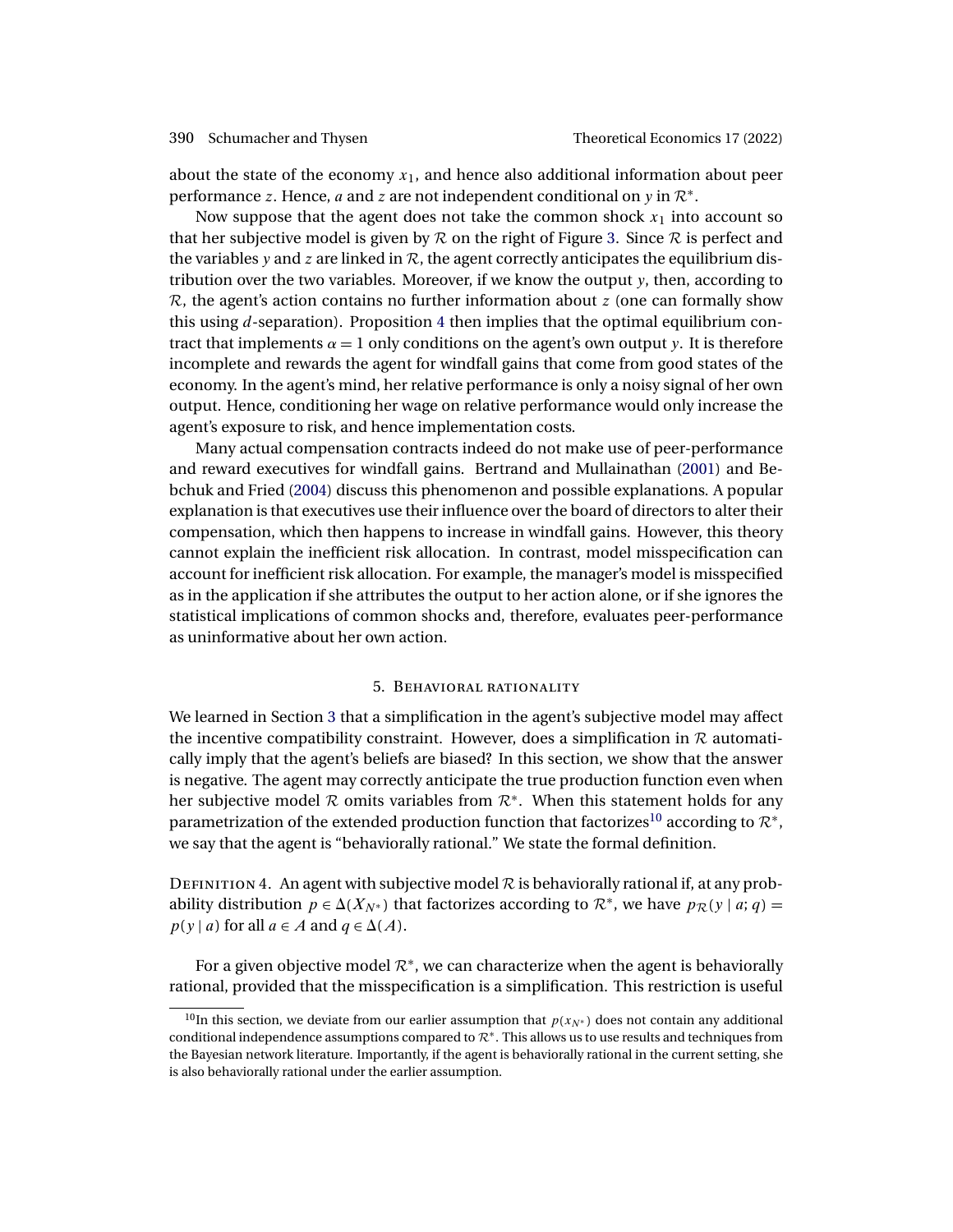<span id="page-20-0"></span>as it implies that  $\mathcal{R}^*$  and the set of nodes in the agent's subjective model N fully characterize  $R$ . We will see that two extended production functions—which involve the same set of nodes  $N^*$  and may give rise to the same production function  $p(y | a)$ —can differ in the extent to which simplifications affect the agent's beliefs about  $p(y | a)$ . This extent depends on the "channels" in  $\mathcal{R}^*$  through which the agent's action affects the output. Intuitively, they describe the agent's role in the organization, that is, which components or behaviors of others the agent affects directly or indirectly through her action. In Section 5.1, we motivate this interpretation in an example where the agent's job determines the scope for biased beliefs and control optimism. In Section [5.2,](#page-23-0) we characterize when the agent is behaviorally rational and generalize the main findings from Section 5.1.

# 5.1 *The agent's job and the scope for control optimism*

We examine the interaction between the agent's job, model misspecification, and incentives. Let the agent first work as an ordinary marketer whose job is to increase sales. This time, making cold-calls is not part of her job. Her effort only has a (positive) effect on consumer information, for example, through informative advertising. Nevertheless, there is a group of employees engaged in telemarketing. Their effort—making coldcalls—impacts on consumer information and the firm's reputation in the usual manner. The objective model  $\mathcal{R}^*$  on the left of Figure [4\(](#page-21-0)a) represents the causal structure of this extended production function. Throughout, we use our parametrization with binary outcomes at all variables  $i \in N^*$  and  $p(x_i = 1 | x_{R(i)}) = \beta_i + \sum_{j \in R(i)} \beta_{ji} x_j$ . The telemarketers either conduct cold-calls or not,  $\beta_1 \in \{0, 1\}$ ; cold-calls have a negative effect on reputation,  $\beta_{13}$  < 0; consumer information has a positive effect on reputation,  $\beta_{23}$  > 0.<sup>11</sup> All formal proofs of this subsection are in Appendix [A.5.](#page-30-0)

Imagine that the marketer neither takes into account the telemarketers' operation nor the firm's reputation so that her subjective model is given by  $R$  on the upper left of Figure [4\(](#page-21-0)b). When choosing effort, she only considers the effect through consumer information. Does this misspecification change incentives? The answer is negative. We can show—using the results from the next subsection—that the agent's subjective beliefs about the production function are correct, so that  $p_{\mathcal{R}}(y_H | a; \alpha) = p(y_H | a)$  for all  $a \in$ {0, 1} and  $\alpha \in [0, 1]$ . Thus, given her role in the principal's project (as captured by  $\mathcal{R}^*$ ), the subjective model  $R$  is rich enough to produce correct predictions. The agent may ignore important parts of the project and still act as if she were fully rational. The optimal contract is then the same as in the canonical model.

Importantly, telemarketing still matters for the principal since the probability distribution over sales depends on whether cold-calls are made or not. It is just not essential for the agent to know whether cold-calls take place. Her estimate of the production function implicitly takes into account the deterministic activity of the telemarketers.

 $11$  Here, we introduce a link between consumer information and reputation, and violate our full support assumption by assuming  $p(x_1 = 1) \in \{0, 1\}$ . The latter implies that in objective model  $\mathcal{R}^*$  we could drop node 1 and factor the value  $p(x_1 = 1)$  into the other conditional probabilities. If  $p(x_1 = 1) \in (0, 1)$ , node 1 would be a confounding factor and the behavioral rationality result in the example would no longer hold. In terms of interpretation, this assumption just means telemarketing either takes place or not.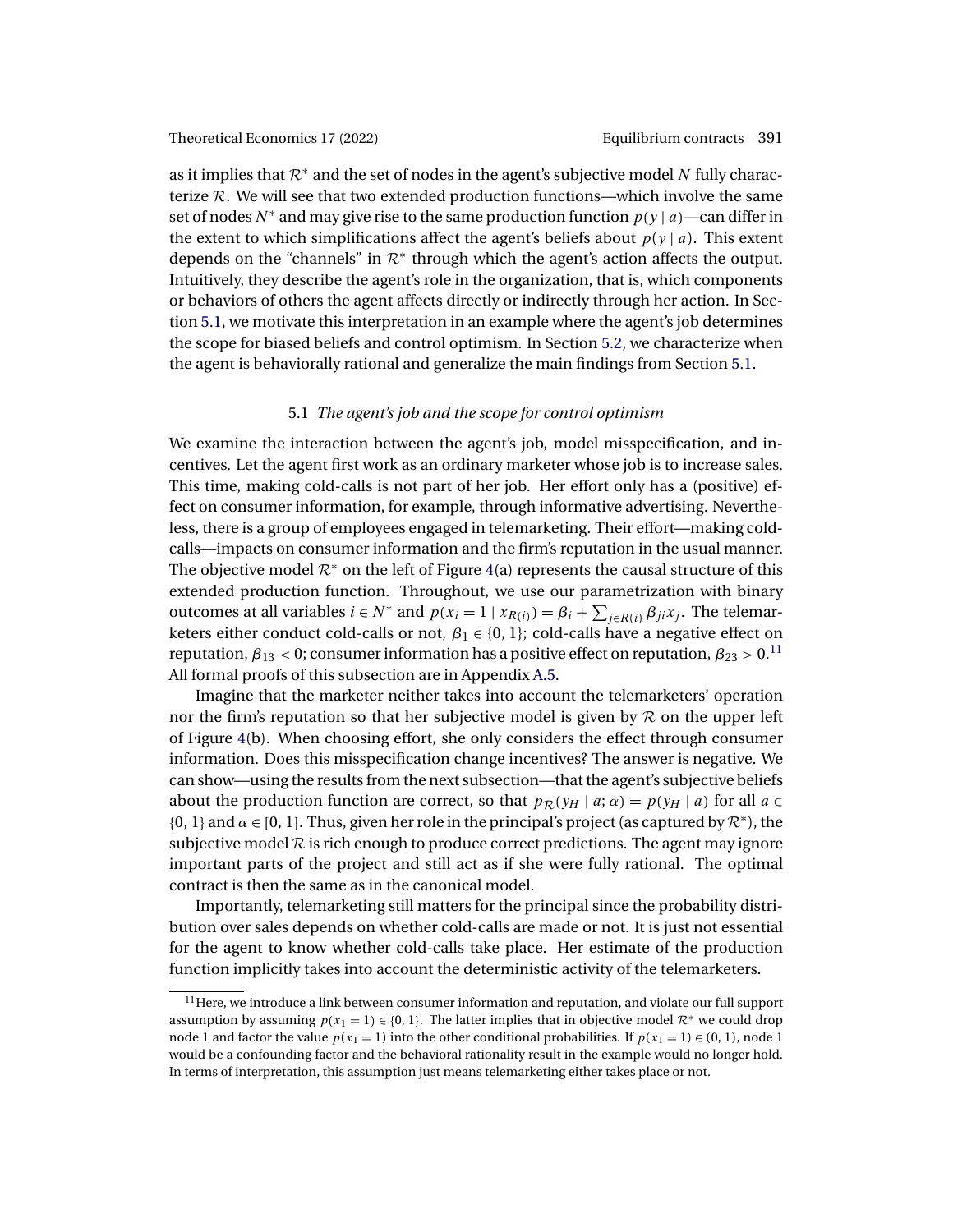<span id="page-21-0"></span>

FIGURE 4. (a) Objective model  $\mathcal{R}^*$  (left) when the agent works as ordinary marketer, and objective model  $\mathcal{R}^{**}$  (right) when the agent works as "head of marketing." (b) Subjective models  $\mathcal{R}$ (upper-left),  $\mathcal{R}_1$  (upper-right),  $\mathcal{R}_2$  (lower-left), and  $\mathcal{R}_3$  (lower-right).

Is there any simplification that would make the agent overestimate the effectiveness of her effort? Again, the answer is negative. If the agent does not take node 2 into account, she believes that her action has no consequences for the output. It would then be impossible to implement high effort. If only node 1 or only node 3 were omitted from her subjective model, the agent would again have correct beliefs about the production function. Thus, there is no scope for control optimism when the agent works as ordinary marketer.

Next, we alter the agent's job by promoting her to "head of marketing." Her action now influences the telemarketers' effort, for example, by motivating or inspiring the telemarketers. Instead of  $p(x_1 = 1) = \beta_1$ , we now have  $p(x_1 = 1 | a) = \beta_1 + \beta_{01} a$ . To keep things as close as possible to the previous case, we assume  $\beta_1 = 0$  and  $\beta_{01} = 1$ .<sup>12</sup> Hence, the agent needs to act in order to get the telemarketers going. The objective model of the extended production function is given by  $\mathcal{R}^{**}$  on the right of Figure 4(a). How does

<sup>&</sup>lt;sup>12</sup>Formally, we assume  $\beta_1 = \varepsilon_1$  and  $\beta_{01} = 1 - \varepsilon_2$  where  $\varepsilon_1 < \varepsilon_2$ , and consider the limit beliefs as  $\varepsilon_1 \to 0$ and  $\varepsilon_2 \to 0$ . We show in the proofs for this subsection that our results do not depend on this assumption.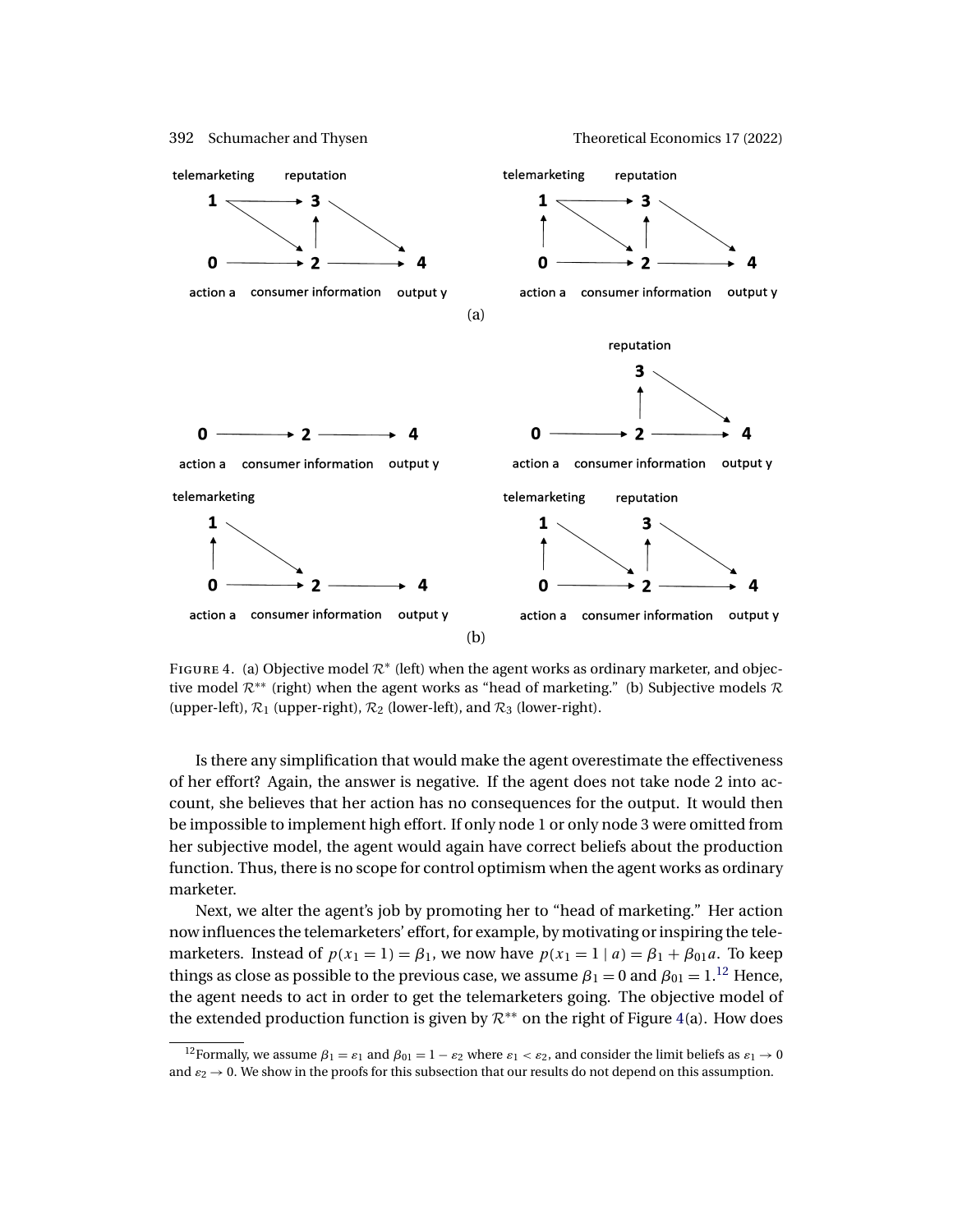<span id="page-22-0"></span>a misspecification in the agent's subjective model now affect equilibrium beliefs and incentives in this environment?

Let us first assume that the agent has the same subjective model  $\mathcal R$  as before (on the upper left of Figure [4\(](#page-21-0)b)). She neglects both the telemarketers' activity and the firm's reputation. This is not realistic since as "head of marketing" the agent should be aware of her subordinates' basic activities; so we will relax this assumption below. The misspecification now affects incentives. Under the objective model R∗∗, the *IC* that implements  $\alpha = 1$  would be

$$
[(\beta_{02} + \beta_{01}\beta_{12})(\beta_{24} + \beta_{23}\beta_{34}) + \beta_{01}\beta_{13}\beta_{34}](u(w(y_H)) - u(w(y_L))) \geq c.
$$
 (18)

The squared brackets contain the different channels through which effort affects output. The partial negative effect of effort on output through cold-calls and reputation is captured in the term  $\beta_{01}\beta_{13}\beta_{34}$ ; it is negative since  $\beta_{13}$  < 0. Under the subjective model R, the *IC* becomes

$$
(\beta_{02} + \beta_{01}\beta_{12})(\beta_{24} + \beta_{23}\beta_{34})\big(u(w(y_H)) - u(w(y_L))\big) \ge c.
$$
 (19)

Here, the partial negative effect is missing so that the *IC* is relaxed. Note that through the estimate of the link between the agent's action and consumer information, the agent implicitly takes into account her positive influence on the telemarketers' effort, which in turn positively affects consumer information (see the term  $\beta_{01}\beta_{12}$ ). Therefore, by being promoted to a job where the agent also influences telemarketing, she overestimates her productivity. The principal benefits from this since the misspecification reduces the need to provide effort incentives.

Assume now that the agent takes the telemarketers' action into account, but still omits reputation in her model. Therefore, her subjective model is given by  $\mathcal{R}_2$  on the lower left of Figure [4\(](#page-21-0)b). Does this inclusion correct, at least partly, the agent's beliefs? It turns out that this is not the case. The models  $\mathcal{R}$  and  $\mathcal{R}_2$  produce the same beliefs about the effectiveness of effort, that is,  $p_{\mathcal{R}}(y_H | a; \alpha) = p_{\mathcal{R}}(y_H | a; \alpha)$  for all  $a \in \{0, 1\}$ and  $\alpha \in [0, 1]$ . Including more variables does not necessarily make the agent more rational. This also holds for the models  $\mathcal{R}_1$  and  $\mathcal{R}_3$  in Figure [4\(](#page-21-0)b). Note that  $\mathcal{R}_3$  is almost equal to the objective model  $\mathcal{R}^{**}$ , only the link between telemarketing and reputation is missing. Yet, all subjective models in this figure produce the same beliefs. Thus, a small misspecification in the agent's subjective model can render several important variables as inessential for estimating the production function.

Proposition 5 (Scope for control optimism). *Consider the job examples of this subsection.*

- *(a) If the agent works as ordinary marketer (objective model* R∗*), the misspecification in* R *has no effect on the IC and the optimal equilibrium contract is the same as in the canonical model. There is no simplification that generates control optimism.*
- *(b) If the agent works as "head of marketing" (objective model* R∗∗*), the misspecification in* R *generates control optimism and relaxes the IC; the subjective models* R*,*  $\mathcal{R}_1$ ,  $\mathcal{R}_2$ , and  $\mathcal{R}_3$  generate the same beliefs about the production function.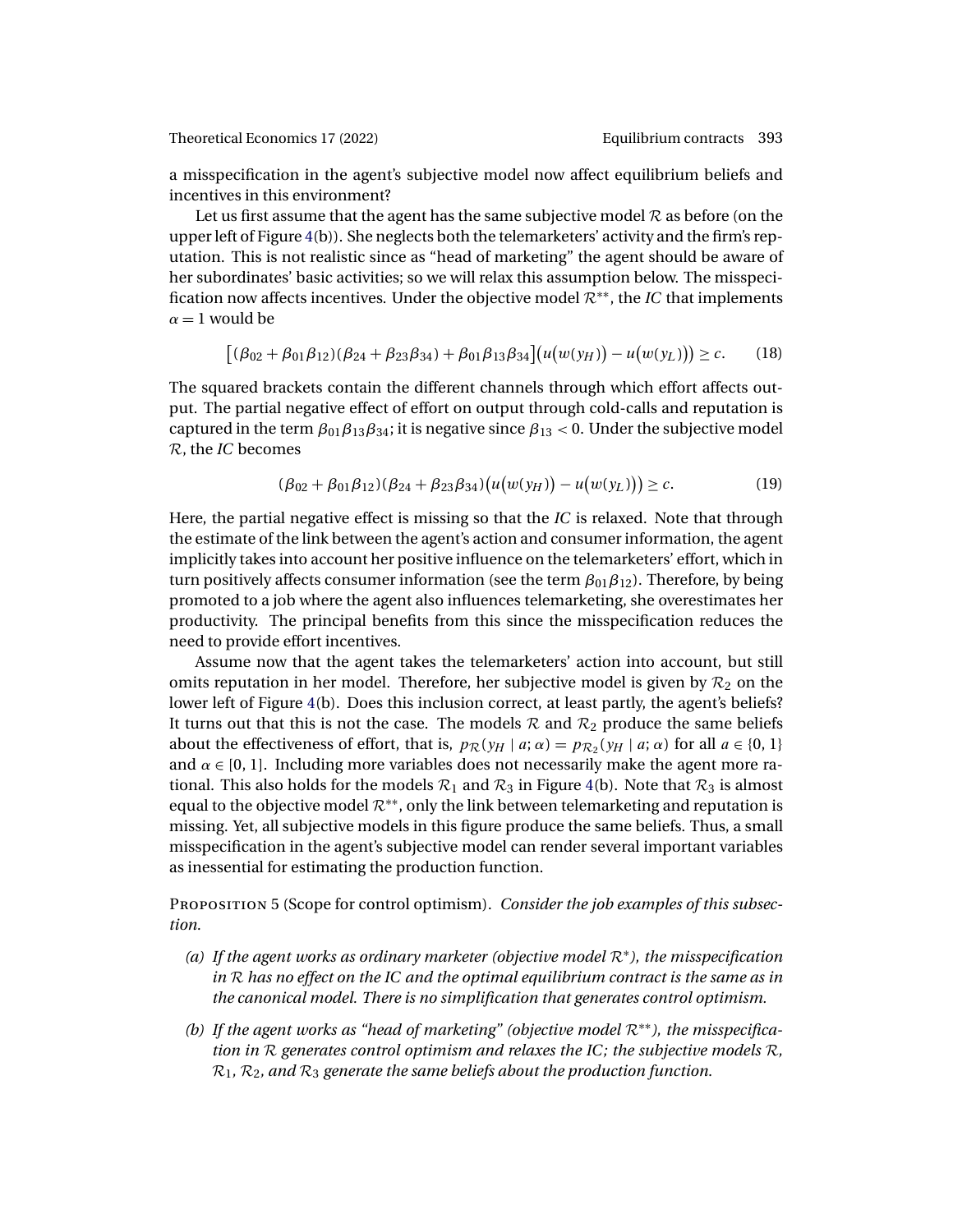<span id="page-23-0"></span>Proposition [5](#page-22-0) illustrates how the agent's job may matter for optimal incentives. The two jobs with objective models  $\mathcal{R}^*$  and  $\mathcal{R}^{**}$  may give rise to the same production function  $p(y | a)$ ,<sup>13</sup> so that incentives would be identical under rational expectations. However, effort motivation is larger under a job with the objective model  $\mathcal{R}^{**}$  when the agent's subjective model is simplified in a way that benefits the principal. The crucial difference between the jobs are the sets of channels through which the action affects the output. In the next subsection, we will formally define these channels.

Part (a) and (b) of Proposition [5](#page-22-0) combined demonstrate that an agent's degree of control optimism may be determined by the nature of her job. In the example, the agent with misspecified model  $\mathcal R$  was behaviorally rational in her job as ordinary marketer, but overestimated the importance of her effort after being promoted to "head of marketing" where she influences the actions of others. Thus, in our framework, the agent's control optimism is not caused by certain features of her personality, but it is a consequence of her environment when her subjective model does not capture all empirical regularities of this environment.

# 5.2 *A general result on behavioral rationality*

To obtain a general result on behavioral rationality, we assume that the objective model  $\mathcal{R}^*$  is perfect, and that the agent's subjective model  $\mathcal R$  is a simplification.  $\mathcal R$  will then be perfect. No v-structure emerges if we take out nodes from a perfect  $\mathcal{R}^*$  and all links attached to them. The assumptions on  $\mathcal{R}^*$  and  $\mathcal{R}$  are not overly restrictive: Any probability distribution  $p(x_{N^*})$  factorizes according to some perfect DAG  $\mathcal{R}^*$ . The assumption on  $R$  is satisfied by almost all subjective models in this paper. All formal proofs for this subsection are in Appendix [A.6.](#page-31-0)

In the following, we characterize for any perfect  $\mathcal{R}^*$  the subset of nodes the agent needs to have in her subjective model  $R$  so that she acts as if she had fully rational beliefs about the production function. We use the following definitions and results from the Bayesian network literature. Consider any DAG  $\mathcal{R} = (N, R)$ . Its skeleton  $(N, R)$  is obtained by making the DAG undirected. We have  $i\tilde{R}j$  if and only if  $iRj$  or  $jRi$ .

DEFINITION 5. Two DAGs R and G are equivalent if  $p_R(x_{N^*}) \equiv p_G(x_{N^*})$  for every  $p \in$  $\Delta(X_{N^*}).$ 

<sup>P</sup>roposition 6 (Verma and Pearl [\(1991\)](#page-43-0)). *Two DAGs* <sup>R</sup> *and* <sup>G</sup> *are equivalent if and only if they have the same skeleton and* v*-structure.*

Two different models produce the same beliefs if they share the same skeleton and the same set of v-colliders. A subset of nodes  $M \subset N$  is called ancestral in R if for all nodes  $i \in M$  we have  $R(i) \subset M$ . A path  $\tau$  of length d from node i to node j is a sequence of nodes  $\tau_0, \tau_1, \ldots, \tau_d$  so that  $\tau_0 = i$ ,  $\tau_d = j$ , and  $\tau_{h-1}R\tau_h$  for all  $h \in \{1, \ldots, d\}$ . The length of the shortest path between  $i$  and  $j$  is called the distance between these nodes and

<sup>&</sup>lt;sup>13</sup>Specifically, when we denote parameters for the job with objective model  $\mathcal{R}^* (\mathcal{R}^{**})$  with "\*" ("\*\*") we only have to select parameters so that  $\beta_{02}^{*}( \beta_{24}^{*}+\beta_{23}^{*}\beta_{34}^{*})=(\beta_{02}^{**}+\beta_{01}^{*}\beta_{12}^{*})(\beta_{24}^{*}+\beta_{23}^{*}\beta_{34}^{*})+\beta_{01}^{*} \beta_{13}^{*}\beta_{34}^{**}.$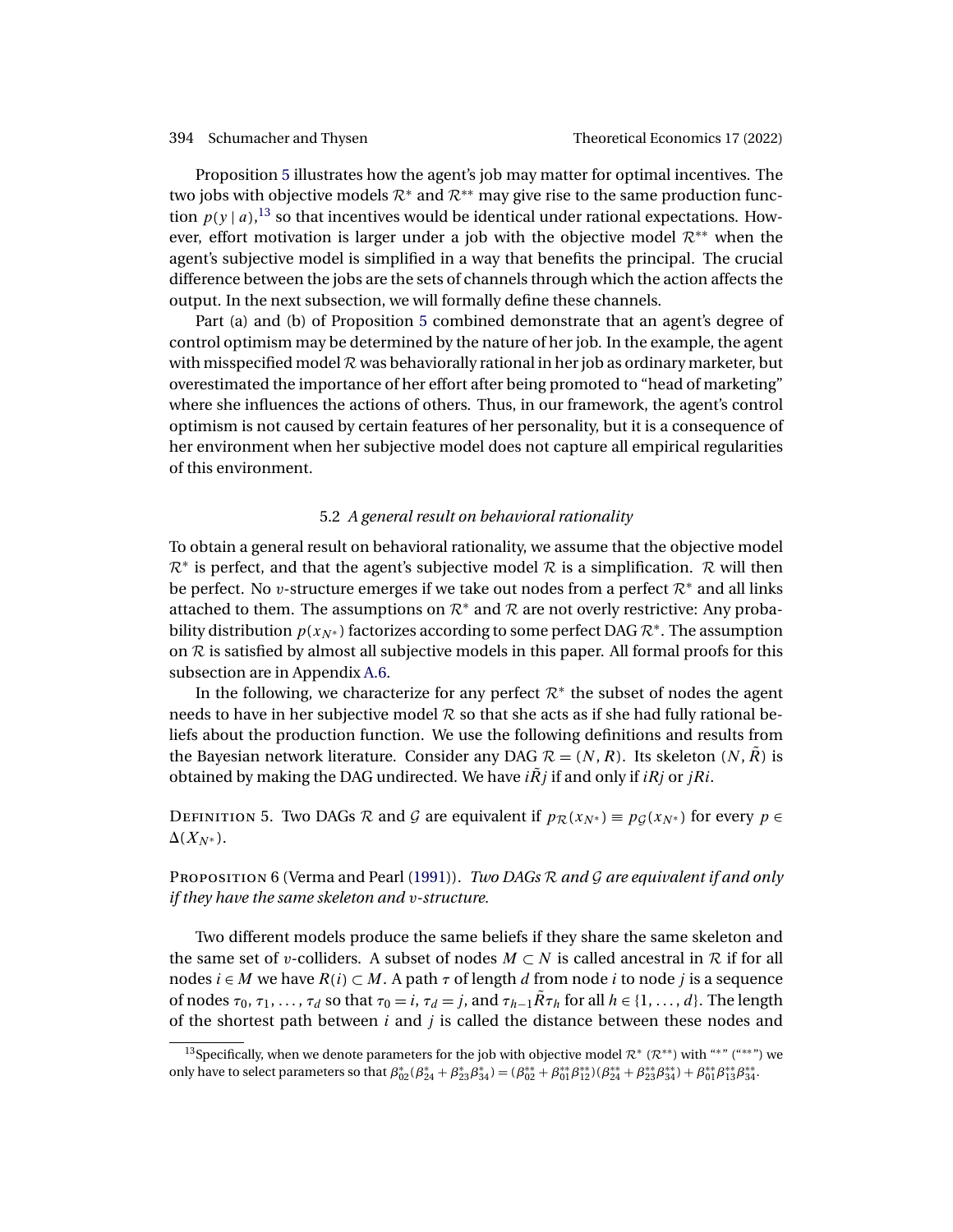<span id="page-24-0"></span>denoted by  $d(i, j)$ . A path of length d is active if there is no  $h \in \{1, ..., d - 1\}$  so that  $\tau_{h-1}R\tau_h$  and  $\tau_{h+1}R\tau_h$ .

Define by  $\mathcal E$  the set of DAGs in the equivalence class of  $\mathcal R^*$  in which the action node 0 is ancestral (nothing influences the agent's action). In each of these DAGs, all active paths between the action node 0 and any node  $i$  point toward  $i$ . Thus, the assumption that node 0 is ancestral pins down the direction of many links in a perfect DAG. We call such links "fundamental links." There is a close connection between fundamental links and the set of nodes that can be removed while maintaining behavioral rationality.

DEFINITION 6. Consider two nodes  $i, j \in N^*$ . If  $iGj$  for all  $\mathcal{G} = (G, N^*) \in \mathcal{E}$ , then the link  $iGj$  is called fundamental link and denoted by  $iEj$ .

An intuition for fundamental links is that they capture empirically relevant directions of causality (given agreement on the ancestral node). Specifically, they describe how the agent's action impacts on other variables. Consider  $\mathcal{R}^*$  from Figure [1.](#page-6-0) Since the action node is ancestral, the links pointing from node 0 to other nodes are fundamental  $(0R<sup>*</sup>1, 0R<sup>*</sup>2, and 0R<sup>*</sup>3).$  Thus, the two links pointing into the output node (1 $R<sup>*</sup>4$  and 3R∗4) also must be fundamental. If we would turn around one of them, we would create a v-collider since there is no link between node 0 and node 4. The remaining links  $1R*2$ ,  $1R*3$ , and  $2R*3$  are not fundamental. We can state a result that characterizes all fundamental links in any perfect DAG; see Appendix [A.6.](#page-31-0) For now, we go a step further and consider sequences of fundamental links.

DEFINITION 7. Let  $\tau$  be an active path in  $\mathcal{R}^*$ . Then  $\tau$  is a fundamental active path if all the links between neighboring nodes in  $\tau$  are fundamental.

Fundamental active paths are what we so far called "channels." Consider again R<sup>∗</sup> from Figure [1.](#page-6-0) The path  $\tau = \{0, 1, 4\}$  is a fundamental active path since both links  $0R^*1$ and  $1R^*4$  are fundamental. In contrast, the active path  $\tau' = \{0, 2, 3, 4\}$  is not fundamental since the link 2R∗3 is not fundamental. We define the set of nodes that are part of at least one fundamental active path between the action and the output by

 $H^*(\mathcal{R}^*) := \bigl\{i \in N^* \mid i \text{ is part of a fundamental active path between 0 and } n \text{ in } \mathcal{R}^* \bigr\}.$ 

It turns out that the nodes in  $H^*(\mathcal{R}^*)$  are exactly those nodes the agent needs to have in her subjective model in order to be behaviorally rational, provided that her subjective model is a simplification. We can prove this by finding a DAG  $G$  that is equivalent to  $\mathcal{R}^*$  and in which there are no links pointing from nodes in  $N^* \setminus H^*(\mathcal{R}^*)$  to nodes in  $H^*(\mathcal{R}^*)$ . In this DAG, the nodes that are not in  $H^*(\mathcal{R}^*)$  have no influence on the output, so the agent can safely ignore them. By Proposition [6,](#page-23-0) the agent correctly anticipates the production function if  $H^*(\mathcal{R}^*) \subset N$ .

<sup>P</sup>roposition 7 (Behavioral rationality). *Let* <sup>R</sup><sup>∗</sup> *be a perfect DAG and let the agent's subjective DAG* R *be a simplification. The agent is behaviorally rational if and only if* R *contains all nodes from*  $H^*(\mathcal{R}^*)$ *.*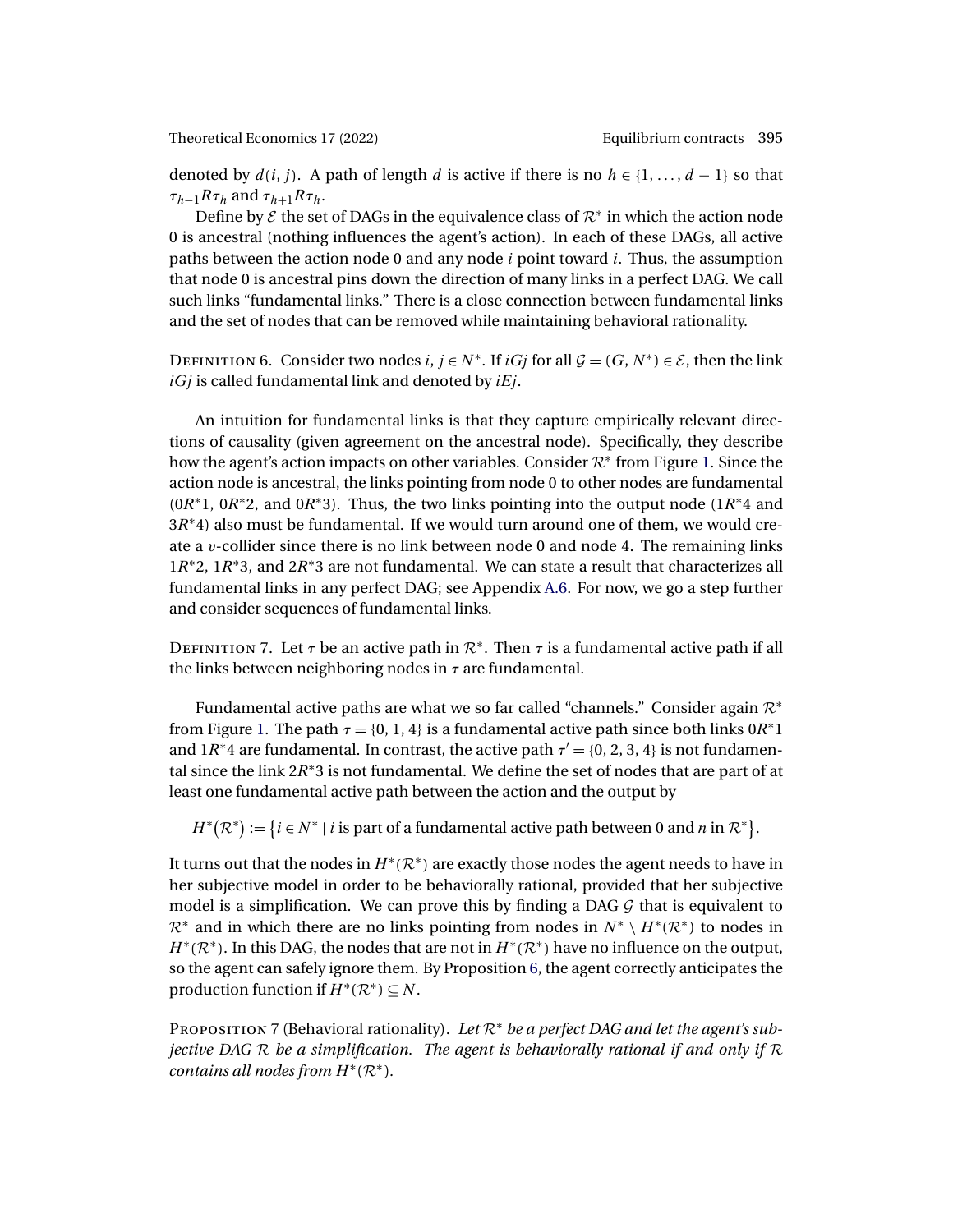<span id="page-25-0"></span>

Proposition [7](#page-24-0) implies that the agent does not necessarily have to take into account all variables of her (potentially) complex environment in order to be behaviorally rational. In particular, this holds independent of the parametrization of the extended production function. For example, when  $p(x_1, \ldots, x_4 | a)$  factorizes according to  $\mathcal{R}^*$  in Figure [1,](#page-6-0) the agent can ignore node 2 and still would behave as in the contracting model with common priors. The intuition is that when  $H^*(\mathcal{R}^*) \subseteq N$ , then the information captured through the variables in  $H^*(\mathcal{R}^*)$  already includes the probabilistic information from variables outside  $H^*(\mathcal{R}^*)$ . Conversely, if the agent's subjective model does not include all variables from  $H^*(\mathcal{R}^*)$ , she is not behaviorally rational. In this case, we can find a parametrization of  $p(x_1, \ldots, x_n | a)$  such that the incentive compatibility constraint is affected by the simplification in the agent's subjective model  $\mathcal{R}$ .

Next, Proposition [7](#page-24-0) also shows that different misspecifications can have the same effect on incentives. Consider the two models  $\mathcal{R}_1$  and  $\mathcal{R}_2$  from the job example in Figure [4\(](#page-21-0)b). The set of nodes on fundamental active paths is the same for these two models,  $H^*(\mathcal{R}_1) = H^*(\mathcal{R}_2) = \{0, 2, 4\}.$  This implies that the agent's beliefs under these models are identical. Thus, it does not matter for the equilibrium contract whether the agent ignores node 1, node 3, or both nodes. Therefore, the ignorance about one channel of causality may render another variable unimportant. A further interpretation is that two agents with different subjective models may have the same beliefs about the production function. We capture this result in a general statement. Consider a DAG  $\mathcal{R} = (N, R)$  and a subset  $\tilde{N} \subset N$ . Denote by  $\mathcal{R}^{[\tilde{N}]} = (\tilde{N}, \tilde{R})$  with  $\tilde{R} = (\tilde{N} \times \tilde{N}) \cap R$  the DAG  $\mathcal{R}$  restricted on  $\tilde{N}$  .

COROLLARY 3. Let  $\mathcal{R}_1 = (N_1, R_1)$  and  $\mathcal{R}_2 = (N_2, R_2)$  be two perfect DAGs. Suppose there *exists a DAG*  $\mathcal{R}_3$  *so that*  $\mathcal{R}_3^{[N_1]} = \mathcal{R}_1$  *and*  $\mathcal{R}_3^{[N_2]} = \mathcal{R}_2$ *. If*  $H^*(\mathcal{R}_1) = H^*(\mathcal{R}_2)$ *, then we have that*  $p_{\mathcal{R}_1}(y \mid a; q) = p_{\mathcal{R}_2}(y \mid a; q)$  *for all*  $a \in A$  *and*  $q \in \Delta(A)$ *.* 

Finally, note that one can make any imperfect DAG perfect by adding links between nodes that create v-colliders. If  $p(x_N^*)$  is consistent with  $\mathcal{R}^*$ , it is consistent with any DAG that adds links to  $\mathcal{R}^*$ . One can exploit this to partially extend Proposition [7](#page-24-0) to imperfect objective models.

# 6. Comparative statics

One advantage of our approach to contracting with boundedly rational agents is that beliefs are derived endogenously from the true production process. This allows us to analyze how the optimal equilibrium contract varies in the parameters of the environment. As an example, we briefly revisit the trade-off between risk and incentives. This comparative static that has been discussed extensively in the contracting literature.<sup>14</sup>

In the canonical contracting model, the trade-off works as follows. A risk-averse agent demands a risk premium for accepting a wage schedule with uncertain wage payments. Thus, an increase in risk drives up the costs of providing incentives. Consequently, the provision of effort incentives should decrease in the riskiness of the environment. However, empirically this relationship does not hold in general (see, for

 $14$ In an earlier version of the paper, we also discussed the trade-off between team size and incentives (it is available upon request from the authors).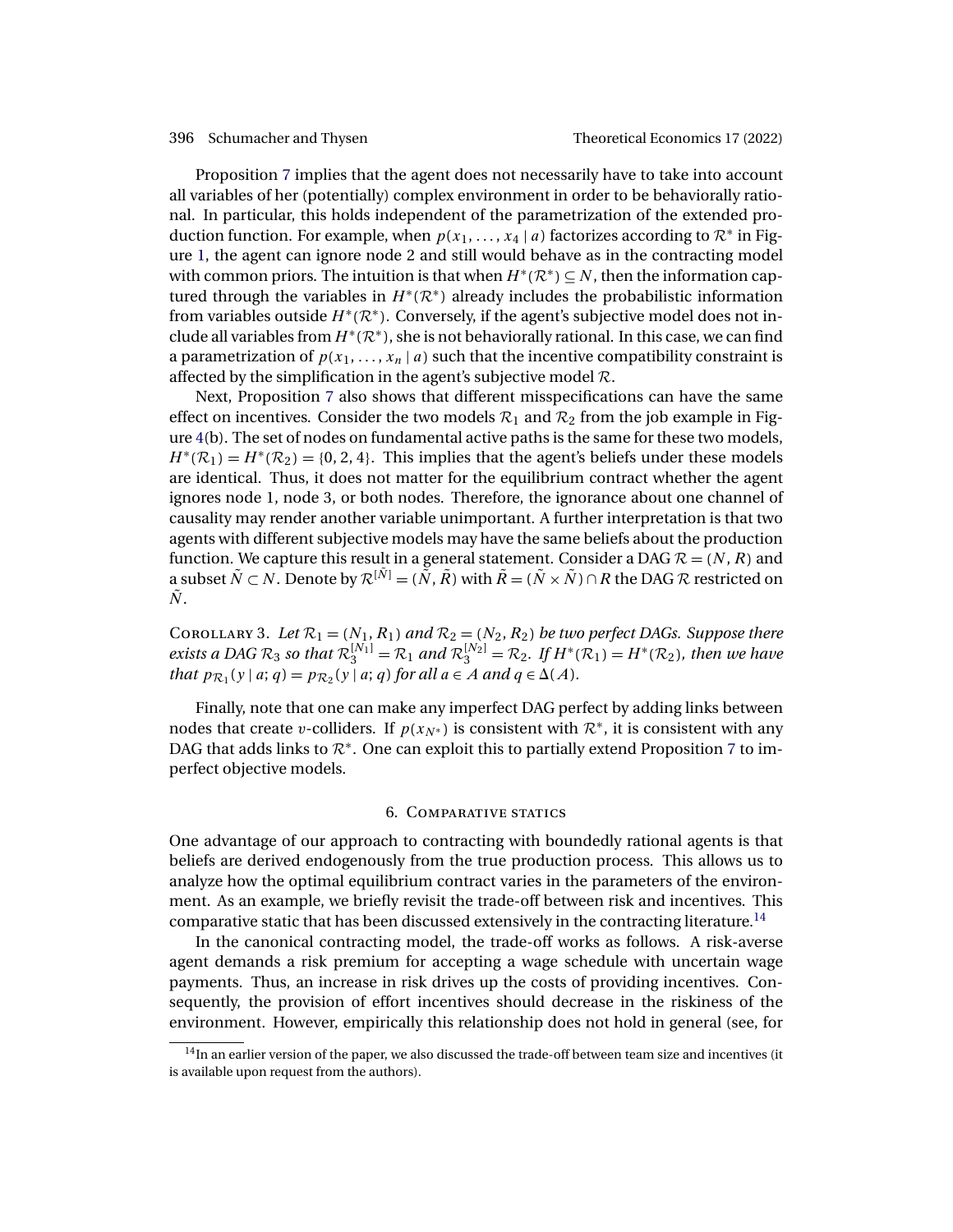<span id="page-26-0"></span>example, Prendergast [\(2002\)](#page-42-0)). Field evidence on the relationship between risk an incentives for CEO compensation is mixed, and for other domains, such as franchising, a positive relationship can be observed. In contrast, a negative relationship is obtained in lab experiments where subjects know the true production function (Corgnet and Hernán-González [\(2019\)](#page-41-0)).

We can use our marketer example to show how the relationship between risk and incentives may become positive when the agent has a simplified model of the project; see Appendix [A.7](#page-36-0) for details. We consider a mean-preserving spread in  $p(y | a)$ , so that under the objective model  $\mathcal{R}^*$  the provision of incentives becomes more costly when there is more risk. However, if the agent's subjective model is misspecified, there can be an additional effect of risk on incentives: The agent may perceive the riskier environment as one in which her action is more important for the output. This relaxes the incentive compatibility constraint. If this effect is sufficiently strong relative to the risk premium effect, there can be a positive relationship between risk and incentives.

# 7. Conclusion

In this paper, we applied Spiegler's [\(2016\)](#page-42-0) Bayesian network framework to analyze optimal contracting in a principal-agent setting where the agent forms beliefs about the production function based on a misspecified model of the principal's project. The objective causal model may be very complex, and may contain empirical regularities that the agent does not consider due to cognitive limitations or because they are never brought to her attention.

The optimal contract exhibits the following features. First, it does not exploit the agent if her subjective model takes into account the correlation between variables in her model that have a joint influence on a third variable (in which case it is "perfect"). Second, the principal may nevertheless benefit from a misspecification in the agent's perfect subjective model if it makes the agent control optimistic so that the incentive compatibility constraint is relaxed. Third, if the agent's subjective model is perfect, the agent cannot infer from the shape of incentives that her beliefs are biased. Fourth, when the agent correctly anticipates the joint distribution of contractible variables, the optimal contract conditions on an additional variable only if it is informative about the action according to the agent's model. Fifth, the optimal contract is identical to the rational benchmark if the agent is behaviorally rational. We characterize when this is the case, and apply this finding to show how the scope for control optimism may depend on the agent's job. For example, a front-line worker may not fully understand the workings of the organization around her, but still acts as if she were fully rational. In contrast, a high-ranking manager, who affects the output by influencing the behavior of many subordinates, overestimates her own productivity if she does not take into account the challenges that her subordinates face in their routines.

We focused on a simple contracting framework so that we can identify precisely how misspecifications in the agent's model affect incentive contracts. Future research can extend the framework by considering team incentives, relational contracts, and delegation. The Bayesian network approach offers a very disciplined tool to study the effects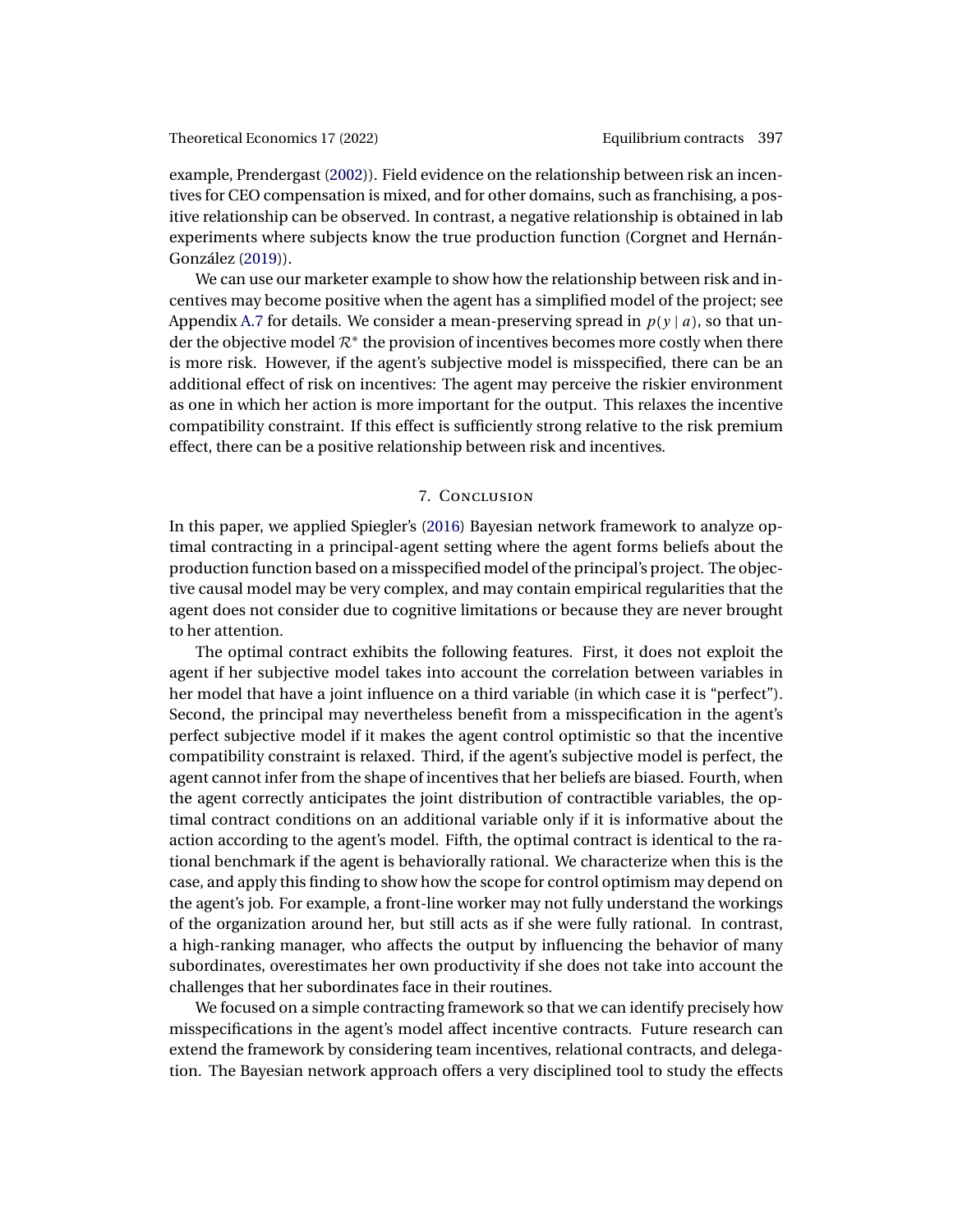<span id="page-27-0"></span>of bounded rationality on organizations, and we think that our results are useful in this respect.

# **APPENDIX**

# A.1 *Existence of a personal equilibrium*

We first show that the agent's subjective beliefs  $p_{\mathcal{R}}(y | a; q)$  are well-defined at any pair *a*, *y* and for any pure or mixed strategy  $q \in \Delta(A)$ . To this end, we define  $p_{\mathcal{R}}(y | a; q) =$  $\lim_{k\to\infty} p_{\mathcal{R}}(y \mid a; q^k)$  for a sequence  $q^1, q^2, \ldots$  of fully mixed strategies with the property that  $q^k \to q$  as  $k \to \infty$ . Let  $\hat{q}^1, \hat{q}^2, \ldots$  be any alternative sequence of fully mixed strategies with  $\hat{q}^k \to q$  as  $k \to \infty$ . This implies that  $s^k \to 0$  as  $k \to \infty$ , where  $s^k = q^k - \hat{q}^k$  for  $k \in \mathbb{N}$ . Since  $p_{\mathcal{R}}(y \mid a; \cdot)$  is continuous, we have  $p_{\mathcal{R}}(y \mid a; \hat{q}^k) - p_{\mathcal{R}}(y \mid a; q^k) \to 0$  as  $k \to \infty$ , which proves the statement. Next, we show that a personal equilibrium exists at any admissible  $R$  and  $w \in W$ . Note that  $\Delta(A)$  is nonempty, compact, and convex. Define the best-response correspondence BR :  $\Delta(A) \rightarrow \Delta(A)$  by

$$
BR(q) = \arg\max_{\tilde{q} \in \Delta(A)} \sum_{a' \in A} \sum_{y \in Y} \tilde{q}(a') [p_{\mathcal{R}}(y \mid a'; q) u(w(y)) - c(a')]. \tag{A.1}
$$

For every  $q \in \Delta(A)$ , we have that  $\text{BR}(q)$  is nonempty and convex. The latter statement follows since any convex combination of pure actions that are optimal for the agent is an element of BR(*q*). Since  $p_{\mathcal{R}}(y | a'; q)$  is continuous in *q*, we also must have that  $\sum_{a' \in A} \sum_{y \in Y} \tilde{q}(a') [p_{\mathcal{R}}(y | a'; q) u(w(y)) - c(a')]$  is continuous in q. Hence, BR(q) is upper hemicontinuous. The existence of a personal equilibrium then follows from Kakutani's theorem.

# A.2 *Omitted proofs from Section [3](#page-8-0)*

PROOF OF PROPOSITION [3.](#page-15-0) Statement (a) is proven in the main text. We prove statement (b). We assume w.l.o.g. that  $A = \{0, 1\}$  and  $Y = \{y_L, y_H\}$ , with the usual interpretation. Since the principal strictly prefers  $(w^*, q^*)$  to the optimal contract under the objective model  $\mathcal{R}^*$ , and the agent correctly anticipates the equilibrium distribution over output, the equilibrium action must be  $a^* = 1$  and  $w^*(1) > w^*(0)$ . We show that from the agent's perspective the principal cannot gain by implementing  $a = 0$ . Denote by  $\bar{w}$ the fixed wage that implements  $a = 0$  at lowest costs to the principal under the objective model. The agent anticipates that a fixed wage of  $\bar{w}$  would optimally implement  $a = 0$ . Since Y is binary, we must have  $p(y_H | a = 0) > p_{\mathcal{R}}(y_H | a = 0; a^*)$ . Thus, we get

$$
\sum_{y \in Y} p_{\mathcal{R}}(y \mid a = 1; a^*)(y - w^*(y)) = \sum_{y \in Y} p(y \mid a = 1)(y - w^*(y))
$$
  
> 
$$
\sum_{y \in Y} p(y \mid a = 0)(y - \bar{w})
$$
  
> 
$$
\sum_{y \in Y} p_{\mathcal{R}}(y \mid a = 0; a^*)(y - \bar{w}),
$$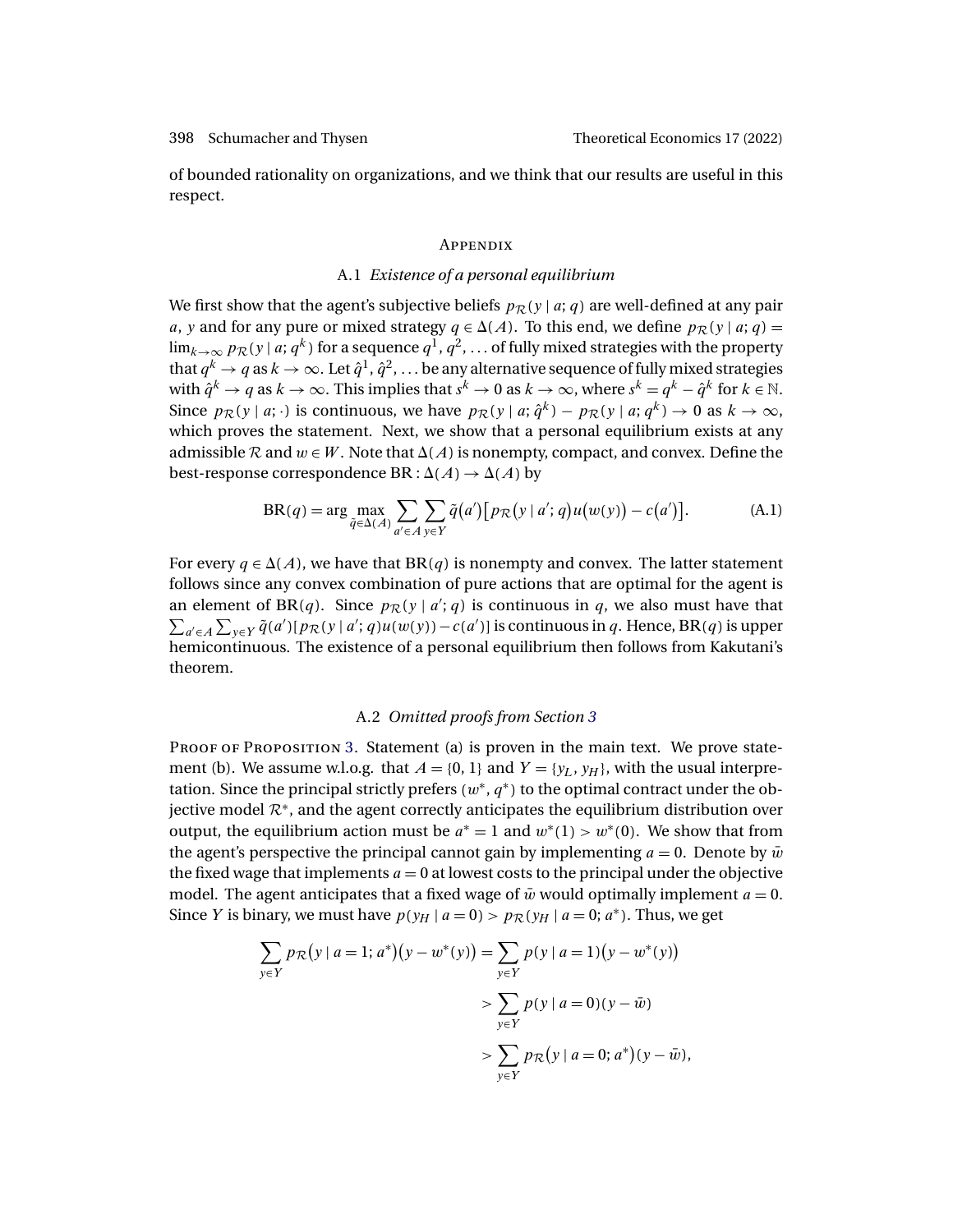<span id="page-28-0"></span>where the first inequality follows from the fact that the principal strictly prefers ( $w^*, q^*$ ) to the optimal contract under model  $\mathcal{R}^*$ . This completes the proof of statement (b).  $\Box$ 

# A.3 *Omitted proofs from Section [4](#page-16-0)*

PROOF OF PROPOSITION [4.](#page-17-0) We first prove statement (b). Suppose the principal wishes to implement  $q$ . Since the agent is risk-averse with unlimited liability and her action set  $A$  is finite, we can use the arguments in Grossman and Hart [\(1983\)](#page-41-0) to show that the Kuhn–Tucker theorem yields necessary and sufficient conditions for an optimum. The optimal incentive scheme is therefore characterized by the first-order condition

$$
\frac{1}{u'(w(y,z))} = \frac{p_{\mathcal{R}}(y,z;q)}{p(y,z)} \bigg[ \mu + \sum_{a' \in A} \lambda_{a'} \frac{p_{\mathcal{R}}(y,z|a;q) - p_{\mathcal{R}}(y,z|a';q)}{p_{\mathcal{R}}(y,z;q)} \bigg] \tag{A.2}
$$

for any a in the support of q. By assumption, we have  $p_{\mathcal{R}}(y, z; q) = p(y, z)$ . We can rewrite  $p_{\mathcal{R}}(y, z | a; q)$  as

$$
p_{\mathcal{R}}(y, z | a; q) = p_{\mathcal{R}}(y | a; q) p_{\mathcal{R}}(z | y, a; q) = p_{\mathcal{R}}(y | a; q) p_{\mathcal{R}}(z | y; q),
$$
 (A.3)

where the last equality follows from the assumption  $p_{\mathcal{R}}(z | y, a; q) = p_{\mathcal{R}}(z | y; q)$  for all triples *a*, *y*, *z*. Similarly, we can write  $p_{\mathcal{R}}(y, z; q) = p_{\mathcal{R}}(y; q) p_{\mathcal{R}}(z | y; q)$ . Hence, we get

$$
p_{\mathcal{R}}(y, z | a; q) - p_{\mathcal{R}}(y, z | a'; q) = \frac{p_{\mathcal{R}}(y, z; q)}{p_{\mathcal{R}}(y; q)} [p_{\mathcal{R}}(y | a; q) - p_{\mathcal{R}}(y | a'; q)].
$$
 (A.4)

The first-order condition in (A.2) therefore simplifies to

$$
\frac{1}{u'(w(y,z))} = \mu + \sum_{a' \in A} \lambda_{a'} \frac{p_{\mathcal{R}}(y \mid a; q) - p_{\mathcal{R}}(y \mid a'; q)}{p_{\mathcal{R}}(y; q)}.
$$
(A.5)

Since the right-hand side of this first-order equation is independent of  $z$ , the optimal incentive scheme does not condition on  $z$ , which completes the proof. Next, we prove statement (a). Risk-aversion and unlimited liability imply that the optimal incentive scheme that implements  $a = 1$  is characterized by the first-order condition

$$
\frac{1}{u'(w(y,z))} = \frac{p_{\mathcal{R}}(y, z | a = 1; \alpha = 1)}{p(y, z | a = 1)} \left[ \mu + \lambda \left( 1 - \frac{p_{\mathcal{R}}(y, z | a = 0; \alpha = 1)}{p_{\mathcal{R}}(y, z | a = 1; \alpha = 1)} \right) \right],
$$
 (A.6)

where  $\mu$ ,  $\lambda$  are strictly positive constants. As above, we can write  $p_{\mathcal{R}}(y, z | a = 1; \alpha = 1)$  =  $p(y, z \mid a = 1)$ , so that this first-order condition simplifies to

$$
\frac{1}{u'(w(y, z))} = \mu + \lambda \left( 1 - \frac{p_{\mathcal{R}}(y, z \mid a = 0; \alpha = 1)}{p_{\mathcal{R}}(y, z \mid a = 1; \alpha = 1)} \right). \tag{A.7}
$$

Statement (a) then directly follows from this equation.

 $\Box$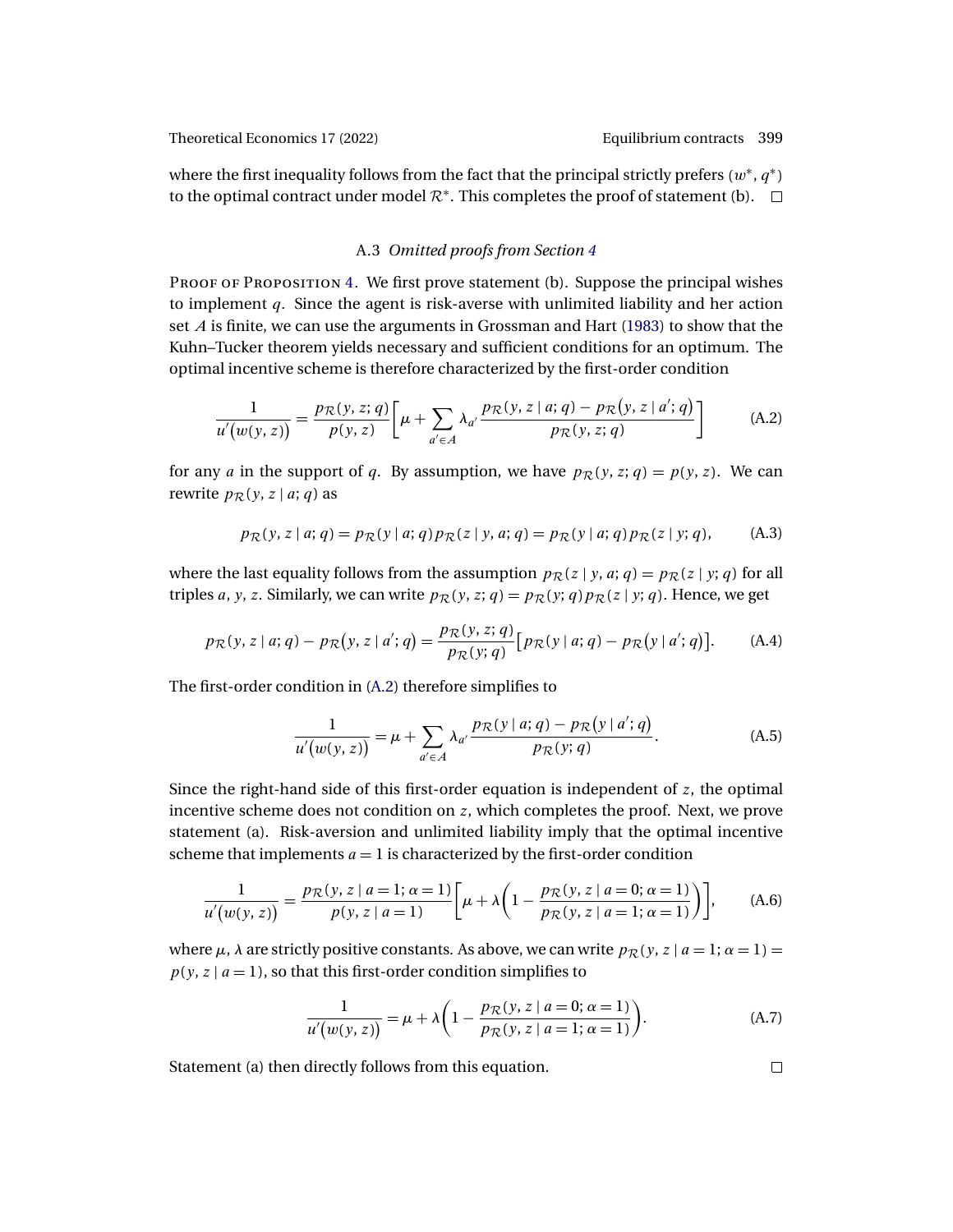### A.4 *A brief introduction to* d*-separation*

<span id="page-29-0"></span>We briefly introduce the concept of  $d$ -separation, a result from the Bayesian network literature that allows us to check, for any given model  $\mathcal{R}$ , whether two variables (or two sets of variables) are independent when conditioning on a third variable (or set of variables). For simple models  $\mathcal{R}$ , it can be used as visual inspection tool; for complex models, there exists an algorithm for checking d-separation (Geiger, Verma, and Pearl [\(1990\)](#page-41-0)). Define a path  $\tau$  in  $\mathcal R$  as a sequence of nodes so that any adjacent nodes are linked in  $\mathcal R$ ;  $\tau$  is a directed path if the links between any two adjacent nodes in  $\tau$  point in the same direction (from the former to the latter or vice versa). A node  $j$  is a descendant of node  $i$  if there exists a directed path from *i* to *j*. For convenience, we use the notation  $i \rightarrow j$  instead of  $iRj$  in this section. The following definitions and result are adopted from Pearl [\(2009\)](#page-42-0).

DEFINITION 8. A path  $\tau$  is blocked in  $\mathcal{R} = (R, N)$  by a set of variables  $M \subset N$  if and only if one of the following condition holds:

- (a)  $\tau$  contains variables i, m, j with  $m \in M$  so that  $i \to m \to j$  or  $i \leftarrow m \to j$ , or
- (b)  $\tau$  contains variables i, m, j so that  $i \rightarrow m \leftarrow j$ ,  $m \notin M$ , and no descendant of m is in M.

To illustrate, consider the DAG  $\mathcal{R}^*$  from Figure [1,](#page-6-0) reproduced here on the left of Figure 5. The path  $\tau = 0 \rightarrow 2 \leftarrow 1 \rightarrow 3 \rightarrow 4$  between the nodes 0 and 4 is blocked by node 1 and node 3, but not by node 2. To see this, note that conditions (a) and (b) are both satisfied if we define  $M = \{1\}$ , or  $M = \{3\}$ ; however, none of the conditions are satisfied if we define  $M = \{2\}$ .

DEFINITION 9. Let  $\mathcal{R} = (R, N)$  be a DAG and  $M', M'', M$  disjoint subsets of N. M' and  $M''$  are d-separated by M in R, if M blocks every path between any node in M' and any node in  $M''$ .

Consider the DAG  $\mathcal{R}^*$  from Figure [3,](#page-18-0) reproduced here on the right of Figure 5. We check whether the nodes 0 and 4 are d-separated in  $\mathcal{R}^*$  by  $M = \{2\}$ . For this, we have to consider three paths,  $\tau = 0 \rightarrow 2 \rightarrow 4$ ,  $\tau' = 0 \rightarrow 2 \leftarrow 1 \rightarrow 3 \rightarrow 4$ , and  $\tau'' = 0 \rightarrow 2 \rightarrow 3 \rightarrow 4$ .



FIGURE 5. Objective model  $\mathcal{R}^*$  from Figure [1](#page-6-0) (left) and objective model  $\mathcal{R}^*$  from Figure [3](#page-18-0) (right).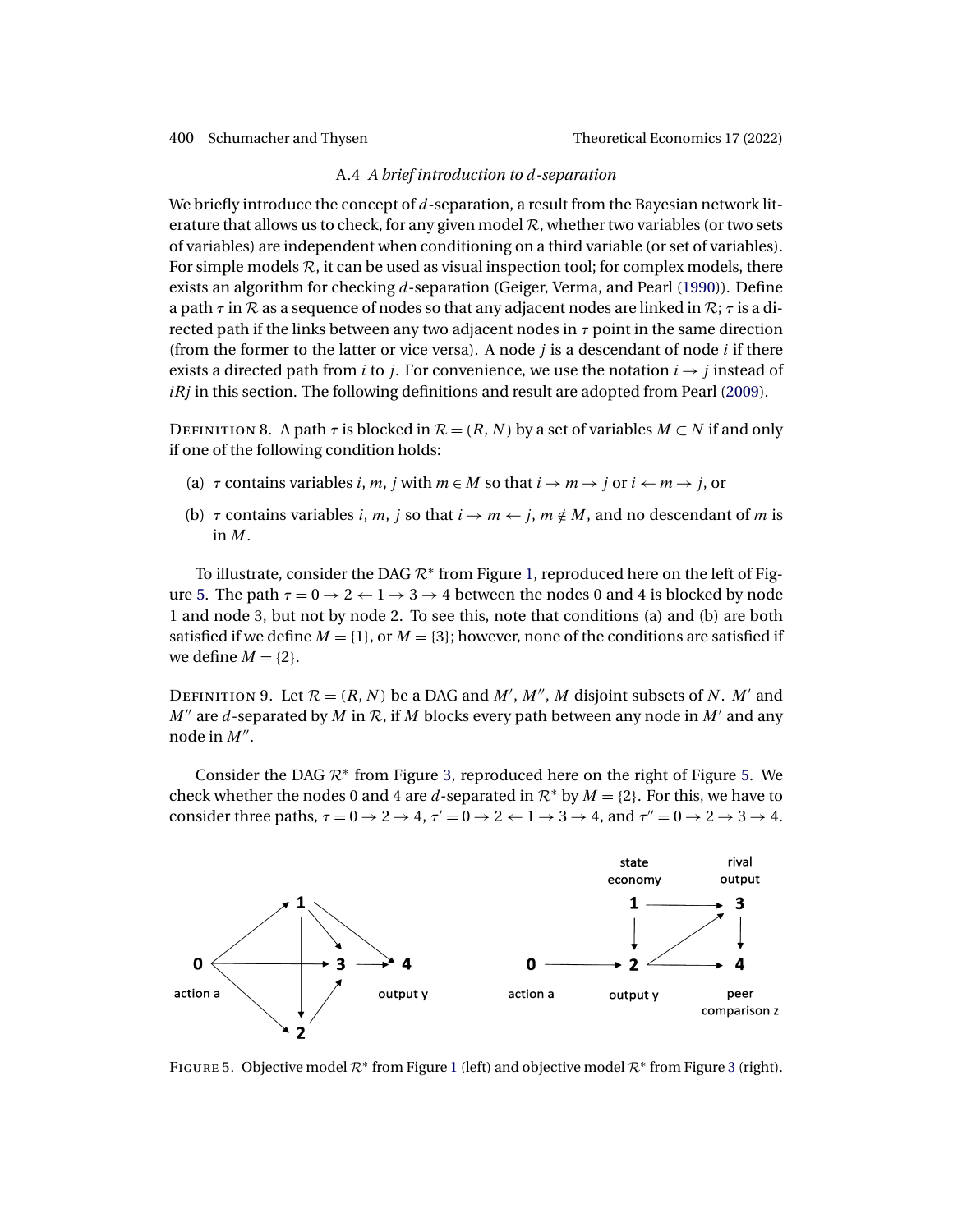<span id="page-30-0"></span>By condition (a) in Definition [8,](#page-29-0) the paths  $\tau$  and  $\tau''$  are blocked by  $M = \{2\}$ . In contrast, the path  $\tau'$  is not blocked by  $M = \{2\}$ . Hence, the nodes 0 and 4 are not d-separated in  $\mathcal{R}^*$  by  $M = \{2\}$ . However, they are d-separated in  $\mathcal{R}^*$  by  $M = \{1, 2\}$ ,  $M = \{2, 3\}$ , or  $M = \{1, 2, 3\}$ . Suppose, for example, that  $M = \{1, 2\}$ . Now not only the paths  $\tau$  and  $\tau''$  are blocked according to condition (a) in Definition [8,](#page-29-0) but also path  $\tau'$  (we see this from the segment  $2 \leftarrow 1 \rightarrow 3$ ). The implication of d-separation is given in the following result.

Proposition 8 (Implications of d-separation). *If the variables* 0 *and* n *are* d*-separated by variable i in* R, then  $p_{\mathcal{R}}(x_n | x_0, x_i; q) = p_{\mathcal{R}}(x_n | x_i; q)$  for all  $q \in \Delta(A)$  and all triples  $x_0$ ,  $x_i$ ,  $x_n$ . If the variables 0 and n are not d-separated by variable *i* in R, then  $x_0$  and  $x_n$ *are dependent conditional on*  $x_i$  *for at least one distribution compatible with*  $R$ *.* 

# A.5 *Omitted proofs from Section [5.1](#page-20-0)*

We first derive the *IC* under the objective model R∗∗. The probabilities of high output after high and low effort, respectively, are given by

$$
p(y_H \mid a=1) = \beta_4 + [\beta_2 + \beta_{02} + (\beta_1 + \beta_{01})\beta_{12}]\beta_{24}
$$
  
+ 
$$
[\beta_3 + (\beta_1 + \beta_{01})\beta_{13} + (\beta_2 + \beta_{02} + (\beta_1 + \beta_{01})\beta_{12})\beta_{23}]\beta_{34},
$$
 (A.8)

$$
p(y_H \mid a = 0) = \beta_4 + [\beta_2 + \beta_1 \beta_{12}] \beta_{24} + [\beta_3 + \beta_1 \beta_{13} + (\beta_2 + \beta_1 \beta_{12}) \beta_{23}] \beta_{34},
$$
 (A.9)

so that the effect of effort on the probability of high output equals

$$
p(y_H \mid a=1) - p(y_H \mid a=0) = (\beta_{02} + \beta_{01}\beta_{12})(\beta_{24} + \beta_{23}\beta_{34}) + \beta_{01}\beta_{13}\beta_{34}.
$$
 (A.10)

Next, we drive the *IC* under the subjective model R when the equilibrium action is  $\alpha \in$ [0, 1]. We calculate

$$
p(x_1 = 1 | x_2 = 1) = \frac{\alpha(\beta_1 + \beta_{01})(\beta_2 + \beta_{02} + \beta_{12}) + (1 - \alpha)\beta_1(\beta_2 + \beta_{12})}{\beta_2 + \beta_1\beta_{12} + \alpha(\beta_{02} + \beta_{01}\beta_{12})},
$$
(A.11)

$$
p(x_1 = 1 | x_2 = 0) = \frac{\alpha(\beta_1 + \beta_{01})(1 - \beta_2 - \beta_{02} - \beta_{12}) + (1 - \alpha)\beta_1(1 - \beta_2 - \beta_{12})}{1 - \beta_2 - \beta_1\beta_{12} - \alpha(\beta_{02} + \beta_{01}\beta_{12})},
$$
(A.12)

and

$$
p(x_3 = 1 | x_2 = 1) = \beta_3 + p(x_1 = 1 | x_2 = 1)\beta_{13} + \beta_{23},
$$
 (A.13)

$$
p(x_3 = 1 | x_2 = 0) = \beta_3 + p(x_1 = 1 | x_2 = 0)\beta_{13}.
$$
 (A.14)

The agent's belief about the probability of high output after  $x_2 = 1$  and  $x_2 = 0$ , respectively, is therefore given by

$$
p(y_H | x_2 = 1) = \beta_4 + \beta_{24} + [\beta_3 + p(x_1 = 1 | x_2 = 1)\beta_{13} + \beta_{23}] \beta_{34},
$$
 (A.15)

$$
p(y_H \mid x_2 = 0) = \beta_4 + [\beta_3 + p(x_1 = 1 \mid x_2 = 0)\beta_{13}]\beta_{34}.
$$
 (A.16)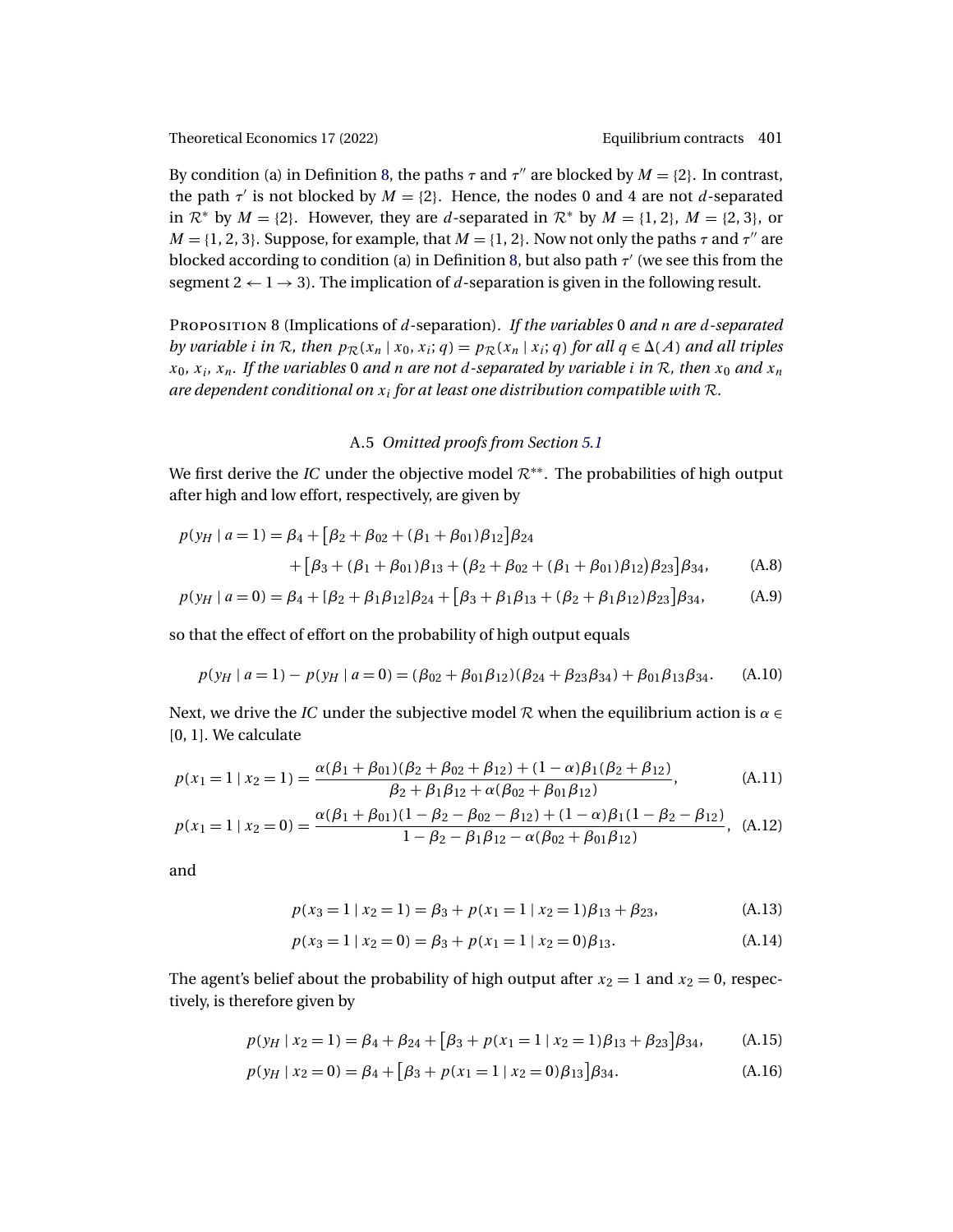<span id="page-31-0"></span>

The agent correctly anticipates  $p(x_2 | a)$ . Hence, her belief about the effect of effort on the probability of high output under  $R$  equals

$$
p_{\mathcal{R}}(y_H \mid a = 1; \alpha) - p_{\mathcal{R}}(y_H \mid a = 0; \alpha)
$$
  
=  $(\beta_{02} + \beta_{01}\beta_{12})(\beta_{24} + \beta_{23}\beta_{34}) + (\beta_{02} + \beta_{01}\beta_{12})\beta_{13}\beta_{34}$   
 $\times [p(x_1 = 1 \mid x_2 = 1) - p(x_1 = 1 \mid x_2 = 0)].$  (A.17)

Recall that  $\beta_{13}$  < 0. By comparing [\(A.10\)](#page-30-0) and (A.17), we get that at  $\alpha = 1$  the misspecification in R relaxes the *IC* if and only if

$$
\beta_{01} > \frac{\beta_{12}(\beta_1 + \beta_{01})(1 - \beta_1 - \beta_{01})(\beta_{02} + \beta_{01}\beta_{12})}{(1 - \beta_2 - \beta_{02} - \beta_{12}(\beta_1 + \beta_{01}))(\beta_2 + \beta_{02} + \beta_{12}(\beta_1 + \beta_{01}))},
$$
(A.18)

which implies the statement in the main text.

PROOF OF PROPOSITION [5.](#page-22-0) We prove the statements in (a). Since  $\beta_1 \in \{0, 1\}$ , we can rewrite the probability model without variable 1. The corresponding objective model  $\tilde{\mathcal{R}}^*$ equals  $\mathcal{R}^*$  in Figure [4\(](#page-21-0)a) without node 1. We now apply Propositions [7](#page-24-0) and 9. In model  $\tilde{\mathcal{R}}^*$ , node 3 is not on a fundamental active path. Hence, the agent with subjective model  $R$  is behaviorally rational, which yields the results. We prove the statements in (b). The first statement is shown in the text. The second statement follows from Corollary [3.](#page-25-0) Note that, in all models of Figure [4\(](#page-21-0)b), the set of nodes on fundamental active paths is identical.  $\Box$ 

# A.6 *Omitted proofs from Section [5.2](#page-23-0)*

To prove Proposition [7,](#page-24-0) we first state and prove Proposition 9 below.

<sup>P</sup>roposition 9 (Fundamental links). *Let* <sup>R</sup><sup>∗</sup> *be a perfect DAG and consider two adjacent nodes* i, j ∈ N∗*. The link* iR∗j *is fundamental if and only if at least one of the following conditions is satisfied:*

- *(a)* we have  $d(0, i) = d(0, i) 1$ ;
- *(b)* there exists a node  $k \in N^*$  such that  $k \notin R^*(j)$ .

This result shows that nodes that are connected by fundamental links in perfect DAGs exhibit characteristics that are easy to identify. It is not always simple to spot the nodes that are not in  $H^*(\mathcal{R}^*)$ . In this case, Proposition 9 is helpful. Consider, for example, the perfect DAG  $\mathcal{R}^*$  in Figure [6.](#page-32-0) Condition (a) from Proposition 9 implies that all links which connect nodes of different distances to the action node are fundamental. The remaining links are  $1R*2$ ,  $3R*4$ ,  $3R*5$ ,  $4R*5$ ,  $4R*6$ , and  $5R*6$ . Condition (b) from Proposition 9 then implies that  $4R<sup>*</sup>6$  and  $5R<sup>*</sup>6$  are fundamental links, while the remaining links are nonfundamental. We therefore get  $H^*(\mathcal{R}^*) = N^* \setminus \{3\}.$ 

In order to prove Proposition 9, we show several intermediate results. We first note that, in a perfect DAG  $\mathcal{R}^*$ , the link  $i\mathcal{R}^*j$  is fundamental if the nodes i and j differ in their distance to the action node 0.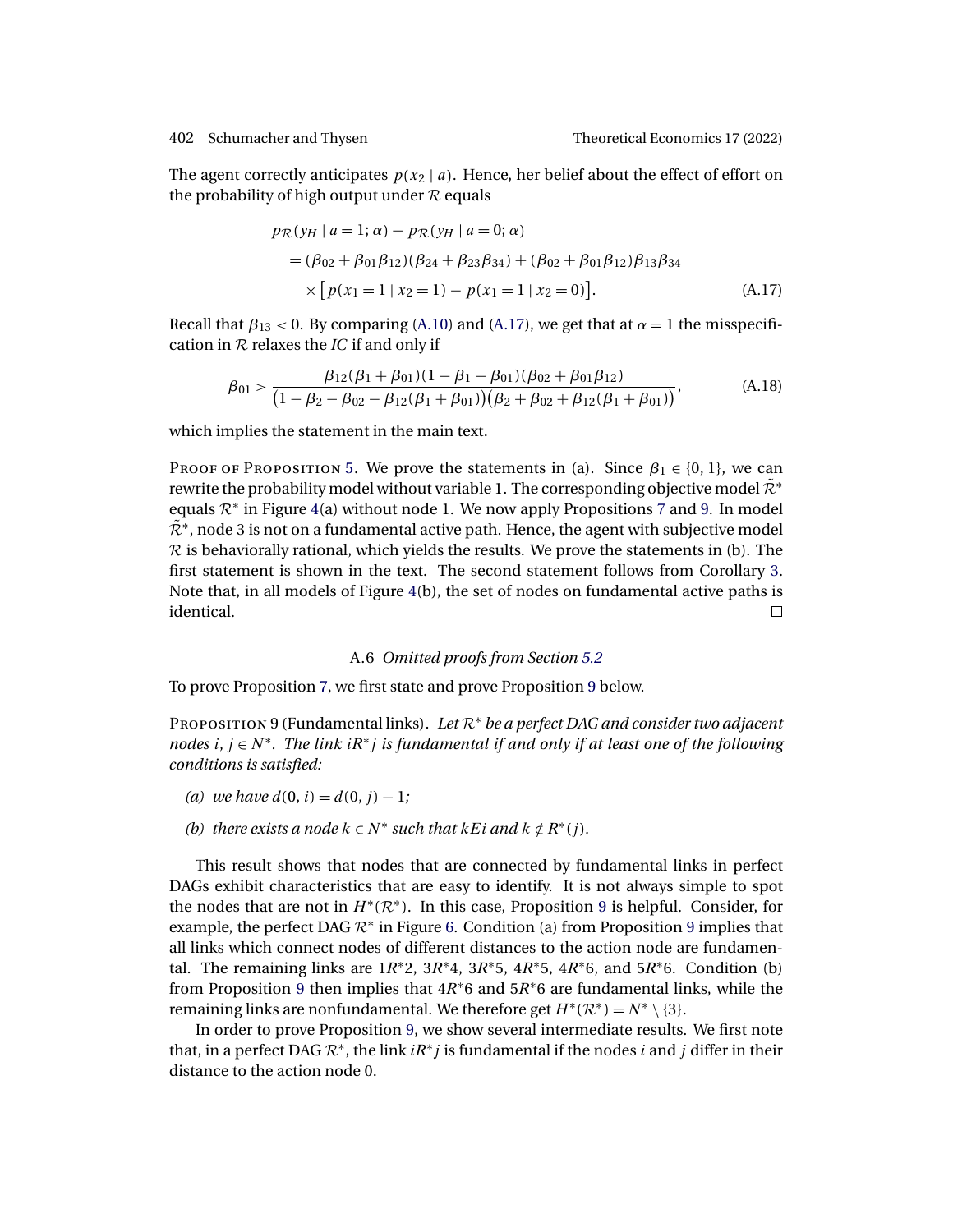<span id="page-32-0"></span>

FIGURE 6. Example DAG  $\mathcal{R}^*$ .

LEMMA 1. Let i,  $j \in N^*$  *be adjacent nodes in*  $\mathcal{R}^*$ . If  $d(0, i) = d(0, j) - 1$ , then iEj.

PROOF. First, suppose  $d(0, i) = 0$  so that  $i = 0$ . Since node 0 is ancestral, we must have *iGj* in every DAG  $G \in \mathcal{E}$ . Next, suppose  $d(0, i) = d > 0$ . Since  $\mathcal{R}^*$  is perfect and node 0 is ancestral, there exists an active path of length  $d$  from node 0 to node  $i$ . Denote by  $k$  the direct ancestor of i on this path. There cannot exist a link between  $k$  and  $j$ , otherwise we would have  $d(0, i) = d(0, k)$ , a contradiction. Thus, we must have  $iGk$  in every DAG  $\mathcal{G} \in \mathcal{E}$ , otherwise we would have a *v*-collider at node *i*.  $\Box$ 

LEMMA 2. Let  $i, j \in N^*$  and  $iR^*j$ . If there exists a node  $k \in N^*$  *such that*  $k \notin R^*(j)$ , *then* iEj*.*

PROOF. If there is a fundamental link from node k to node i, then  $iR^*j$  implies that we cannot have  $jR^*k$ . Otherwise, we would have a directed cycle. Node j and node k are therefore not adjacent. Hence, if *jGi* in some DAG  $G \in \mathcal{E}$ , there would be a *v*-collider at *i*, a contradiction. i, a contradiction.

The "if"-statement of Proposition [9](#page-31-0) follows directly from Lemma 1 and Lemma 2. For the "only if"-statement we need two more results. The first one provides a condition under which a link is not fundamental.

LEMMA 3. Let *i*, *j* ∈  $N^* \setminus \{0\}$  *and iR*<sup>\*</sup>*j*. *If*  $R^*(i) \subset R^*(j)$ *, then the link between i and j is not fundamental.*

PROOF. Consider the DAG  $G = (G, N^*)$  that is identical to  $\mathcal{R}^*$  except that it reverses the link between *i* and *j*. The assumption  $R^*(i) \subset R^*(j)$  rules out that there are *v*-colliders in G. Assume that there is a cycle in G. Since  $\mathcal{R}^*$  is acyclic, the cycle must contain jGi. Further, there must exists a node k and a link  $kG_j$  which is part of the cycle. Since  $\mathcal{R}^*$ is perfect, we must have  $k\ddot{R}^*i$ . Assume first that we have  $kR^*i$ . Then jGi implies that  $kGi$  is not part of the cycle. Thus, there must exist an active path  $\tau$  of some length d so that  $\tau_0 = i$  and  $\tau_d = k$ . But then there is a cycle consisting of the link kGi and  $\tau$ . This cycle also exists in  $\mathcal{R}^*$ , a contradiction. Next, assume that we have  $iR^*k$ . Since  $i \neq 0$  and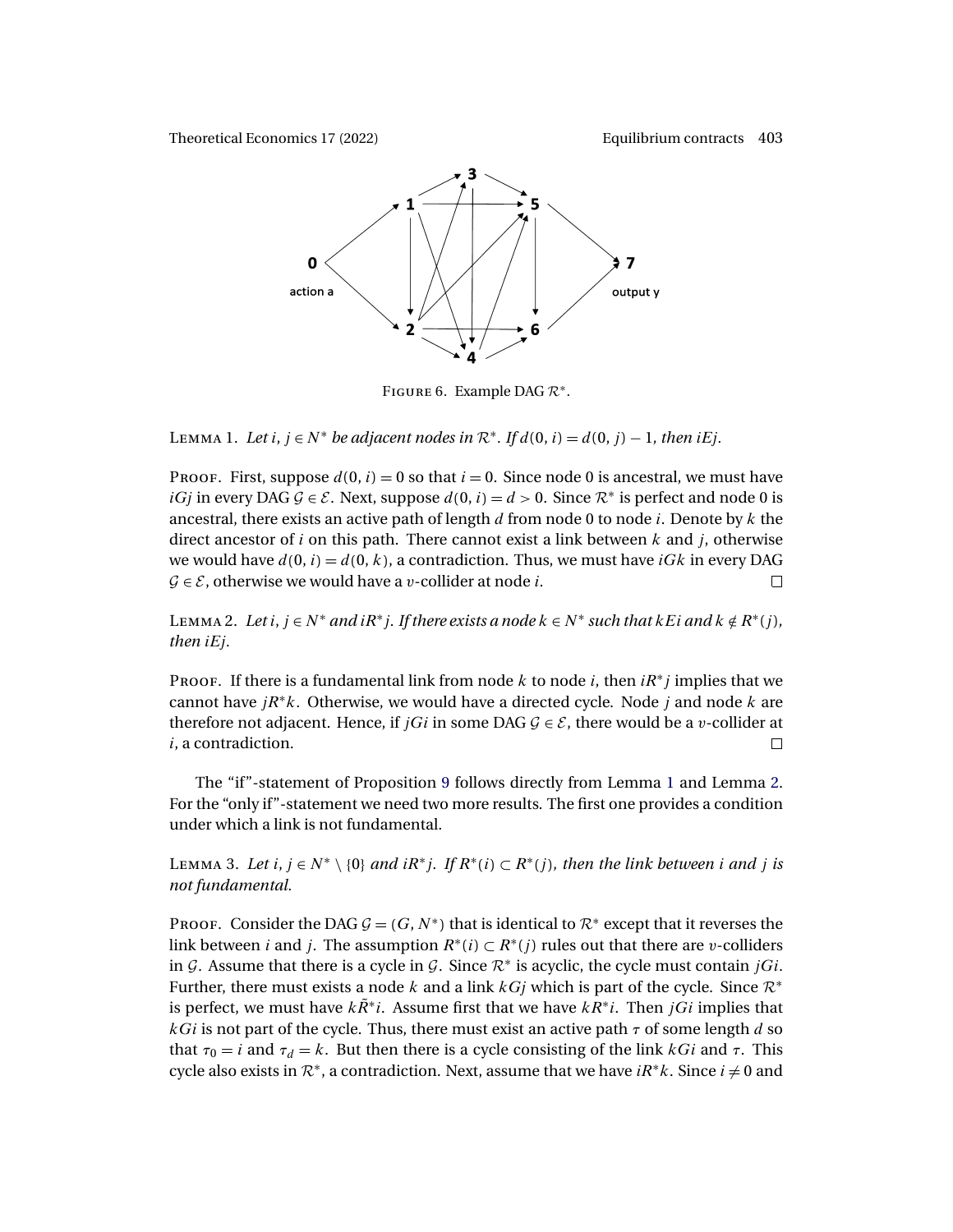<span id="page-33-0"></span> $R^*(i) \subset R^*(i)$ , there exists a node l with  $IR^*i$  and  $IR^*j$ . Since  $\mathcal{R}^*$  is perfect, we also must have  $lR^*k$ . The same applies to all  $l' \in R^*(i)$ . Hence, starting from  $\mathcal{R}^*$ , we can reverse the links between *i* and *j* as well as between *i* and *k* and obtain a DAG  $G' \in \mathcal{E}$ .  $\Box$ 

The second result needed for the proof of the "only if"-statement of Proposition [9](#page-31-0) demonstrates that for each node *i* in a perfect DAG  $\mathcal{R}^*$  there exists a DAG  $\mathcal{G} \in \mathcal{E}$  in which there is no non-fundamental link that points toward i.

# Lemma 4. *For all nodes*  $i \in N^*$ , there exists a DAG  $\mathcal{G} \in \mathcal{E}$  in which all nonfundamental *links adjacent to node* i *point away from* i*.*

PROOF. Let  $N_d$  be the set of nodes that have distance  $d > 0$  to the action node 0. Denote by  $N_d^{[\kappa]}$ ,  $\kappa = 1, 2, ...,$  the maximal subset of nodes that (i) are at distance  $d > 0$  from the action node 0, and (ii) are connected through nonfundamental links (i.e., for any two nodes  $i, j \in N_d^{[\kappa]}$  there exists a path between  $i$  and  $j$  consisting of nonfundamental links). **Step 1.** We show that all nodes in a given set  $N_d^{[\kappa]}$  have the same parents outside of  $N_d^{[\kappa]}$ . Consider two nodes  $i, j \in N_d^{[\kappa]}$  that are connected through the nonfundamental link  $iR^*j$ . By definition, we have  $kEi$  for each  $k \in R^*(i) \setminus N_d^{[\kappa]}$  for each  $i \in N_d^{[\kappa]}$ . Since  $\mathcal{R}^*$  is perfect, this implies that  $R^*(j) \setminus N_d^{[\kappa]} \subset R^*(i) \setminus N_d^{[\kappa]}$ . Since  $iR^*j$  is nonfundamental, we also must have  $R^*(i) \setminus N_d^{[\kappa]} \subset R^*(j) \setminus N_d^{[\kappa]}$  so that  $R^*(i) \setminus N_d^{[\kappa]} = R^*(j) \setminus N_d^{[\kappa]}$ . The result follows from the fact that, by assumption, all nodes in  $N_d^{[\kappa]}$  are connected through nonfundamental links. **Step 2.** Consider two links  $i \in N_d^{[\kappa]}$  and  $i' \in N_d^{[\kappa']}$  with  $\kappa \neq \kappa'$ that are adjacent. Assume w.l.o.g. that  $iR^*i'$ . By definition,  $iR^*i'$  is a fundamental link. Step 1 then implies that  $iEj'$  for all  $j' \in N_d^{[\kappa']}$ . Thus, there cannot exist nodes  $j \in N_d^{[\kappa]}$ and  $j' \in N_d^{[\kappa']}$  so that  $j'R^*j$ . Otherwise, we would have  $j'Ej$  and  $j'Ei$  for all  $i \in N_d^{[\kappa]}$ , a contradiction. Thus, there cannot exist nodes  $i, j \in N_d^{[\kappa]}$  and  $i', j' \in N_d^{[\kappa']}$  such that  $iR^*i'$ and  $j'R^*j$ . **Step 3.** Note that, since  $\mathcal{R}^*$  is perfect, by Lemma [1](#page-32-0) all links between  $N_d$  and  $N_{d+1}$  point away from the nodes in  $N_d$ . **Step 4.** We now can prove Lemma 4. Take any node  $i \in N^*$  and assume w.l.o.g. that  $i \in N_d^{[\kappa]}$ . Consider the DAG  $\mathcal{G}^{[\kappa]} = (N_d^{[\kappa]}, G^{[\kappa]})$ where  $G^{[\kappa]}$  is identical to  $R^*$  restricted on  $N_d^{[\kappa]}$ . Since  $\mathcal{R}^*$  is perfect,  $\mathcal{G}^{[\kappa]}$  also must be perfect. Corollary 1 from Spiegler [\(2020\)](#page-42-0) implies that there exists a DAG  $\mathcal{Q}^{[\kappa]}$  in which node *i* is ancestral and that is equivalent to  $\mathcal{G}^{[\kappa]}$ . Choose such a  $\mathcal{Q}^{[\kappa]}$  and replace  $\mathcal{G}^{[\kappa]}$  in the original DAG  $\mathcal{R}^*$  by  $\mathcal{Q}^{[\kappa]}$ . Call the resulting DAG  $\mathcal{Q}^*$ . Step 1 implies that there are no v-colliders in  $\mathcal{Q}^*$ , and Steps 2 and 3 imply that there are no cycles in  $\mathcal{Q}^*$ , which proves the result.  $\Box$ 

PROOF OF PROPOSITION [9.](#page-31-0) The "if"-statement follows from Lemma [1](#page-32-0) and Lemma [2.](#page-32-0) We prove the "only if"-statement. Consider any two adjacent nodes  $i, j \in N^*$  with  $iR^*j$ and  $d(0, i) = d(0, i)$ . Suppose that for any node  $k \in R^*(i)$  with a fundamental link  $kR^*i$ we also have  $k \in R^*(i)$ . By Lemma 4, we can find a DAG  $\mathcal{G} \in \mathcal{E}$  in which all nonfundamental links are turned away from node *i*. In this DAG, we have  $G(i) \subset G(j)$ . From Lemma [3,](#page-32-0) it then follows that the link  $iR^*j$  is not fundamental. This completes the proof.  $\Box$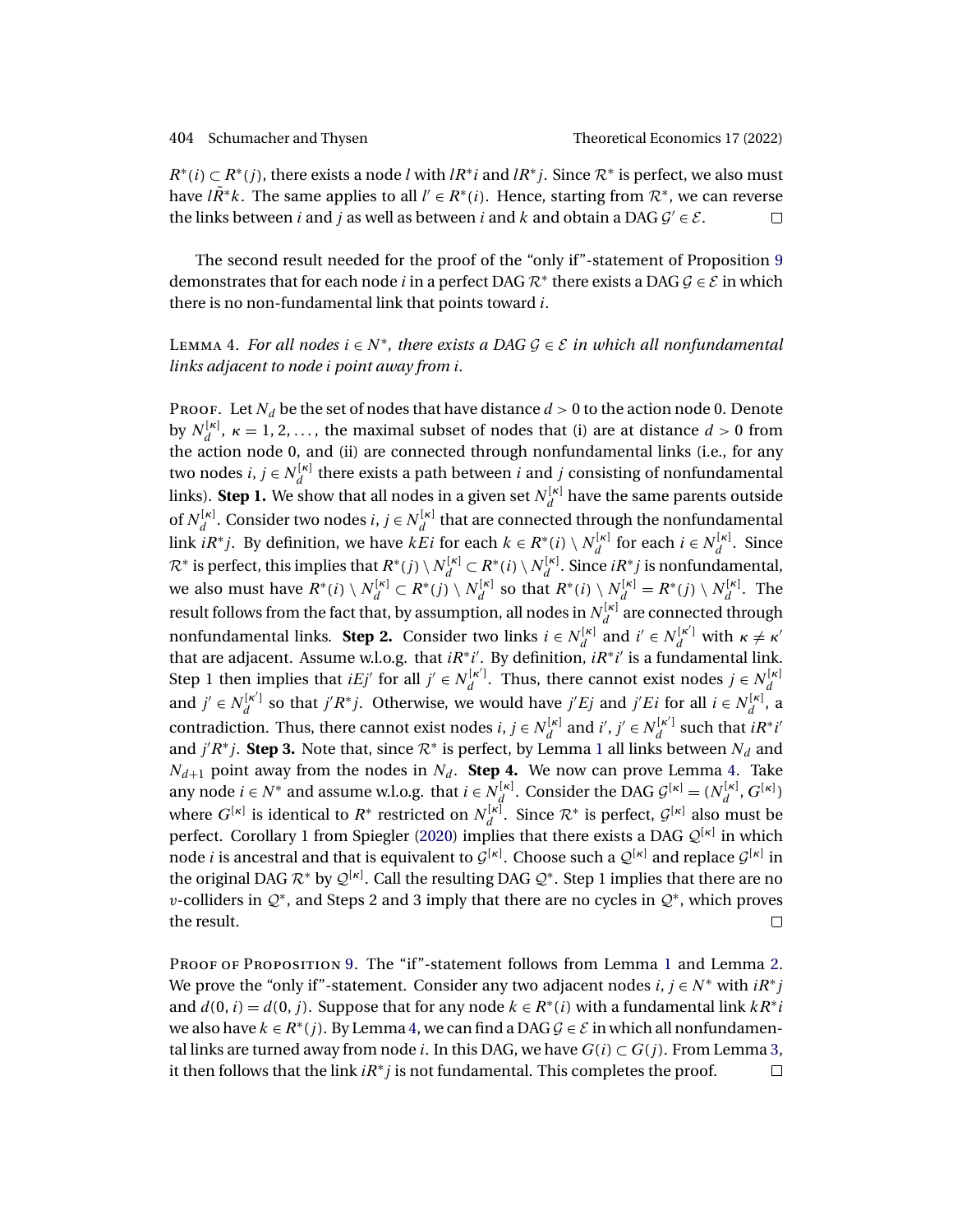<span id="page-34-0"></span>Before we can prove Proposition [7,](#page-24-0) we need two more results. We will use the following definitions. Recall that a path  $\tau$  of length d is directed if for any  $h \in \{1, \ldots, d\}$  we have  $\tau_{h-1}R\tau_h$  on this path. For any DAG, the topological ordering is a sequence of nodes such that every link is directed from an earlier to a later node in the sequence.

LEMMA 5. Let  $M ⊂ N^* \setminus H^*(\mathbb{R}^*)$  *be a set of nodes connected through nonfundamental links. Suppose there are two nodes*  $i, j \in H^*(\mathbb{R}^*)$  *with nonfundamental links to nodes in* M*. Then* i *and* j *are adjacent.*

PROOF. As in the proof of Lemma [4,](#page-33-0) let  $N_d$  be the set of nodes that have distance  $d > 0$  to the action node 0. Let  $E(i)$  be the set of nodes k with  $kEi$ . By Lemma [1,](#page-32-0) there is a  $d > 0$  so that  $i, j \in N_d$  and  $M \subset N_d$ . By Lemma [2,](#page-32-0) we must have  $E(i) = E(j)$  since these nodes are connected through nonfundamental links. Choose any node  $k \in N_{d-1}$  with  $k \in H^*(\mathcal{R}^*)$ and  $kR^*i$ . By Lemma [2,](#page-32-0) we also have  $kR^*j$ . We can now choose two fundamental active paths  $\tau^{[i]}$ ,  $\tau^{[j]}$  from node 0 to node *n* so that (i)  $k \in \tau^{[i]}$  and  $k \in \tau^{[j]}$ , (ii)  $i \in \tau^{[i]}$  and  $j \in \tau^{[j]}$ , (iii) all nodes on  $\tau^{[i]}$  and  $\tau^{[j]}$  before k are identical, and (iv) there is not any node on  $\tau^{[i]}$  $(\tau^{[j]})$  between k and i (k and j). Since i,  $j \in H^*(\mathcal{R}^*)$  this is possible. Now define by  $m_1^{[i]}$  $(m_1^{[j]})$  the last node on  $\tau^{[i]}$  ( $\tau^{[j]}$ ) before node *n*; by  $m_2^{[i]}$  ( $m_2^{[j]}$ ) the penultimate node on  $\tau^{[i]}$  $(\tau^{[j]})$  before node *n*, and so forth. Since  $\mathcal{R}^*$  is perfect,  $m_1^{[i]}$  and  $m_1^{[j]}$  must be adjacent. Since  $m_1^{[i]}$  and  $m_1^{[j]}$  are adjacent and  $\mathcal{R}^*$  is perfect,  $m_2^{[i]}$  and  $m_2^{[j]}$  must be adjacent, and so forth. If nodes *i* and *j* are both the *t*'th node from *n* in  $\tau^{[i]}$  ( $\tau^{[j]}$ ), we are done. Assume that this is not the case, and that w.l.o.g. node  $i$  is the  $t$ 'th node from  $n$  while node  $j$  is the *t*''th node from *n*, with *t'* > *t*. Then *i* is adjacent to  $m_t^{[j]}$ , and also to all nodes on  $\tau^{[j]}$ between  $m^{[j]}_t$  and  $j$  (including  $j$ ) through nonfundamental links, otherwise there would be a contradiction to  $E(i) = E(j)$ .  $\Box$ 

The next result is crucial for the proof of Proposition [7.](#page-24-0) It shows that all nodes that are not on a fundamental active path between action and output can be made "unimportant," in the sense that we can find a DAG in  $\mathcal E$  in which any link between a node in  $H^*(\mathcal{R}^*)$  and a node in  $N^* \setminus H^*(\mathcal{R}^*)$  points toward the node in  $N^* \setminus H^*(\mathcal{R}^*)$ .

# LEMMA 6. *There exists a DAG*  $G^* \in \mathcal{E}$  *such that in*  $G^*$  *all links with one end in*  $H^*(\mathcal{R}^*)$  *and the other in*  $N^* \setminus H^*(\mathcal{R}^*)$  *point from*  $H^*(\mathcal{R}^*)$  *to*  $N^* \setminus H^*(\mathcal{R}^*)$ *.*

PROOF. The proof proceeds by steps. **Step 1.** Consider any maximal set  $M \subset N^*$  $H^*(\mathcal{R}^*)$  of nodes connected through nonfundamental links and let  $M^+ \subset H^*(\mathcal{R}^*)$  be the set of nodes that have nonfundamental links to nodes in  $M$ . By Lemma [1,](#page-32-0) there is a  $d > 0$ so that  $M, M^+ \subset N_d$ . Denote by  $M^{++}$  the set of nodes in  $N_d \cap H^*(\mathcal{R}^*)$  with fundamental links into  $M$ . Since the nodes in  $M$  are connected through nonfundamental links, there is a fundamental link from any node  $i \in M^{++}$  to any node in M. Thus, any node in  $M^{++}$ must also be adjacent to any node in  $M^+$ , so  $M^+ \cup M^{++}$  is a clique. **Step 2.** Consider the DAG  $\bar{G} = (N, \bar{G})$ , where  $N = M \cup M^{+} \cup M^{++}$  and  $\bar{G}$  is identical to  $R^*$  restricted on N. By construction, this DAG is perfect. Hence, Corollary 1 from Spiegler [\(2020\)](#page-42-0) implies that there exists a DAG  $\bar{G}^+$  in which the clique  $M^+ \cup M^{++}$  is ancestral and that is equivalent to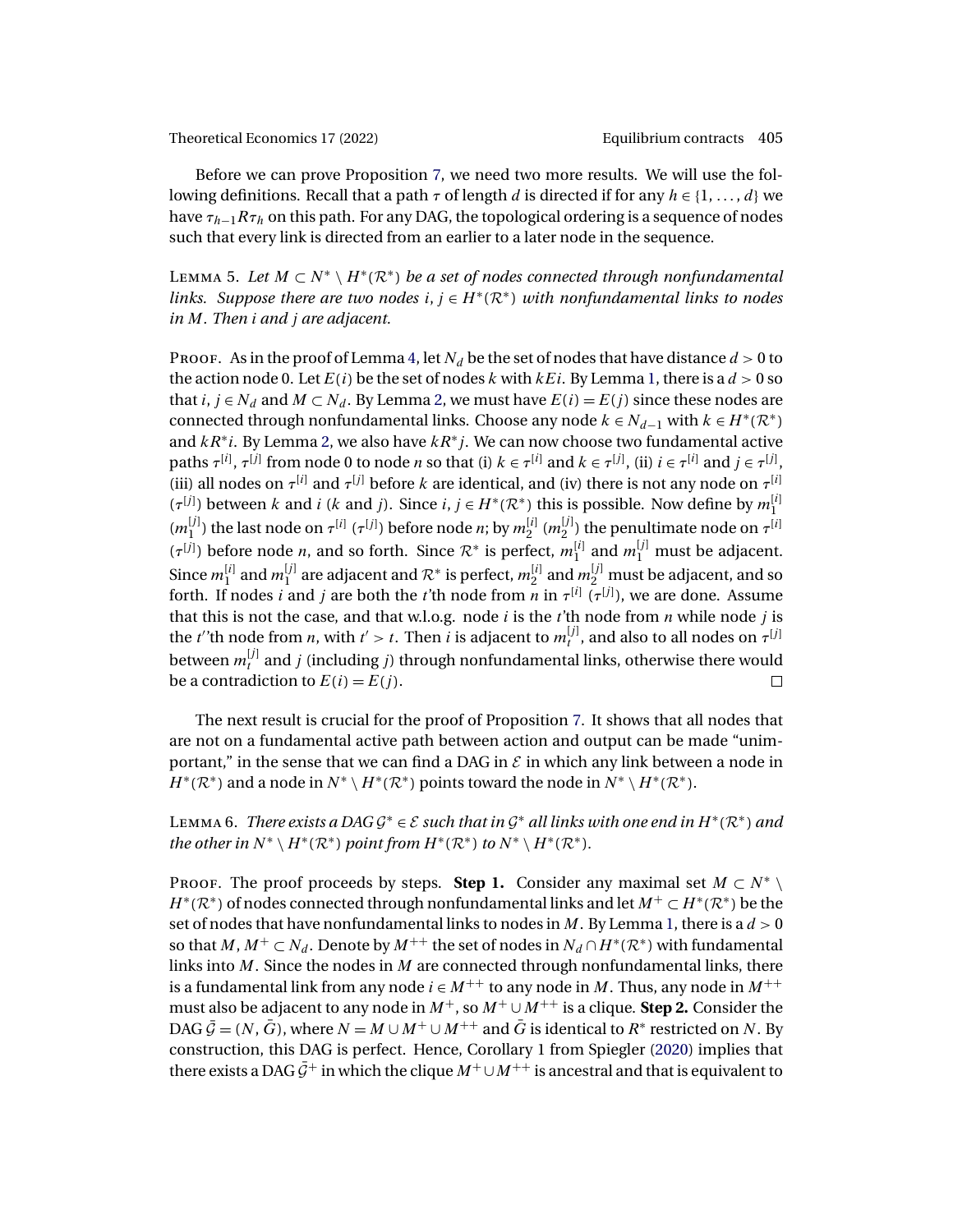<span id="page-35-0"></span> $\bar{G}$ . We choose such a  $\bar{G}^+$  with the property that the ordering of the nodes in  $M^+ \cup M^{++}$ is the same as in  $\bar{G}$  (this is possible since  $M^+ \cup M^{++}$  is a clique, and all links between nodes  $M^+ \cup M^{++}$  and nodes in M point toward the latter one). Consider now the DAG G that is identical to  $\mathcal{R}^*$  except that  $\bar{\mathcal{G}}$  is replaced by  $\bar{\mathcal{G}}^+$ . We show that there are no cycles or v-colliders in G so that it is equivalent to  $\mathcal{R}^*$ . Consider any node  $i \in N_{d-1} \cup N_d$ that is outside  $M \cup M^+ \cup M^{++}$  and that has a fundamental link into a node in M. Since the nodes in  $M$  are connected through nonfundamental links, node  $i$  has a fundamental link into every node in M (otherwise,  $i$  would belong to  $M$ , a contradiction). This rules out v-colliders. Any link between a node in  $N_d$  and a node in  $N_{d+1}$  points into the latter one. Hence, by construction, there cannot be cycles or v-colliders in  $G$ . We obtain  $G^*$  by performing the same changes for any maximal set  $M \subset N^* \setminus H^*(\mathcal{R}^*)$  of nodes connected by nonfundamental links in  $\mathcal{R}^*$ .  $\Box$ by nonfundamental links in  $\mathcal{R}^*$ .

PROOF OF PROPOSITION [7.](#page-24-0) First, we show the "if"-statement. Assume that the agent's subjective model R contains all the nodes in  $H^*(\mathcal{R}^*)$ . Consider the DAG  $\mathcal{G}^* \in \mathcal{E}$  in which all links with one end in  $H^*(\mathcal{R}^*)$  and the other in  $N^* \setminus H^*(\mathcal{R}^*)$  point from  $H^*(\mathcal{R}^*)$ to  $N^* \setminus H^*(\mathcal{R}^*)$ . By Lemma [6,](#page-34-0) this DAG exists. From Proposition [6](#page-23-0) it follows that  $pg^*(x_{H^*(\mathcal{R}^*)}) = p(x_{H^*(\mathcal{R}^*)})$  for all distributions  $p(x_{N^*}) \in \Delta(X_{N^*})$ . Consider the subgraph  $G = (G, N)$  where G equals G<sup>\*</sup> restricted on N. Since none of the nodes in  $N \setminus H^*(\mathbb{R}^*)$ impacts on any node in  $H^*(\mathcal{R}^*)$ , we have  $p_G(x_{H^*(\mathcal{R}^*)}) = p_{G^*}(x_{H^*(\mathcal{R}^*)})$  for all  $p(x) \in$  $\Delta(X)$ . By construction, the DAGs  $\mathcal R$  and  $\mathcal G$  are equivalent so that we have  $p_{\mathcal R}(x_{H^*(\mathcal R^*)})=$  $pg(x_{H^*(\mathcal{R}^*)}) = pg^*(x_{H^*(\mathcal{R}^*)}) = p(x_{H^*(\mathcal{R}^*)})$  for all distributions  $p(x_{N^*}) \in \Delta(X_{N^*})$ , which proves the "if"-statement. Next, we show the "only if"-statement. Assume that there is one node  $i \in H^*(\mathbb{R}^*)$  that is not in the agent's subjective model. This node is on a fundamental active path  $\tau$  between the action node 0 and the output node *n*. We then can find a probability distribution  $p(x_{N^*}) \in \Delta(X_N^*)$  so that  $p_{\mathcal{R}}(x_n | x_0) \neq p(x_n | x_0)$ . Let k be the k'th node in  $\tau$ . Consider a probability distribution with the following properties:  $p(x_j | x_{R^*(i)}) = p(x_j)$  for all nodes  $j \notin \tau$  that are between the nodes 0 and *n*, and  $p(x_k | x_{R^*(k)}) = p(x_k | x_{k-1})$ . Clearly, such a distribution can have the desired property. erty.

PROOF OF COROLLARY [3.](#page-25-0) Denote  $H^*(\mathcal{R}_1) = H^*(\mathcal{R}_2) = H$ . By Proposition [7,](#page-24-0) there exists a DAG  $\mathcal{R}_1^{[1]}$  that is equivalent to  $\mathcal{R}_1$  and in which all links between any node  $i \in H$  and any node  $j \in N_1 \setminus H$  is turned away from *i*. Thus, we have

$$
p_{\mathcal{R}_1}(x_H) = \sum_{x_{N_1 \setminus H} \in X_{N_1 \setminus H}} p_{\mathcal{R}_1}(x_{N_1}) = \sum_{x_{N_1 \setminus H} \in X_{N_1 \setminus H}} p_{\mathcal{R}_1^{[1]}}(x_{N_1}) = p_{\mathcal{R}_1^{[1]}}(x_H). \tag{A.19}
$$

Note that for all  $i \in H$  we have that  $R_1^{[1]}(i) \subset H$ . Consider the restriction of  $R_1^{[1]}$  on  $H$ ,  $R_1^{[H]}$ . We then have

$$
p_{\mathcal{R}_1^{[1]}}(x_H) = \prod_{i \in H} p(x_i \mid x_{R_1^{[1]}(i)}) = \prod_{i \in H} p(x_i \mid x_{R_1^{[H]}(i)}) = p_{\mathcal{R}_1^{[H]}}(x_H). \tag{A.20}
$$

Define  $\mathcal{R}_2^{[1]}$  and  $\mathcal{R}_2^{[H]}$  just like  $\mathcal{R}_1^{[1]}$  and  $\mathcal{R}_1^{[H]}$ . By assumption, the link  $iR_1^{[H]}j$  is in  $R_1^{[H]}$  if and only if we have  $iR_2^{[H]}j$  or  $jR_2^{[H]}i$ . Thus,  $\mathcal{R}_1^{[H]}$  and  $\mathcal{R}_2^{[H]}$  have the same skeleton. Since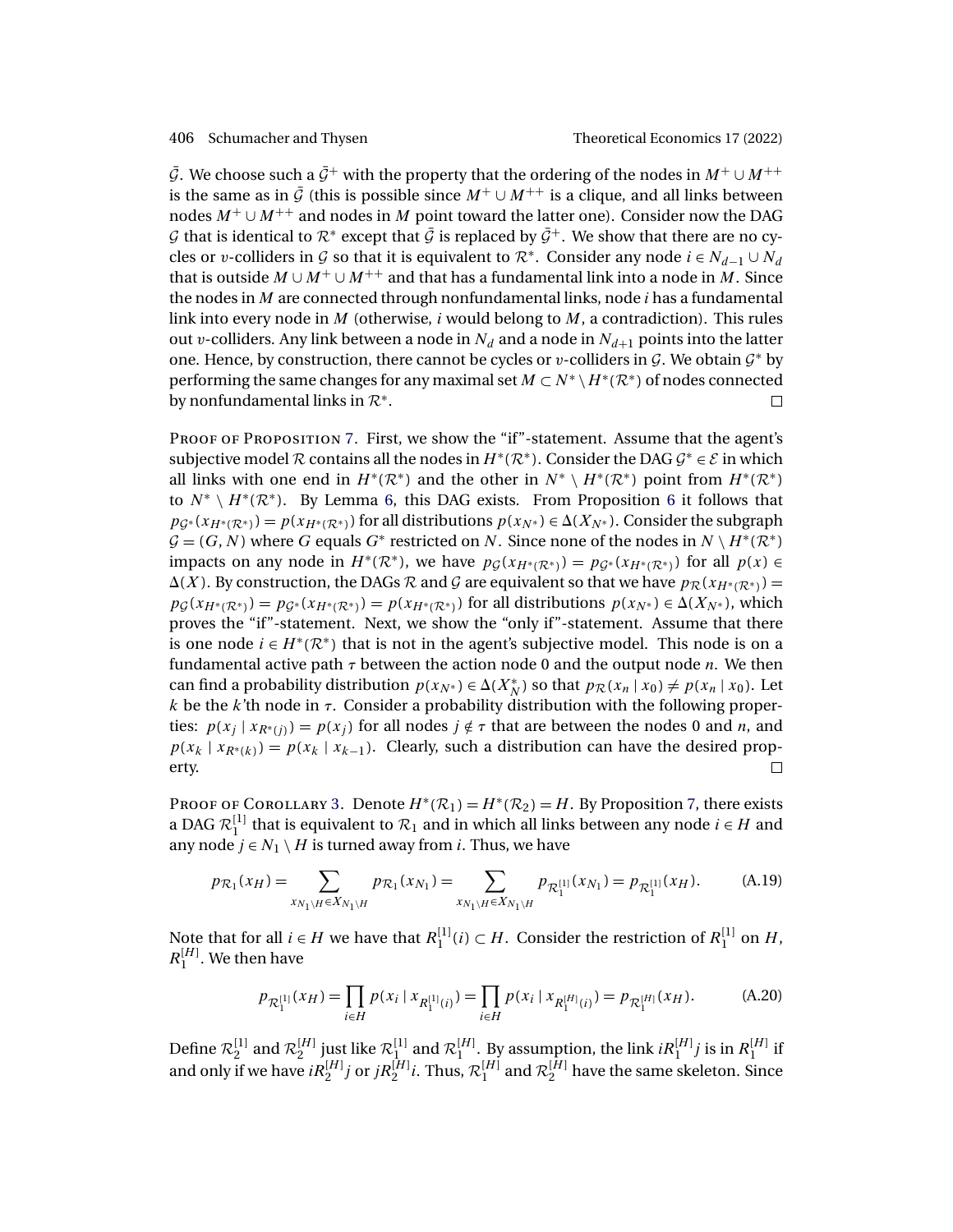<span id="page-36-0"></span> $\mathcal{R}_1$  and  $\mathcal{R}_2$  are perfect, so are  $\mathcal{R}_1^{[H]}$  and  $\mathcal{R}_2^{[H]}$ . Hence,  $\mathcal{R}_1^{[H]}$  and  $\mathcal{R}_2^{[H]}$  are equivalent, so that

$$
p_{\mathcal{R}_1^{[H]}}(x_H) = p_{\mathcal{R}_2^{[H]}}(x_H). \tag{A.21}
$$

From the equations [\(A.19\)](#page-35-0) to (A.21), we get  $p_{\mathcal{R}_1}(x_H) = p_{\mathcal{R}_2}(x_H)$ , which implies the re-<br>sult. sult.

## A.7 *Risk and incentives*

To study the relationship between risk and incentives, the literature typically uses a setting with continuous actions, normally distributed output, and exponential utility so that the optimal contract is linear. To properly apply our framework, we consider a setting with discrete actions and outputs that captures the negative relationship between risk and incentives.

Let there be a binary action  $a \in \{0, 1\}$  and three equidistant output levels,  $y_L$ ,  $y_M$ ,  $y_H$ with  $y_H > y_M > y_L > 0$ . The level of risk is indexed by a parameter  $\xi \in [0, \bar{\xi}]$ . The production function is  $p(y_L | a) = \beta_L(\xi) - \beta a$ ,  $p(y_M | a) = \beta_M(\xi)$ , and  $p(y_H | a) = \beta_H(\xi) + \beta a$ , where  $\beta_L(\xi) = \beta_H(\xi)$  for all  $\xi$ . An increase in risk  $\xi$  shifts probability mass from the medium output  $y_M$  to the extreme outputs  $y_L$  and  $y_H$ , that is,  $\beta'_L(\xi) = \beta'_H(\xi) = \varepsilon$  for some  $\varepsilon > 0$  and  $\beta'_M(\xi) = -2\varepsilon$ . The agent has a piecewise linear utility function  $u(w) = w$ for  $w \ge 0$ , and  $u(w) = \lambda w$  with  $\lambda > 1$  for  $w < 0$ . Her reservation utility is  $\bar{U} = 0$ .

We now fit the marketer example from Section [3.2](#page-10-0) to the present setting. The objective causal model is given by  $\mathcal{R}^*$  on the left of Figure [2,](#page-11-0) while the agent's subjective model is given by  $R$  on the right of this figure. We use our usual parametrization, except for the output. The probability of low, middle, and high output conditional on  $x_1$  and  $x_2$ is given by

$$
p(y_H | x_1, x_2) = \beta_3^H(\xi) + \beta_{13}(\xi)x_1 + \beta_{23}(\xi)x_2,
$$
 (A.22)

$$
p(y_M \mid x_1, x_2) = \beta_3^M(\xi), \tag{A.23}
$$

$$
p(y_L | x_1, x_2) = \beta_3^L(\xi) - \beta_{13}(\xi)x_1 - \beta_{23}(\xi)x_2.
$$
 (A.24)

The level of risk ξ changes the importance of consumer information and reputation for the final output. The larger the risk, the more important are these two factors to obtain a high rather than a small output. We capture this by assuming

$$
\beta_{13}(\xi) = \bar{\beta}_{13} \left( 1 + \frac{\xi}{\beta_{01} \bar{\beta}_{13}} \right)
$$
 and  $\beta_{23}(\xi) = \bar{\beta}_{23} \left( 1 + \frac{\xi}{|\beta_{02}| \bar{\beta}_{23}} \right)$  (A.25)

for two values  $\bar{\beta}_{13}$ ,  $\bar{\beta}_{23} > 0$  with  $\beta_{01}\bar{\beta}_{13} + \beta_{02}\bar{\beta}_{23} = \beta$ . We choose the functions  $\beta_3^H(\xi)$ ,  $\beta_3^M(\xi)$  and  $\beta_3^L(\xi)$  so that the objective probability model generates the production function from above.<sup>15</sup>

<sup>&</sup>lt;sup>15</sup>Specifically, we derive  $\beta_3^H(\xi)$  and  $\beta_3^L(\xi)$  from  $\beta_H(\xi) = \beta_3^H(\xi) + \beta_1 \beta_{13}(\xi) + \beta_2 \beta_{23}(\xi)$  and  $\beta_L(\xi) =$  $\beta_3^L(\xi) - \beta_1 \beta_{13}(\xi) - \beta_2 \beta_{23}(\xi)$ . Since  $\beta_H(\xi) = \beta_L(\xi)$  for all  $\xi$ , we have  $\beta_3^M(\xi) = 1 - 2[\beta_3^H(\xi) + \beta_1 \beta_{13}(\xi) + \beta_2 \beta_{23}(\xi)]$  $\beta_2\beta_{23}(\xi)$ ].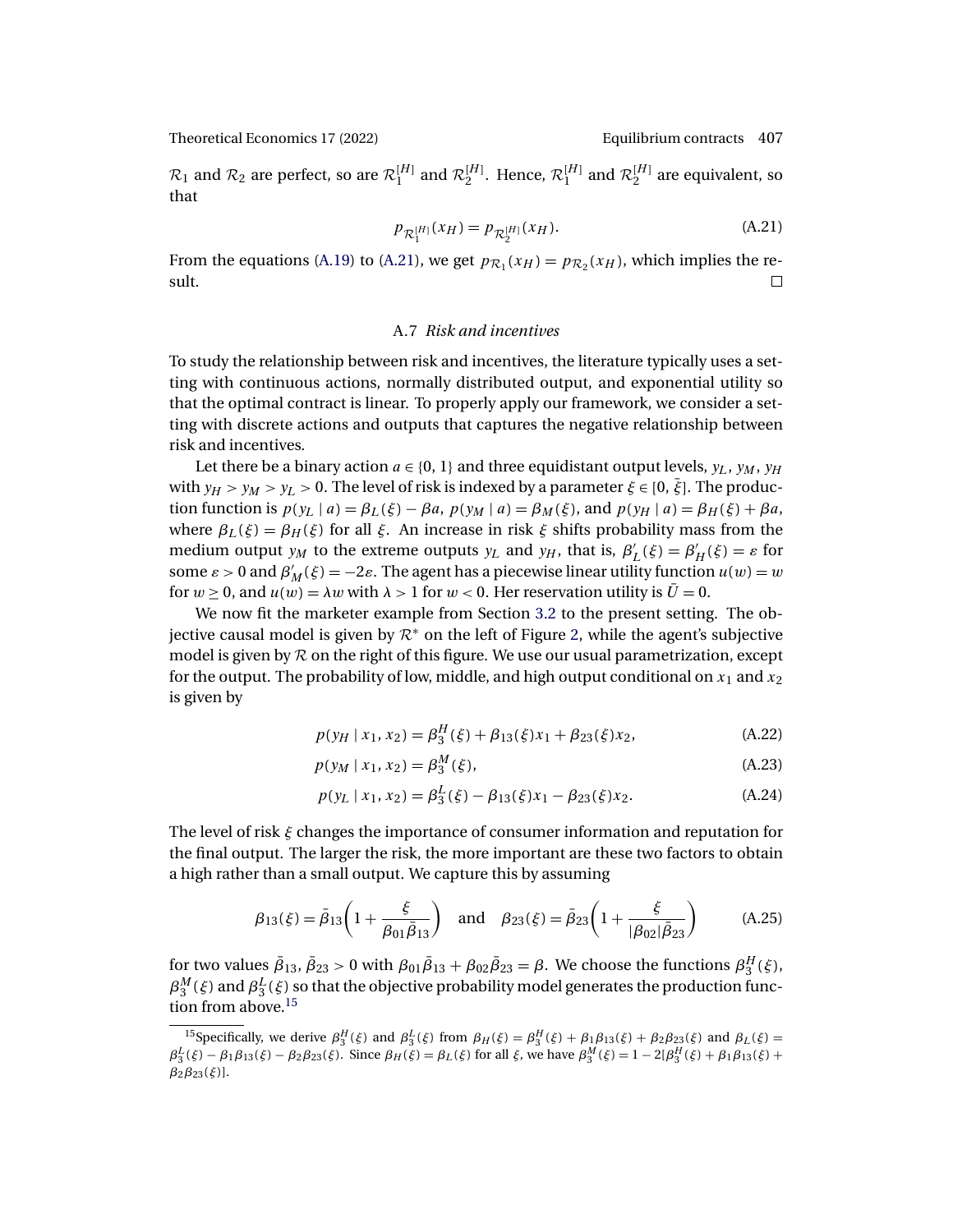<span id="page-37-0"></span>

Proposition 10 (Risk and incentives). *Consider the marketer example of this subsection.*

- *(a) Suppose the agent's subjective model equals* R∗*. The expected wage payment needed to implement* α = 1 *then increases in risk* ξ*, and there exists an interval*  $[c_L, c_H]$  *so that if*  $c \in (c_L, c_H)$ *, then for some*  $\xi^* \in (0, \overline{\xi})$  *the optimal equilibrium contract implements*  $\alpha = 1$  *if*  $\xi < \xi^*$  *and*  $\alpha = 0$  *if*  $\xi > \xi^*$ *.*
- *(b) Suppose the agent's subjective model equals* R*. The expected wage payment needed to implement*  $\alpha = 1$  *then decreases in risk*  $\xi$  *if the slope*  $\beta'_{L}(\xi) = \beta'_{H}(\xi) = \varepsilon$  *is small enough. In this case, there is an interval* [ $c<sub>L</sub>$ ,  $c<sub>H</sub>$ ] *so that if*  $c \in (c<sub>L</sub>, c<sub>H</sub>)$ *, then for some*  $\xi^* \in (0, \bar{\xi})$  *the optimal equilibrium contract implements*  $\alpha = 0$  *if*  $\xi < \xi^*$  *and*  $\alpha = 1$  $if \xi > \xi^*$ .

Below we provide the proof of Proposition 10. We explain why part (a) holds. When the agent has rational expectations, the *IC* that ensures high effort equals

$$
\beta(u(w_H) - u(w_L)) \ge c,\tag{A.26}
$$

and the optimal wage schedule that implements high effort is given by

$$
w(y_L) = -\frac{1}{2\lambda\beta}c
$$
,  $w(y_M) = 0$ , and  $w(y_H) = \frac{1}{2\beta}c$ . (A.27)

Note that a change in risk  $\xi$  affects neither the optimal wage schedule, nor the incentive compatibility constraint in (A.26). In terms of effort incentives, the effect of risk on the importance of consumer information and reputation cancel each other out. However, an increase in risk exposes the agent to more variation, so that she requires a higher risk-premium. Hence, when the principal implements high effort, his expected payment to the agent under the optimal contract increases in risk. Therefore, there exists an interval of cost levels  $[c_L, c_H]$ , so that if  $c \in (c_L, c_H)$ , the optimal equilibrium contract implements high effort if and only if the level of risk is sufficiently small. We thus obtain a negative relationship between risk and incentives.

Next, consider part (b). If the agent does not take reputation into account, an increase in risk appears to her as an increase in the productivity of her effort, as the association between consumer information and sales becomes stronger. The *IC* that ensures high effort now equals

$$
\beta_{01}\beta_{13}(\xi)\big(u(w_H) - u(w_L)\big) \ge c. \tag{A.28}
$$

Recall that  $\beta_{13}(\xi)$  increases in  $\xi$ . Hence, an increase in risk  $\xi$  relaxes this *IC*. The optimal wage schedule that implements  $\alpha = 1$  is now given by

$$
w(y_L) = -\frac{\beta_H(\xi) + \beta - \beta_{01}\beta_{13}(\xi)}{\lambda(\beta_H(\xi) + \beta_L(\xi))\beta_{01}\beta_{13}(\xi)}c,
$$
  
\n
$$
w(y_M) = 0, \text{ and}
$$
  
\n
$$
w(y_H) = \frac{\beta_L(\xi) - \beta + \beta_{01}\beta_{13}(\xi)}{(\beta_H(\xi) + \beta_L(\xi))\beta_{01}\beta_{13}(\xi)}c.
$$
  
\n(A.29)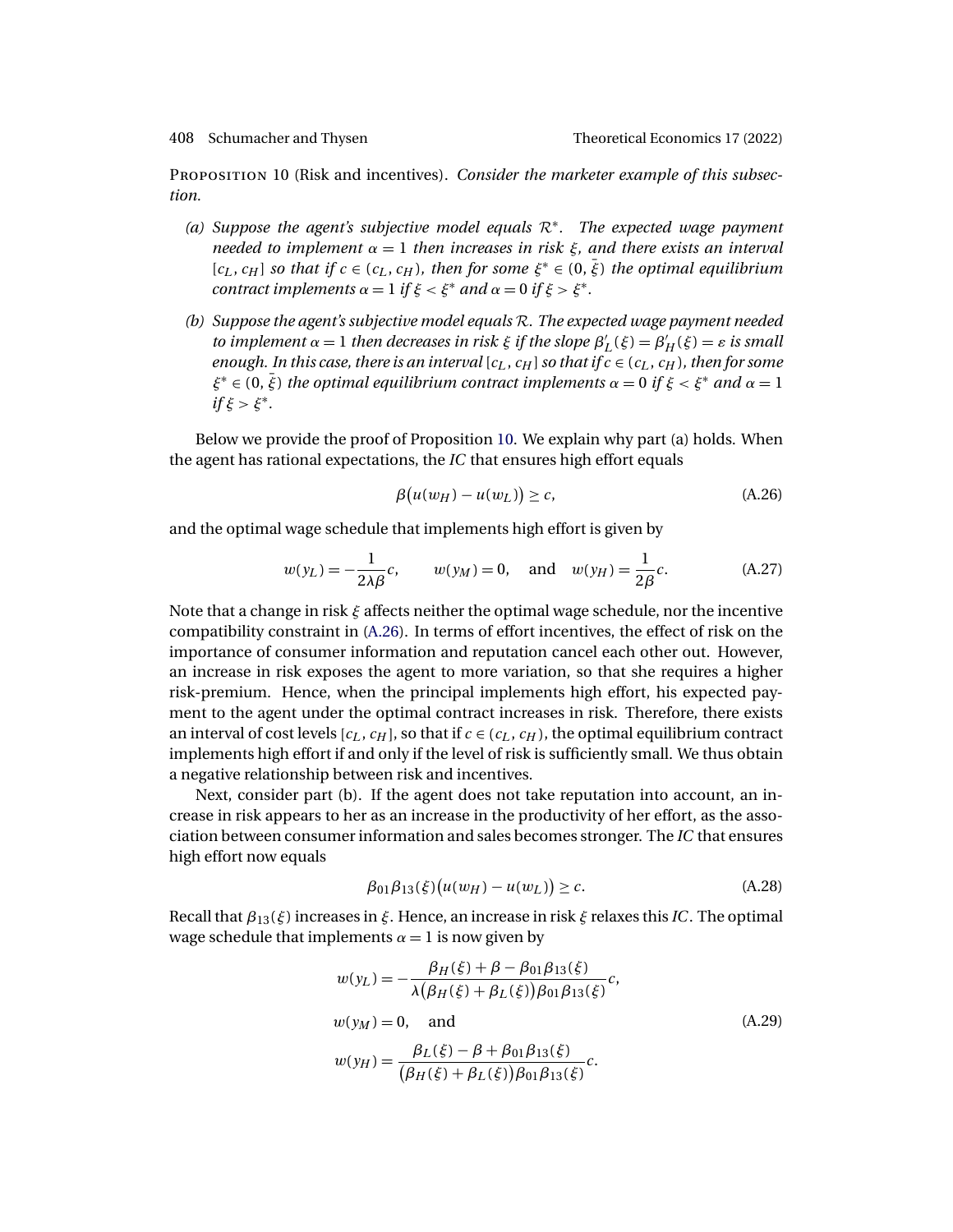A change in risk now has two countervailing effects on the expected payment when the principal implements high effort. It again increases the risk premium that the agent requires, but it also relaxes the incentive compatibility constraint. Which effect dominates depends on the probability model and the utility function. If the slope  $\beta'_{L}(\xi) = \beta'_{H}(\xi) = \varepsilon$  is small enough, an increase in risk reduces the expected payment to the agent at all risk levels  $\xi \in [0, \bar{\xi}]$ . We then obtain a positive relationship between risk and incentives: For an interval of cost levels  $[c_L, c_H]$ , if  $c \in (c_L, c_H)$ , the optimal equilibrium contract implements high effort if the level of risk is sufficiently large, and otherwise low effort through a fixed wage.

PROOF OF PROPOSITION [10.](#page-37-0) We first prove statement (a). For this, we derive the optimal contract under the objective model  $\mathcal{R}^*$  that implements high effort. For convenience, we abbreviate  $w_H = w(y_H)$ ,  $w_M = w(y_M)$ , and  $w_L = w(y_L)$ . Standard arguments show that both *IC* and *PC* must be binding at the optimal contract, and that  $w_L < 0$ and  $w_H > 0$  at the optimum. Assume for the moment that  $w_M \ge 0$  under the optimal contract. The *IC* is then

$$
\beta(w_H - \lambda w_L) = c,\tag{A.30}
$$

and the *PC* equals

$$
(\beta_H(\xi) + \beta)w_H + \beta_M(\xi)w_M + (\beta_L(\xi) - \beta)\lambda w_L = 0.
$$
 (A.31)

From the *IC*, we get

$$
w_H = \frac{c}{\beta} + \lambda w_L. \tag{A.32}
$$

We plug this into the  $PC$ , solve for  $w_M$ , and get

$$
w_M = -\frac{\beta_H(\xi)}{\beta_M(\xi)\beta}c - \frac{\beta_L(\xi) + \beta_H(\xi)}{\beta_M(\xi)}\lambda w_L.
$$
 (A.33)

The expected wage payment of the principal when he implements  $\alpha = 1$  equals

$$
\mathbb{E}[w \mid \alpha = 1] = (\beta_H(\xi) + \beta)w_H + \beta_M(\xi)w_M + (\beta_L(\xi) - \beta)w_L.
$$
 (A.34)

Using the results from above, we can write the expected wage payment as

$$
\mathbb{E}[w \mid \alpha = 1] = c - (\beta_L(\xi) - \beta)(\lambda - 1)w_L.
$$
 (A.35)

The optimal wage  $w_l$  minimizes this term subject to the constraint that  $w_M$  in (A.33) remains weakly positive. The solution implies that

$$
w_M = 0
$$
,  $w(y_L) = -\frac{1}{2\lambda\beta}c$ , and  $w(y_H) = \frac{1}{2\beta}c$ . (A.36)

We obtain the same result when we go through the same steps while assuming  $w_M \leq 0$ . With this, we can compose the expected wage payment  $\mathbb{E}[w \mid \alpha = 1]$  and obtain

$$
\frac{\partial \mathbb{E}[w \mid \alpha = 1]}{\partial \xi} = \frac{\varepsilon}{2\beta}c - \frac{\varepsilon}{2\lambda\beta}c > 0.
$$
 (A.37)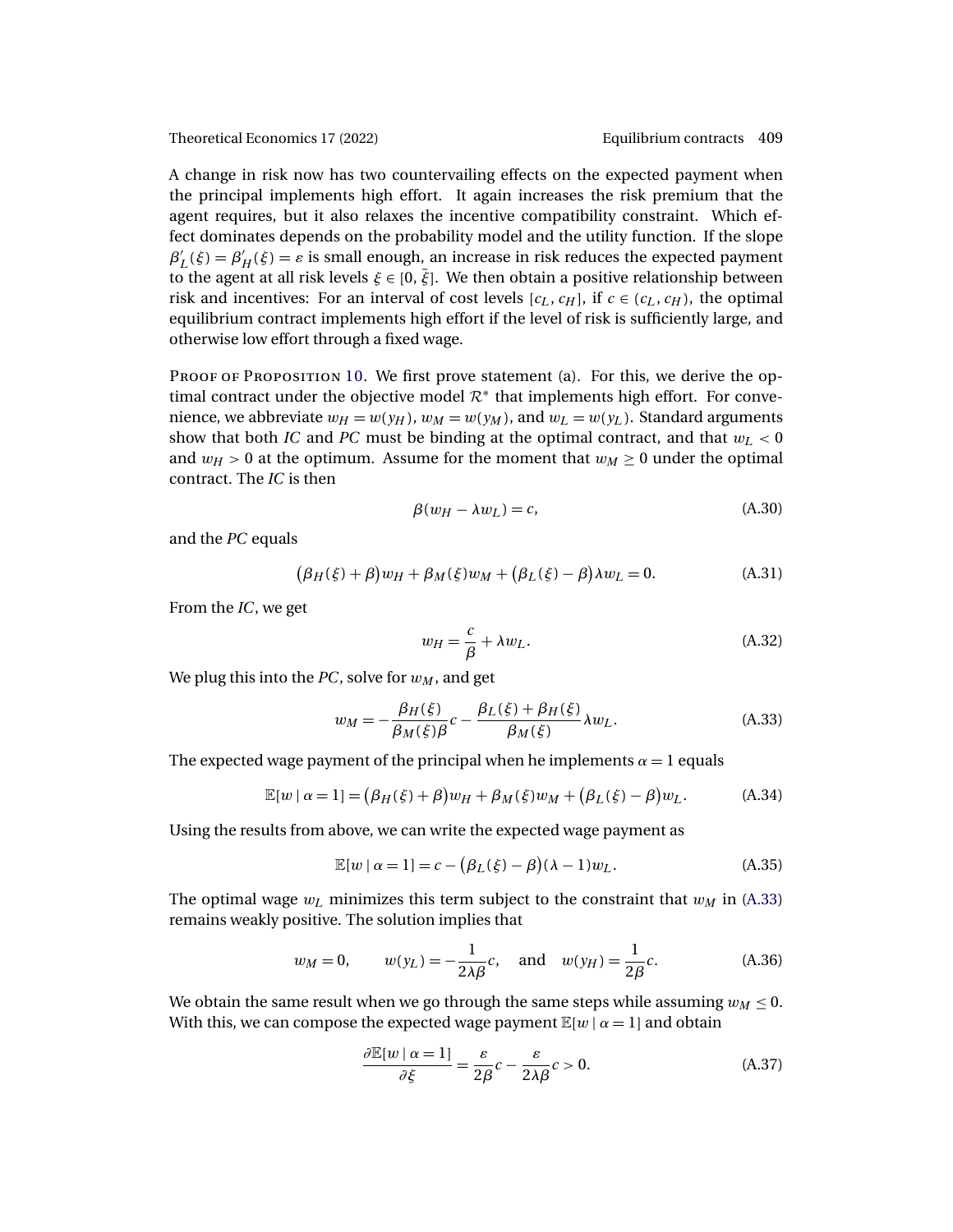<span id="page-39-0"></span>Hence, the expected wage payment to implement  $\alpha = 1$  strictly increases in risk. The expected wage payment to implement  $\alpha = 0$  is zero for all risk levels. This yields us statement (a).

Next, we prove statement (b). We first derive the agent's beliefs about the production function at  $\alpha = 1$ . As in the proof of Proposition [2,](#page-11-0) we calculate  $p(x_2 = 1 | x_1 = 1)$  and  $p(x_2 = 1 | x_1 = 0)$ . At  $\alpha = 1$ , we have  $p(x_2 = 1 | x_1 = 1) = p(x_2 = 1 | x_1 = 0) = \beta_2 + \beta_{02}$ , and thus

$$
p(y_H \mid x_1 = 1) = \beta_3^H(\xi) + \beta_{13}(\xi) + (\beta_2 + \beta_{02})\beta_{23}(\xi), \tag{A.38}
$$

$$
p(y_H | x_1 = 0) = \beta_3^H(\xi) + (\beta_2 + \beta_{02})\beta_{23}(\xi),
$$
 (A.39)

$$
p(y_M \mid x_1 = 1) = p(y_M \mid x_1 = 0) = \beta_3^M(\xi), \tag{A.40}
$$

$$
p(y_L | x_1 = 1) = \beta_3^L(\xi) - \beta_{13}(\xi) - (\beta_2 + \beta_{02})\beta_{23}(\xi),
$$
 (A.41)

$$
p(y_L | x_1 = 0) = \beta_3^L(\xi) - (\beta_2 + \beta_{02})\beta_{23}(\xi). \tag{A.42}
$$

From this, we can derive the agent's beliefs about the production function at  $\alpha = 1$  as

$$
p_{\mathcal{R}}(y_H \mid a=1; \alpha=1) = \beta_3^H(\xi) + (\beta_1 + \beta_{01})\beta_{13}(\xi) + (\beta_2 + \beta_{02})\beta_{23}(\xi), \quad \text{(A.43)}
$$

$$
p_{\mathcal{R}}(y_H \mid a = 0; \alpha = 1) = \beta_3^H(\xi) + \beta_1 \beta_{13}(\xi) + (\beta_2 + \beta_{02})\beta_{23}(\xi), \tag{A.44}
$$

$$
p_{\mathcal{R}}(y_M \mid a=1; \alpha=1) = p_{\mathcal{R}}(y_M \mid a=0; \alpha=1) = \beta_3^M(\xi), \tag{A.45}
$$

$$
p_{\mathcal{R}}(y_L \mid a=1; \alpha=1) = \beta_3^L(\xi) - (\beta_1 + \beta_{01})\beta_{13}(\xi) - (\beta_2 + \beta_{02})\beta_{23}(\xi), \quad (A.46)
$$

$$
p_{\mathcal{R}}(y_L \mid a = 0; \alpha = 1) = \beta_3^L(\xi) - \beta_1 \beta_{13}(\xi) - (\beta_2 + \beta_{02}) \beta_{23}(\xi). \tag{A.47}
$$

At  $\alpha = 1$ , the *IC* is therefore given by

$$
\beta_{01}\beta_{13}(\xi)\big(u(w_H) - u(w_L)\big) \ge c. \tag{A.48}
$$

The rest of the proof proceeds as in the proof of statement (a). We derive the equilibrium contract that implements  $\alpha = 1$  at lowest cost to the principal when the agent's subjective model is given by R. Assume that we have  $w_M \geq 0$  at this contract. From the *IC*, we get

$$
w_H = \frac{c}{\beta_{01}\beta_{13}(\xi)} + \lambda w_L, \tag{A.49}
$$

and from the *PC* we get that

$$
w_M = -\frac{\beta_H(\xi) + \beta - \beta_{01}\beta_{13}(\xi)}{\beta_M(\xi)\beta_{01}\beta_{13}(\xi)} - \frac{\beta_L(\xi) + \beta_H(\xi)}{\beta_M(\xi)}\lambda w_L.
$$
 (A.50)

With this, we can calculate the expected wage payment under the optimal equilibrium contract that implements  $\alpha = 1$  as

$$
\mathbb{E}[w \mid a=1; \mathcal{R}] = c - (\beta_L(\xi) - \beta)(\lambda - 1)w_L.
$$
 (A.51)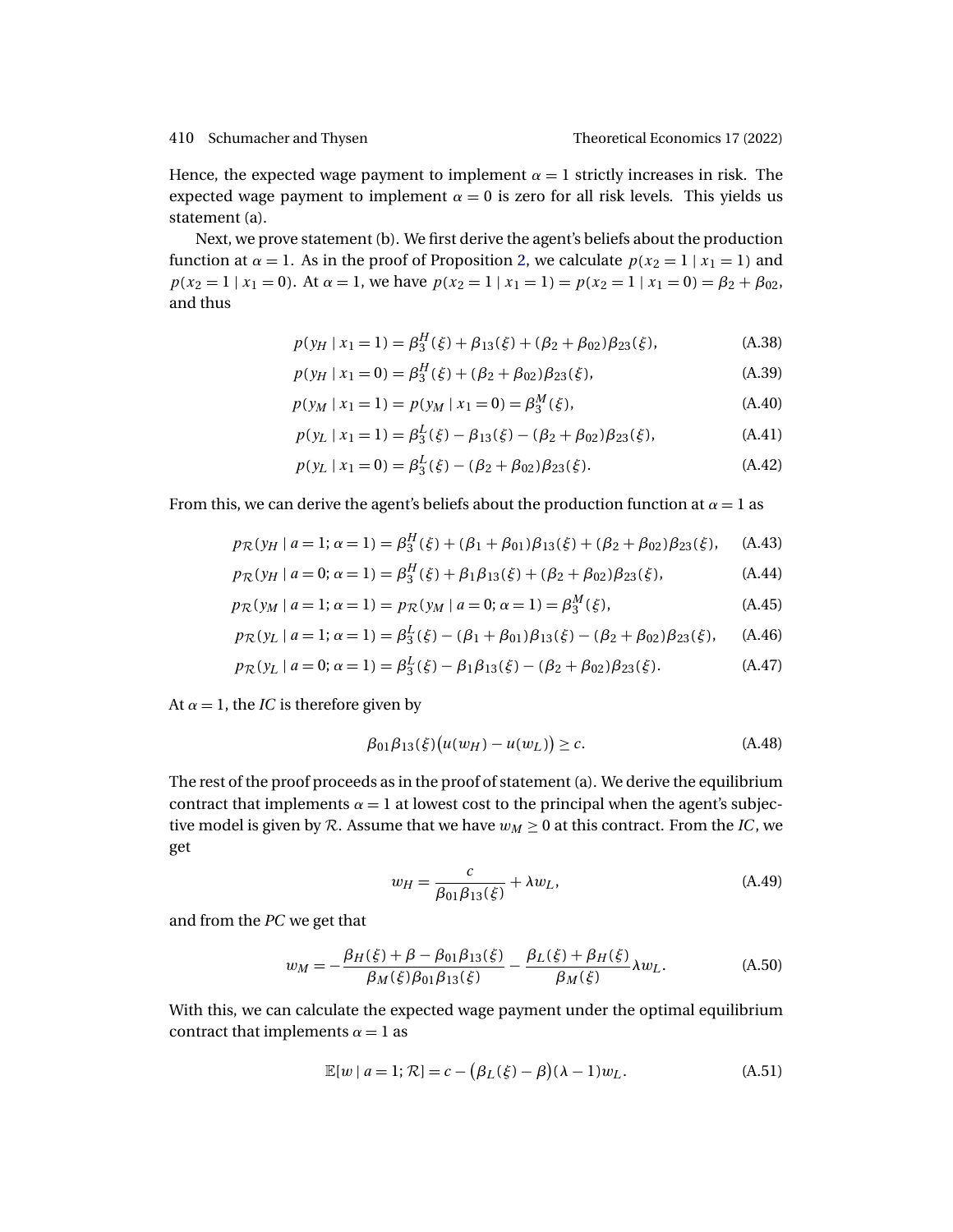<span id="page-40-0"></span>The optimal wage  $w_L$  minimizes this term subject to the constraint that  $w_M$  in [\(A.50\)](#page-39-0) remains weakly positive. The solution implies that  $w_M = 0$  as well as

$$
w_L = -\frac{\beta_H(\xi) + \beta - \beta_{01}\beta_{13}(\xi)}{\lambda(\beta_H(\xi) + \beta_L(\xi))\beta_{01}\beta_{13}(\xi)}c \text{ and}
$$
  
\n
$$
w_H = \frac{\beta_L(\xi) - \beta + \beta_{01}\beta_{13}(\xi)}{(\beta_H(\xi) + \beta_L(\xi))\beta_{01}\beta_{13}(\xi)}c.
$$
\n(A.52)

We obtain the same result when we go through the same steps while assuming  $w_M \leq 0$ . We then can compose the expected wage payment at the optimal equilibrium contract that implements  $\alpha = 1$  as

$$
\mathbb{E}[w \mid a=1; \mathcal{R}] = \frac{(\lambda - 1)(\beta_H(\xi) + \beta)(\beta_L(\xi) - \beta) + (\lambda + 1)\beta_{01}\beta_{13}(\xi)}{\lambda(\beta_H(\xi) + \beta_L(\xi))\beta_{01}\beta_{13}(\xi)}.
$$
 (A.53)

We differentiate this expression with respect to risk  $\xi$  and find

$$
\lim_{\varepsilon \to 0} \frac{\partial \mathbb{E}[w \mid a=1; \mathcal{R}]}{\partial \xi} = -\frac{\lambda(\lambda - 1)(\beta_H(\xi) + \beta_L(\xi))(\beta_H(\xi) + \beta)(\beta_L(\xi) - \beta)}{\left[\lambda(\beta_H(\xi) + \beta_L(\xi))\beta_{01}\beta_{13}(\xi)\right]^2} < 0. \quad (A.54)
$$

Hence, if  $\varepsilon$  is sufficiently small, the expected wage payment needed to implement  $\alpha = 1$ decreases in risk ξ. The rest of the proof of statement (b) proceeds in the same way as for statement (a).  $\Box$ 

# **REFERENCES**

[Auster, Sarah \(2013\), "Asymmetric awareness and moral hazard."](http://www.e-publications.org/srv/te/linkserver/openurl?rft_dat=bib:1/auster13&rfe_id=urn:sici%2F1933-6837%282022%2917%3A1%3C371%3AECABRE%3E2.0.CO%3B2-Z) *Games and Economic Behavior*[, 82, 503–521.](http://www.e-publications.org/srv/te/linkserver/openurl?rft_dat=bib:1/auster13&rfe_id=urn:sici%2F1933-6837%282022%2917%3A1%3C371%3AECABRE%3E2.0.CO%3B2-Z) [\[375\]](#page-4-0)

Bebchuk, Lucian Arye and Jesse Fried (2004), *Pay Without Performance: The Unfulfilled Promise of Executive Compensation*. Harvard University Press, Cambridge. [\[374,](#page-3-0) [390\]](#page-19-0)

[Bénabou, Roland \(2013\), "Groupthink: Collective delusions in organizations and mar](http://www.e-publications.org/srv/te/linkserver/openurl?rft_dat=bib:3/benabou13&rfe_id=urn:sici%2F1933-6837%282022%2917%3A1%3C371%3AECABRE%3E2.0.CO%3B2-Z)kets." *[Review of Economic Studies](http://www.e-publications.org/srv/te/linkserver/openurl?rft_dat=bib:3/benabou13&rfe_id=urn:sici%2F1933-6837%282022%2917%3A1%3C371%3AECABRE%3E2.0.CO%3B2-Z)*, 80, 429–462. [\[376\]](#page-5-0)

[Bénabou, Roland and Jean Tirole \(2002\), "Self-confidence and personal motivation."](http://www.e-publications.org/srv/te/linkserver/openurl?rft_dat=bib:4/benabou02&rfe_id=urn:sici%2F1933-6837%282022%2917%3A1%3C371%3AECABRE%3E2.0.CO%3B2-Z) *[Quarterly Journal of Economics](http://www.e-publications.org/srv/te/linkserver/openurl?rft_dat=bib:4/benabou02&rfe_id=urn:sici%2F1933-6837%282022%2917%3A1%3C371%3AECABRE%3E2.0.CO%3B2-Z)*, 117, 871–915. [\[376\]](#page-5-0)

[Bertrand, Marianne and Sendhil Mullainathan \(2001\), "Are CEOs rewarded for luck? The](http://www.e-publications.org/srv/te/linkserver/openurl?rft_dat=bib:5/bertrand01&rfe_id=urn:sici%2F1933-6837%282022%2917%3A1%3C371%3AECABRE%3E2.0.CO%3B2-Z) ones without principals are." *[Quarterly Journal of Economics](http://www.e-publications.org/srv/te/linkserver/openurl?rft_dat=bib:5/bertrand01&rfe_id=urn:sici%2F1933-6837%282022%2917%3A1%3C371%3AECABRE%3E2.0.CO%3B2-Z)*, 116, 901–932. [\[374,](#page-3-0) [390\]](#page-19-0)

[Bloom, Nicholas, Benn Eifert, Aprajit Mahajan, David McKenzie, and John Roberts](http://www.e-publications.org/srv/te/linkserver/openurl?rft_dat=bib:6/bloom13&rfe_id=urn:sici%2F1933-6837%282022%2917%3A1%3C371%3AECABRE%3E2.0.CO%3B2-Z) [\(2013\), "Does management matter? Evidence from India."](http://www.e-publications.org/srv/te/linkserver/openurl?rft_dat=bib:6/bloom13&rfe_id=urn:sici%2F1933-6837%282022%2917%3A1%3C371%3AECABRE%3E2.0.CO%3B2-Z) *Quarterly Journal of Economics*[, 128, 1–51.](http://www.e-publications.org/srv/te/linkserver/openurl?rft_dat=bib:6/bloom13&rfe_id=urn:sici%2F1933-6837%282022%2917%3A1%3C371%3AECABRE%3E2.0.CO%3B2-Z) [\[372\]](#page-1-0)

[Brunnermeier, Markus and Jonathan Parker \(2005\), "Optimal expectations."](http://www.e-publications.org/srv/te/linkserver/openurl?rft_dat=bib:7/brunnermeier05&rfe_id=urn:sici%2F1933-6837%282022%2917%3A1%3C371%3AECABRE%3E2.0.CO%3B2-Z) *American [Economic Review](http://www.e-publications.org/srv/te/linkserver/openurl?rft_dat=bib:7/brunnermeier05&rfe_id=urn:sici%2F1933-6837%282022%2917%3A1%3C371%3AECABRE%3E2.0.CO%3B2-Z)*, 95, 1092–1118. [\[376\]](#page-5-0)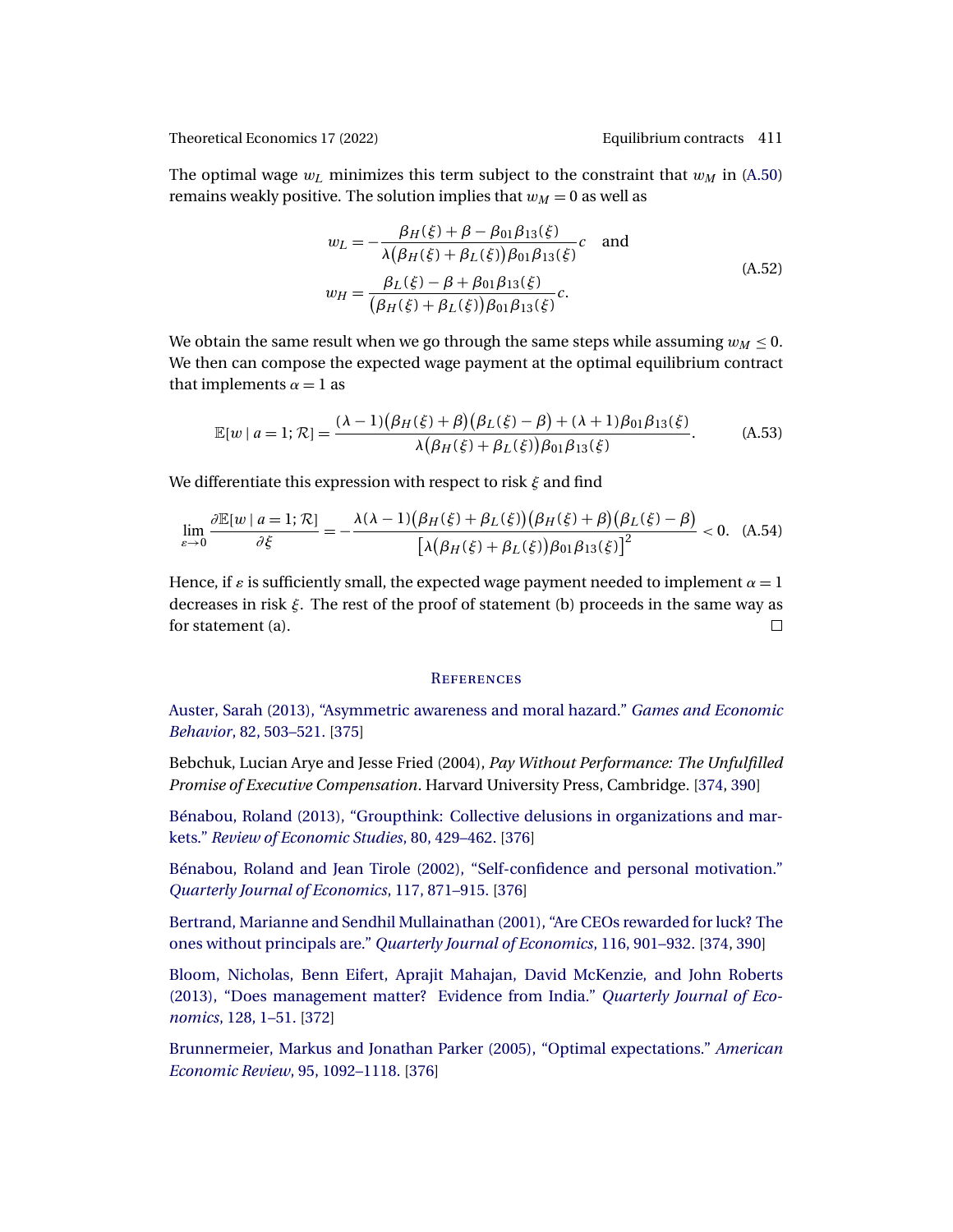<span id="page-41-0"></span>

[Chaigneau, Pierre, Alex Edmans, and Daniel Gottlieb \(2019\), "The informativeness prin](http://www.e-publications.org/srv/te/linkserver/openurl?rft_dat=bib:8/chaigneau19&rfe_id=urn:sici%2F1933-6837%282022%2917%3A1%3C371%3AECABRE%3E2.0.CO%3B2-Z)[ciple without the first-order approach."](http://www.e-publications.org/srv/te/linkserver/openurl?rft_dat=bib:8/chaigneau19&rfe_id=urn:sici%2F1933-6837%282022%2917%3A1%3C371%3AECABRE%3E2.0.CO%3B2-Z) *Games and Economic Behavior*, 113, 743–755. [\[374,](#page-3-0) [375,](#page-4-0) [387\]](#page-16-0)

[Corgnet, Brice and Roberto Hernán-González \(2019\), "Revisiting the trade-off between](http://www.e-publications.org/srv/te/linkserver/openurl?rft_dat=bib:9/corgnet19&rfe_id=urn:sici%2F1933-6837%282022%2917%3A1%3C371%3AECABRE%3E2.0.CO%3B2-Z) [risk and incentives: The shocking effect of random shocks?"](http://www.e-publications.org/srv/te/linkserver/openurl?rft_dat=bib:9/corgnet19&rfe_id=urn:sici%2F1933-6837%282022%2917%3A1%3C371%3AECABRE%3E2.0.CO%3B2-Z) *Management Science*, 65, [1096–1114.](http://www.e-publications.org/srv/te/linkserver/openurl?rft_dat=bib:9/corgnet19&rfe_id=urn:sici%2F1933-6837%282022%2917%3A1%3C371%3AECABRE%3E2.0.CO%3B2-Z) [\[397\]](#page-26-0)

[De la Rosa, Enrique \(2011\), "Overconfidence and moral hazard."](http://www.e-publications.org/srv/te/linkserver/openurl?rft_dat=bib:10/delarosa11&rfe_id=urn:sici%2F1933-6837%282022%2917%3A1%3C371%3AECABRE%3E2.0.CO%3B2-Z) *Games and Economic Behavior*[, 73, 429–451.](http://www.e-publications.org/srv/te/linkserver/openurl?rft_dat=bib:10/delarosa11&rfe_id=urn:sici%2F1933-6837%282022%2917%3A1%3C371%3AECABRE%3E2.0.CO%3B2-Z) [\[375\]](#page-4-0)

[DeCaro, Marci, Robin Thomas, Neil Albert, and Sian Beilock \(2011\), "Choking under](http://www.e-publications.org/srv/te/linkserver/openurl?rft_dat=bib:11/decaro11&rfe_id=urn:sici%2F1933-6837%282022%2917%3A1%3C371%3AECABRE%3E2.0.CO%3B2-Z) pressure: Multiple routes to skill failure." *[Journal of Experimental Psychology: General](http://www.e-publications.org/srv/te/linkserver/openurl?rft_dat=bib:11/decaro11&rfe_id=urn:sici%2F1933-6837%282022%2917%3A1%3C371%3AECABRE%3E2.0.CO%3B2-Z)*, [140, 390–406.](http://www.e-publications.org/srv/te/linkserver/openurl?rft_dat=bib:11/decaro11&rfe_id=urn:sici%2F1933-6837%282022%2917%3A1%3C371%3AECABRE%3E2.0.CO%3B2-Z) [\[372\]](#page-1-0)

[Dekel, Eddie, Barton Lipman, and Aldo Rustichini \(1998\), "Standard state-space models](http://www.e-publications.org/srv/te/linkserver/openurl?rft_dat=bib:12/dekel98&rfe_id=urn:sici%2F1933-6837%282022%2917%3A1%3C371%3AECABRE%3E2.0.CO%3B2-Z) [preclude unawareness."](http://www.e-publications.org/srv/te/linkserver/openurl?rft_dat=bib:12/dekel98&rfe_id=urn:sici%2F1933-6837%282022%2917%3A1%3C371%3AECABRE%3E2.0.CO%3B2-Z) *Econometrica*, 66, 159–173. [\[375\]](#page-4-0)

[Eliaz, Kfir and Rani Spiegler \(2020\), "A model of competing narratives."](http://www.e-publications.org/srv/te/linkserver/openurl?rft_dat=bib:13/eliaz18&rfe_id=urn:sici%2F1933-6837%282022%2917%3A1%3C371%3AECABRE%3E2.0.CO%3B2-Z) *American Economic Review*[, 110, 3786–3816.](http://www.e-publications.org/srv/te/linkserver/openurl?rft_dat=bib:13/eliaz18&rfe_id=urn:sici%2F1933-6837%282022%2917%3A1%3C371%3AECABRE%3E2.0.CO%3B2-Z) [\[376\]](#page-5-0)

[Eliaz, Kfir, Rani Spiegler, and Heidi Thysen \(2021\), "Strategic interpretations."](http://www.e-publications.org/srv/te/linkserver/openurl?rft_dat=bib:14/eliaz21&rfe_id=urn:sici%2F1933-6837%282022%2917%3A1%3C371%3AECABRE%3E2.0.CO%3B2-Z) *Journal of [Economic Theory](http://www.e-publications.org/srv/te/linkserver/openurl?rft_dat=bib:14/eliaz21&rfe_id=urn:sici%2F1933-6837%282022%2917%3A1%3C371%3AECABRE%3E2.0.CO%3B2-Z)*, 192, 105192. [\[376\]](#page-5-0)

[Fang, Hanming and Giuseppe Moscarini \(2005\), "Morale hazard."](http://www.e-publications.org/srv/te/linkserver/openurl?rft_dat=bib:15/fang05&rfe_id=urn:sici%2F1933-6837%282022%2917%3A1%3C371%3AECABRE%3E2.0.CO%3B2-Z) *Journal of Monetary Economics*[, 52, 749–777.](http://www.e-publications.org/srv/te/linkserver/openurl?rft_dat=bib:15/fang05&rfe_id=urn:sici%2F1933-6837%282022%2917%3A1%3C371%3AECABRE%3E2.0.CO%3B2-Z) [\[375\]](#page-4-0)

[Filiz-Ozbay, Emel \(2012\), "Incorporating unawareness into contract theory."](http://www.e-publications.org/srv/te/linkserver/openurl?rft_dat=bib:16/filiz12&rfe_id=urn:sici%2F1933-6837%282022%2917%3A1%3C371%3AECABRE%3E2.0.CO%3B2-Z) *Games and [Economic Behavior](http://www.e-publications.org/srv/te/linkserver/openurl?rft_dat=bib:16/filiz12&rfe_id=urn:sici%2F1933-6837%282022%2917%3A1%3C371%3AECABRE%3E2.0.CO%3B2-Z)*, 76, 181–1941. [\[385\]](#page-14-0)

[Geiger, Dan, Thomas Verma, and Judea Pearl \(1990\), "Identifying independence in](http://www.e-publications.org/srv/te/linkserver/openurl?rft_dat=bib:17/geiger90&rfe_id=urn:sici%2F1933-6837%282022%2917%3A1%3C371%3AECABRE%3E2.0.CO%3B2-Z) [Bayesian networks."](http://www.e-publications.org/srv/te/linkserver/openurl?rft_dat=bib:17/geiger90&rfe_id=urn:sici%2F1933-6837%282022%2917%3A1%3C371%3AECABRE%3E2.0.CO%3B2-Z) *Networks*, 20, 507–534. [\[400\]](#page-29-0)

[Gervais, Simon and Itay Goldstein \(2007\), "The positive effects of biased self](http://www.e-publications.org/srv/te/linkserver/openurl?rft_dat=bib:18/gervais07&rfe_id=urn:sici%2F1933-6837%282022%2917%3A1%3C371%3AECABRE%3E2.0.CO%3B2-Z)[perceptions in firms."](http://www.e-publications.org/srv/te/linkserver/openurl?rft_dat=bib:18/gervais07&rfe_id=urn:sici%2F1933-6837%282022%2917%3A1%3C371%3AECABRE%3E2.0.CO%3B2-Z) *Review of Finance*, 11, 453–496. [\[375\]](#page-4-0)

[Grossman, Sanford and Oliver Hart \(1983\), "An analysis of the principal-agent problem."](http://www.e-publications.org/srv/te/linkserver/openurl?rft_dat=bib:19/grossman83&rfe_id=urn:sici%2F1933-6837%282022%2917%3A1%3C371%3AECABRE%3E2.0.CO%3B2-Z) *[Econometrica](http://www.e-publications.org/srv/te/linkserver/openurl?rft_dat=bib:19/grossman83&rfe_id=urn:sici%2F1933-6837%282022%2917%3A1%3C371%3AECABRE%3E2.0.CO%3B2-Z)*, 51, 7–45. [\[375,](#page-4-0) [380,](#page-9-0) [399\]](#page-28-0)

[Hanna, Rema, Sendhil Mullainathan, and Joshua Schwartzstein \(2014\), "Learning](http://www.e-publications.org/srv/te/linkserver/openurl?rft_dat=bib:20/hanna14&rfe_id=urn:sici%2F1933-6837%282022%2917%3A1%3C371%3AECABRE%3E2.0.CO%3B2-Z) [through noticing: Theory and evidence from a field experiment."](http://www.e-publications.org/srv/te/linkserver/openurl?rft_dat=bib:20/hanna14&rfe_id=urn:sici%2F1933-6837%282022%2917%3A1%3C371%3AECABRE%3E2.0.CO%3B2-Z) *Quarterly Journal of Economics*[, 129, 1311–1353.](http://www.e-publications.org/srv/te/linkserver/openurl?rft_dat=bib:20/hanna14&rfe_id=urn:sici%2F1933-6837%282022%2917%3A1%3C371%3AECABRE%3E2.0.CO%3B2-Z) [\[372\]](#page-1-0)

[Heifetz, Aviad, Martin Meier, and Burkhard Schipper \(2006\), "Interactive unawareness."](http://www.e-publications.org/srv/te/linkserver/openurl?rft_dat=bib:21/heifetz06&rfe_id=urn:sici%2F1933-6837%282022%2917%3A1%3C371%3AECABRE%3E2.0.CO%3B2-Z) *[Journal of Economic Theory](http://www.e-publications.org/srv/te/linkserver/openurl?rft_dat=bib:21/heifetz06&rfe_id=urn:sici%2F1933-6837%282022%2917%3A1%3C371%3AECABRE%3E2.0.CO%3B2-Z)*, 130, 78–94. [\[375\]](#page-4-0)

[Heifetz, Aviad, Martin Meier, and Burkhard Schipper \(2013\), "Unawareness, beliefs, and](http://www.e-publications.org/srv/te/linkserver/openurl?rft_dat=bib:22/heifetz13&rfe_id=urn:sici%2F1933-6837%282022%2917%3A1%3C371%3AECABRE%3E2.0.CO%3B2-Z) speculative trade." *[Games and Economic Behavior](http://www.e-publications.org/srv/te/linkserver/openurl?rft_dat=bib:22/heifetz13&rfe_id=urn:sici%2F1933-6837%282022%2917%3A1%3C371%3AECABRE%3E2.0.CO%3B2-Z)*, 77, 100–121. [\[375\]](#page-4-0)

[Holmström, Bengt \(1979\), "Moral hazard and observability."](http://www.e-publications.org/srv/te/linkserver/openurl?rft_dat=bib:23/holmstrom79&rfe_id=urn:sici%2F1933-6837%282022%2917%3A1%3C371%3AECABRE%3E2.0.CO%3B2-Z) *Bell Journal of Economics*, [10, 74–91.](http://www.e-publications.org/srv/te/linkserver/openurl?rft_dat=bib:23/holmstrom79&rfe_id=urn:sici%2F1933-6837%282022%2917%3A1%3C371%3AECABRE%3E2.0.CO%3B2-Z) [\[374,](#page-3-0) [375\]](#page-4-0)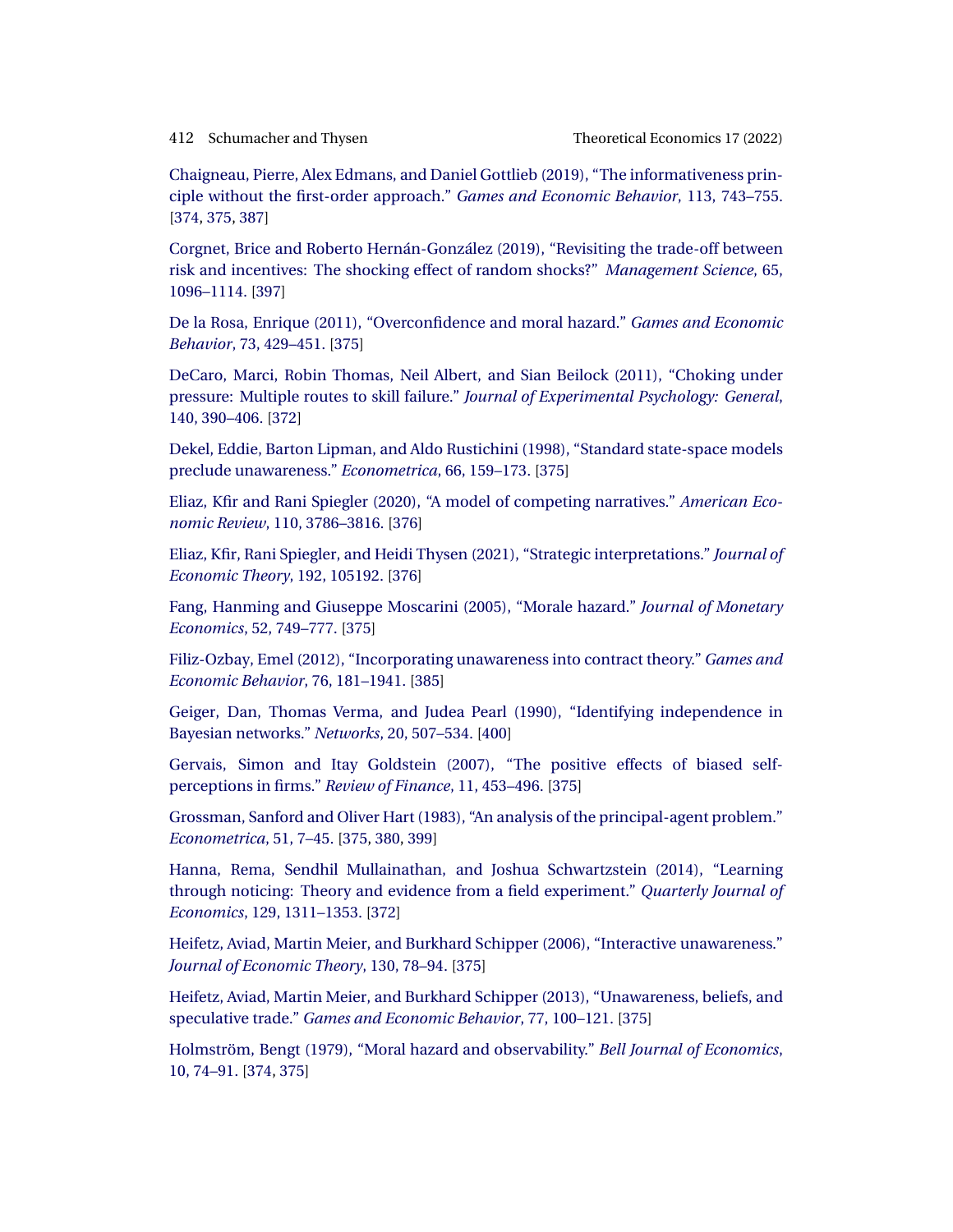<span id="page-42-0"></span>[Immordino, Giovanni, Anna Maria Menichini, and Maria Grazia Romano \(2015\), "Con](http://www.e-publications.org/srv/te/linkserver/openurl?rft_dat=bib:24/immordino15&rfe_id=urn:sici%2F1933-6837%282022%2917%3A1%3C371%3AECABRE%3E2.0.CO%3B2-Z)tracts with wishful thinkers." *[Journal of Economics and Management Strategy](http://www.e-publications.org/srv/te/linkserver/openurl?rft_dat=bib:24/immordino15&rfe_id=urn:sici%2F1933-6837%282022%2917%3A1%3C371%3AECABRE%3E2.0.CO%3B2-Z)*, 24, 863– [886.](http://www.e-publications.org/srv/te/linkserver/openurl?rft_dat=bib:24/immordino15&rfe_id=urn:sici%2F1933-6837%282022%2917%3A1%3C371%3AECABRE%3E2.0.CO%3B2-Z) [\[376\]](#page-5-0)

Koski, Timo and John Noble (2009), *Bayesian Networks—an Introduction*. John Wiley & Sons. [\[377\]](#page-6-0)

Kőszegi, Botond (2006), "Ego utility, overconfidence, and task choice." *Journal of the Eu[ropean Economic Association](http://www.e-publications.org/srv/te/linkserver/openurl?rft_dat=bib:26/koeszegi06&rfe_id=urn:sici%2F1933-6837%282022%2917%3A1%3C371%3AECABRE%3E2.0.CO%3B2-Z)*, 4, 673–707. [\[376\]](#page-5-0)

Kőszegi, Botond (2014), "Behavioral contract theory." *Journal of Economic Literature*, 52, [1075–1118.](http://www.e-publications.org/srv/te/linkserver/openurl?rft_dat=bib:27/koeszegi14&rfe_id=urn:sici%2F1933-6837%282022%2917%3A1%3C371%3AECABRE%3E2.0.CO%3B2-Z) [\[372\]](#page-1-0)

[Miklós-Thal, Jeanine and Juanjuan Zhang \(2013\), "\(De\)marketing to manage consumer](http://www.e-publications.org/srv/te/linkserver/openurl?rft_dat=bib:28/thal13&rfe_id=urn:sici%2F1933-6837%282022%2917%3A1%3C371%3AECABRE%3E2.0.CO%3B2-Z) quality inferences." *[Journal of Marketing Research](http://www.e-publications.org/srv/te/linkserver/openurl?rft_dat=bib:28/thal13&rfe_id=urn:sici%2F1933-6837%282022%2917%3A1%3C371%3AECABRE%3E2.0.CO%3B2-Z)*, 50, 55–69. [\[373\]](#page-2-0)

Nuland, Sherwin (2004), *The Doctors' Plague: Germs, Childbed Fever, and the Strange Story of Ignac Semmelweis*. W. W. Norton Company. [\[372\]](#page-1-0)

Pearl, Judea (2009), *Causality: Models, Reasoning, and Inference*. Cambridge University Press. [\[376,](#page-5-0) [400\]](#page-29-0)

[Porter, Michael, Jay Lorsch, and Nitin Nohria \(2004\), "Seven surprises for new CEOs."](http://www.e-publications.org/srv/te/linkserver/openurl?rft_dat=bib:31/porter04&rfe_id=urn:sici%2F1933-6837%282022%2917%3A1%3C371%3AECABRE%3E2.0.CO%3B2-Z) *[Harvard Business Review](http://www.e-publications.org/srv/te/linkserver/openurl?rft_dat=bib:31/porter04&rfe_id=urn:sici%2F1933-6837%282022%2917%3A1%3C371%3AECABRE%3E2.0.CO%3B2-Z)*, 82, 62–72. [\[375\]](#page-4-0)

[Prendergast, Canice \(2002\), "The tenuous trade-off between risk and incentives."](http://www.e-publications.org/srv/te/linkserver/openurl?rft_dat=bib:32/prendergasts02&rfe_id=urn:sici%2F1933-6837%282022%2917%3A1%3C371%3AECABRE%3E2.0.CO%3B2-Z) *Jour[nal of Political Economy](http://www.e-publications.org/srv/te/linkserver/openurl?rft_dat=bib:32/prendergasts02&rfe_id=urn:sici%2F1933-6837%282022%2917%3A1%3C371%3AECABRE%3E2.0.CO%3B2-Z)*, 110, 1071–1102. [\[375,](#page-4-0) [397\]](#page-26-0)

[Santos-Pinto, Luís \(2008\), "Positive self-image and incentives in organisations."](http://www.e-publications.org/srv/te/linkserver/openurl?rft_dat=bib:33/santospinto08&rfe_id=urn:sici%2F1933-6837%282022%2917%3A1%3C371%3AECABRE%3E2.0.CO%3B2-Z) *Economic Journal*[, 118, 1315–1332.](http://www.e-publications.org/srv/te/linkserver/openurl?rft_dat=bib:33/santospinto08&rfe_id=urn:sici%2F1933-6837%282022%2917%3A1%3C371%3AECABRE%3E2.0.CO%3B2-Z) [\[375\]](#page-4-0)

Sautmann, Anja (2007), "Self-confidence in a principal-agent relationship." Unpublished manuscript, Brown University. [\[375\]](#page-4-0)

[Sautmann, Anja \(2013\), "Contracts for agents with biased beliefs: Some theory and an](http://www.e-publications.org/srv/te/linkserver/openurl?rft_dat=bib:35/sautmann13&rfe_id=urn:sici%2F1933-6837%282022%2917%3A1%3C371%3AECABRE%3E2.0.CO%3B2-Z) experiment." *[American Economic Journal: Microeconomics](http://www.e-publications.org/srv/te/linkserver/openurl?rft_dat=bib:35/sautmann13&rfe_id=urn:sici%2F1933-6837%282022%2917%3A1%3C371%3AECABRE%3E2.0.CO%3B2-Z)*, 5, 124–156. [\[375\]](#page-4-0)

Schenone, Pablo (2020), "Causality: A decision theoretic framework." Working Paper, California Institute of Technology. [\[376\]](#page-5-0)

Simon, Herbert (1947), *Administrative Behavior*. Macmillan, London. [\[372\]](#page-1-0)

[Simon, Herbert \(1955\), "A behavioral model of rational choice."](http://www.e-publications.org/srv/te/linkserver/openurl?rft_dat=bib:38/simon55&rfe_id=urn:sici%2F1933-6837%282022%2917%3A1%3C371%3AECABRE%3E2.0.CO%3B2-Z) *Quarterly Journal of Economics*[, 69, 99–118.](http://www.e-publications.org/srv/te/linkserver/openurl?rft_dat=bib:38/simon55&rfe_id=urn:sici%2F1933-6837%282022%2917%3A1%3C371%3AECABRE%3E2.0.CO%3B2-Z) [\[372\]](#page-1-0)

[Spiegler, Ran \(2016\), "Bayesian networks and boundedly rational expectations."](http://www.e-publications.org/srv/te/linkserver/openurl?rft_dat=bib:39/spiegler16&rfe_id=urn:sici%2F1933-6837%282022%2917%3A1%3C371%3AECABRE%3E2.0.CO%3B2-Z) *Quar[terly Journal of Economics](http://www.e-publications.org/srv/te/linkserver/openurl?rft_dat=bib:39/spiegler16&rfe_id=urn:sici%2F1933-6837%282022%2917%3A1%3C371%3AECABRE%3E2.0.CO%3B2-Z)*, 131, 1243–1290. [\[372,](#page-1-0) [376,](#page-5-0) [378,](#page-7-0) [397\]](#page-26-0)

[Spiegler, Ran \(2017\), "Data monkeys: A procedural model of extrapolation from partial](http://www.e-publications.org/srv/te/linkserver/openurl?rft_dat=bib:40/spiegler17&rfe_id=urn:sici%2F1933-6837%282022%2917%3A1%3C371%3AECABRE%3E2.0.CO%3B2-Z) statistics." *[Review of Economic Studies](http://www.e-publications.org/srv/te/linkserver/openurl?rft_dat=bib:40/spiegler17&rfe_id=urn:sici%2F1933-6837%282022%2917%3A1%3C371%3AECABRE%3E2.0.CO%3B2-Z)*, 84, 1818–1841. [\[373,](#page-2-0) [376,](#page-5-0) [380\]](#page-9-0)

[Spiegler, Ran \(2020\), "Can agents with causal misperceptions be systematically fooled?"](http://www.e-publications.org/srv/te/linkserver/openurl?rft_dat=bib:41/spiegler20&rfe_id=urn:sici%2F1933-6837%282022%2917%3A1%3C371%3AECABRE%3E2.0.CO%3B2-Z) *[Journal of the European Economic Association](http://www.e-publications.org/srv/te/linkserver/openurl?rft_dat=bib:41/spiegler20&rfe_id=urn:sici%2F1933-6837%282022%2917%3A1%3C371%3AECABRE%3E2.0.CO%3B2-Z)*, 18, 583–617. [\[376,](#page-5-0) [404,](#page-33-0) [405\]](#page-34-0)